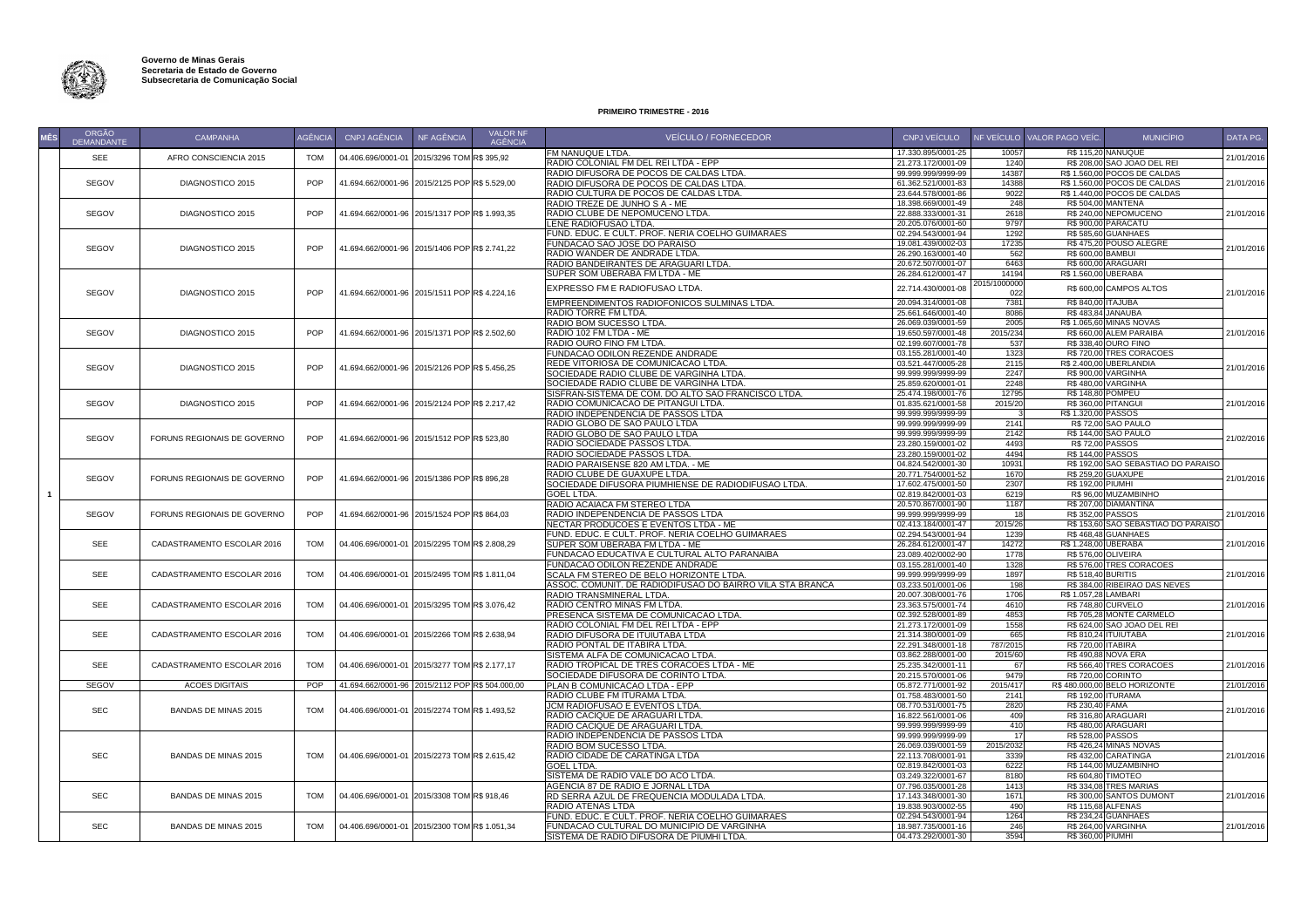|               |                                          |             |                                                    |                  | <b>RADIO ITAJUBA LTDA.</b>                       | 17.858.887/0001-56 | 1646        | R\$ 259,20 ITAJUBA            |                               |            |
|---------------|------------------------------------------|-------------|----------------------------------------------------|------------------|--------------------------------------------------|--------------------|-------------|-------------------------------|-------------------------------|------------|
|               |                                          |             |                                                    |                  | RADIO GLOBO DE SAO PAULO LTDA                    | 99.999.999/9999-99 | 2152        | R\$ 240,00 SAO PAULO          |                               |            |
|               |                                          |             |                                                    |                  | SOCIEDADE CENTRO DE MINAS DE RADIO LTDA          | 03.834.834/0001-90 | 2170        |                               | R\$766,08 BOM DESPACHO        |            |
| <b>SEC</b>    | <b>BANDAS DE MINAS 2015</b>              | <b>TOM</b>  | 04.406.696/0001-01 2015/2100 TOM R\$ 3.572,69      |                  | <b>FUNDACAO SANTA CRUZ DE JEQUITINHONHA</b>      | 18.383.125/0001-03 | 227         |                               | R\$ 240,00 JEQUITINHONHA      | 21/01/2016 |
|               |                                          |             |                                                    |                  | RADIO ONDA VERDE FM DE AIMORES LTDA.             | 24.027.666/0001-00 | 4346        | R\$ 259,20 AIMORES            |                               |            |
|               |                                          |             |                                                    |                  | <b>RADIO EXCELSIOR S/A</b>                       | 02.015.014/0002-95 | 6157        | R\$ 1.152,00 SAO PAULO        |                               |            |
|               |                                          |             |                                                    |                  | <b>FUNDACAO ODILON REZENDE ANDRADE</b>           | 03.155.281/0001-40 | 1329        |                               | R\$ 288,00 TRES CORACOES      |            |
| <b>SEC</b>    | <b>BANDAS DE MINAS 2015</b>              | <b>TOM</b>  | 04.406.696/0001-01 2015/3310 TOM R\$ 1.358,28      |                  | IEMISSORAS SANTA CRUZ RADIO E TELEVISAO LTDA     | 18.416.750/0001-04 | 5266        |                               | R\$475,20 PARA DE MINAS       | 21/01/2016 |
|               |                                          |             |                                                    |                  | RADIO INTEGRACAO DE CARMO DO PARANAIBA LTDA - ME | 20.258.372/0001-20 | 6428        |                               | R\$ 345,60 CARMO DO PARANAIBA |            |
| <b>SEDS</b>   | <b>CIRCUITO PELA PAZ</b>                 | <b>RC</b>   | 16.663.247/0001-28   2015/1515 RC R\$ 600.000,00   |                  | SEMPRE EDITORA LTDA.                             | 99.999.999/9999-99 |             |                               | R\$480.000,00 BELO HORIZONTE  |            |
|               |                                          |             |                                                    |                  |                                                  |                    | 2015/254784 |                               |                               | 21/01/2016 |
| <b>SEPLAG</b> | FORUNS REGIONAIS - 2 ETAPA - SEPLAG      | <b>JBIS</b> | 03.869.044/0001-40   2015/6321 JBIS R\$ 335.425,50 |                  | <b>TELEVISAO SOCIEDADE LTDA.</b>                 | 25.288.333/0001-99 | 11504       |                               | R\$ 67.597,20 BELO HORIZONTE  | 21/01/2016 |
|               |                                          |             |                                                    |                  | <b> TELEVISAO SOCIEDADE LTDA.</b>                | 25.288.333/0001-99 | 11618       |                               | R\$ 200.743,20 BELO HORIZONTE |            |
|               |                                          |             |                                                    |                  | <b>SCALA FM STEREO DE BELO HORIZONTE LTDA</b>    | 20.480.448/0001-67 | 1955        |                               | R\$ 3.816,00 BELO HORIZONTE   |            |
|               |                                          |             |                                                    |                  | CANAL 23 LTDA                                    | 99.999.999/9999-99 | 2810        |                               | R\$ 2.640,00 BELO HORIZONTE   |            |
| <b>SEGOV</b>  | <b>BALANCO 1 SEMESTRE 2015</b>           | POP         | 41.694.662/0001-96 2015/1816 POP R\$ 29.698,39     |                  | <b>DEL REY RADIOFUSAO LTDA</b>                   | 11.849.746/0001-90 | 3623        |                               | R\$ 5.684,80 BELO HORIZONTE   | 21/01/2016 |
|               |                                          |             |                                                    |                  | RADIO STERO FM LAGOA SANTA LTDA.                 | 26.232.603/0001-02 | 5104/1509   |                               | R\$ 3.968,00 BELO HORIZONTE   |            |
|               |                                          |             |                                                    |                  | FUNDACAO RADIO EDUCATIVA QUADRANGULAR            | 25.466.707/0001-19 | 8915        |                               | R\$7.649,91 BELO HORIZONTE    |            |
| <b>SEGOV</b>  | PALACIO DA LIBERDADE                     |             | 41.694.662/0001-96 2015/1865 POP R\$ 195.960,50    |                  | 7 1/2 FILMES LTDA - ME                           | 12.253.487/0001-01 | 2015/48     |                               | R\$ 164.500,00 BELO HORIZONTE | 21/01/2016 |
| <b>SEE</b>    | <b>VIRADA EDUCACAO</b>                   | <b>TOM</b>  | 04.406.696/0001-01 2015/3318 TOM R\$ 4.900,00      |                  | LOUDWEB MIDIA LTDA                               | 19.169.668/0001-95 | 2015/24     |                               | R\$4.000,00 BELO HORIZONTE    | 21/01/2016 |
|               |                                          |             |                                                    |                  | REDE VITORIOSA DE COMUNICACOES LTDA              | 03.521.447/0001-02 | 20664       | R\$ 14.147,84 ITUIUTABA       |                               |            |
| <b>SEE</b>    | <b>VIRADA EDUCACAO</b>                   | <b>TOM</b>  | 04.406.696/0001-01 2015/3322 TOM R\$ 75.617,58     |                  | <b>ITV TIRADENTES LTDA.</b>                      | 19.871.375/0001-55 | 25211       | R\$ 14.364,80 JUIZ DE FORA    |                               | 21/01/2016 |
|               |                                          |             |                                                    |                  | SOCIEDADE RADIO E TELEVISAO ALTEROSA LTDA.       | 99.999.999/9999-99 | 65272       | R\$ 33.216,00 DIVINOPOLIS     |                               |            |
| <b>SEE</b>    | <b>VIRADA EDUCACAO</b>                   | <b>TOM</b>  | 04.406.696/0001-01 2015/3319 TOM R\$ 99.967,84     |                  | SOCIEDADE RADIO E TELEVISAO ALTEROSA LTDA.       | 17.247.925/0001-34 | 65271       |                               | R\$81.606,40 BELO HORIZONTE   | 21/01/2016 |
| <b>SEE</b>    | <b>VIRADA EDUCACAO</b>                   | <b>TOM</b>  | 04.406.696/0001-01 2015/3297 TOM R\$ 128.281,02    |                  | <b>TELEVISAO SOCIEDADE LTDA.</b>                 | 25.288.333/0001-99 | 11704       |                               | R\$ 104.719,20 BELO HORIZONTE | 21/01/2016 |
|               |                                          |             |                                                    |                  | TELEVISAO SOCIEDADE LTDA.                        | 99.999.999/9999-99 | 11705       |                               | R\$ 8.911,80 BELO HORIZONTE   |            |
| <b>SEE</b>    | <b>VIRADA EDUCACAO</b>                   | <b>TOM</b>  | 04.406.696/0001-01 2015/3294 TOM R\$ 37.156,66     |                  | REDE VITORIOSA DE COMUNICACOES LTDA.             | 99.999.999/9999-99 | 20663       | R\$ 3.495,68 ITUIUTABA        |                               | 21/01/2016 |
|               |                                          |             |                                                    |                  | <b>TV MINAS SUL LTDA</b>                         | 25.649.179/0001-33 | 27612       | R\$ 17.924,48 VARGINHA        |                               |            |
| <b>SEE</b>    | <b>VIRADA EDUCACAO</b>                   | <b>TOM</b>  | 04.406.696/0001-01 2015/3099 TOM R\$ 90.673,00     |                  | <b>TROPICAL FILMES LTDA</b>                      | 17.453.109/0001-87 | 2015/26     |                               | R\$76.300,00 BELO HORIZONTE   | 21/01/2016 |
| <b>SEE</b>    | <b>VIRADA EDUCACAO</b>                   | <b>TOM</b>  | 04.406.696/0001-01 2015/3288 TOM R\$ 54.931,45     |                  | RADIO E TELEVISAO BANDEIRANTES MG LTDA           | 17.184.649/0001-02 | 58000       |                               | R\$44.842,00 BELO HORIZONTE   | 21/01/2016 |
| <b>SEE</b>    | <b>VIRADA EDUCACAO</b>                   | <b>TOM</b>  | 04.406.696/0001-01 2015/3159 TOM R\$ 471.115,11    |                  |                                                  | 27.865.757/0033-81 | 78700       | R\$ 384.583,76 RIO DE JANEIRO |                               | 21/01/2016 |
| <b>SEAPA</b>  | <b>SEMANA INTERNACIONAL DO CAFE 2015</b> | <b>JBIS</b> |                                                    |                  | <b>GLOBO COMUNICACAO E PARTICIPACOES S.A</b>     |                    | 2015/736    |                               | R\$ 15.465,00 BELO HORIZONTE  |            |
|               |                                          |             | 03.869.044/0001-40 2015/6299 JBISR\$ 17.784,75     |                  | OUT WAY PRODUCOES EIRELI                         | 07.782.192/0001-84 |             |                               |                               | 21/01/2016 |
|               |                                          |             |                                                    |                  | SEMPRE EDITORA LTDA                              | 99.999.999/9999-99 | 2015/253086 |                               | R\$42.952,86 BELO HORIZONTE   |            |
| <b>SEESP</b>  | <b>SEMPRE E NOTICIA</b>                  |             | 03.869.044/0001-40 2015/6324 JBISR\$ 198.096,05    |                  | SEMPRE EDITORA LTDA.                             | 26.198.515/0004-84 | 2015/253087 |                               | R\$59.622,03 BELO HORIZONTE   | 21/01/2016 |
|               |                                          |             |                                                    |                  | SEMPRE EDITORA LTDA.                             | 99.999.999/9999-99 | 2015/253112 |                               | R\$ 55.901,95 BELO HORIZONTE  |            |
|               |                                          |             |                                                    |                  | <b>GLOBO COMUNICACAO E PARTICIPACOES S.A</b>     | 99.999.999/9999-99 | 78706       | R\$ 209.332,80 RIO DE JANEIRO |                               |            |
| SEGOV         | FIM DE ANO 2015                          | POP         | 41.694.662/0001-96 2015/1941 POP R\$ 811.636,76    |                  | <b>GLOBO COMUNICACAO E PARTICIPACOES S.A</b>     | 99.999.999/9999-99 | 78709       | R\$ 195.695,62 RIO DE JANEIRO |                               | 21/01/2016 |
|               |                                          |             |                                                    |                  | <b>GLOBO COMUNICACAO E PARTICIPACOES SA</b>      | 99.999.999/9999-99 | 78710       | R\$ 244.280,99 RIO DE JANEIRO |                               |            |
|               |                                          |             |                                                    |                  | GLOBO COMUNICACAO E PARTICIPACOES S.A            | 99.999.999/9999-99 | 78707       | R\$ 114.075,49 RIO DE JANEIRO |                               |            |
| SEGOV         | FIM DE ANO 2015                          | <b>POP</b>  | 41.694.662/0001-96 2015/1940 POPR\$ 604.801,52     |                  | GLOBO COMUNICACAO E PARTICIPACOES S.A            | 99.999.999/9999-99 | 78708       | R\$ 117.983,90 RIO DE JANEIRO |                               | 21/01/2016 |
|               |                                          |             |                                                    |                  | GLOBO COMUNICACAO E PARTICIPACAO SA              | 99.999.999/9999-99 | 78711       | R\$ 112.438,88 RIO DE JANEIRO |                               |            |
|               |                                          |             |                                                    |                  | <b>GLOBO COMUNICACAO E PARTICIPACOES SA</b>      | 99.999.999/9999-99 | 78712       | R\$ 139.342,94 RIO DE JANEIRO |                               |            |
| <b>SEGOV</b>  | FIM DE ANO 2015                          | <b>POP</b>  | 41.694.662/0001-96 2015/1894 POP R\$ 523.303,00    |                  | <b>G5 COMUNICACAO E MARKETING EIRELI - EPP</b>   | 07.327.951/0001-19 | 2015/16     |                               | R\$452.500,00 BELO HORIZONTE  | 21/01/2016 |
|               |                                          |             |                                                    |                  | GLOBO COMUNICACOES E PARTICIPACOES S.A. - BH     | 27.865.757/0026-52 | 214         |                               | R\$86.112,70 BELO HORIZONTE   |            |
|               |                                          |             |                                                    |                  | GLOBO COMUNICACAO E PARTICIPACOES SA             | 99.999.999/9999-99 | 5678        |                               | R\$ 17.321,15 RIO DE JANEIRO  |            |
| SEGOV         | <b>FIM DE ANO 2015</b>                   | <b>POP</b>  | 41.694.662/0001-96 2015/2099 POPR\$ 161.846,72     |                  | <b>GLOBO COMUNICACAO E PARTICIPACOES S.A</b>     | 99.999.999/9999-99 | 5975        |                               | R\$ 14.579,49 RIO DE JANEIRO  | 21/01/2016 |
|               |                                          |             |                                                    |                  | GLOBO COMUNICACAO E PARTICIPACAO SA              | 99.999.999/9999-99 | 6000        |                               | R\$ 14.106,43 RIO DE JANEIRO  |            |
|               |                                          |             |                                                    |                  | <b>GLOBO COMUNICACAO E PARTICIPACOES S.A</b>     | 99.999.999/9999-99 | 5527        |                               | R\$ 15.887,90 RIO DE JANEIRO  |            |
|               |                                          |             |                                                    |                  | GLOBO COMUNICACAO E PARTICIPACOES S.A            | 99.999.999/9999-99 | 5613        |                               | R\$ 27.385,28 RIO DE JANEIRO  |            |
| SEGOV         | FIM DE ANO 2015                          | <b>POP</b>  | 41.694.662/0001-96 2015/2100 POPR\$ 120.641,69     |                  | <b>GLOBO COMUNICACAO E PARTICIPACOES S.A</b>     | 99.999.999/9999-99 | 5694        |                               | R\$ 24.938,34 RIO DE JANEIRO  | 21/01/2016 |
|               |                                          |             |                                                    |                  | GLOBO COMUNICACAO E PARTICIPACOES SA             | 99.999.999/9999-99 | 5835        |                               | R\$ 30.271,49 RIO DE JANEIRO  |            |
|               |                                          |             |                                                    |                  | <b>TV TIRADENTES LTDA.</b>                       | 19.871.375/0001-55 | 25243       | R\$ 49.013,76 JUIZ DE FORA    |                               |            |
|               |                                          |             |                                                    |                  |                                                  |                    | 25251       | R\$ 37.669,12 JUIZ DE FORA    |                               |            |
| <b>SEGOV</b>  | FIM DE ANO 2015                          | <b>POP</b>  | 41.694.662/0001-96 2015/1944 POP R\$ 530.308,57    |                  | <b>ITV TIRADENTES LTDA.</b>                      | 99.999.999/9999-99 |             |                               |                               | 21/01/2016 |
|               |                                          |             |                                                    |                  | <b>TV MINAS SUL LTDA</b>                         | 25.649.179/0001-33 | 27636       | R\$ 54.947,84 VARGINHA        |                               |            |
|               |                                          |             |                                                    |                  | SOCIEDADE RADIO E TELEVISAO ALTEROSA LTDA.       | 17.247.925/0001-34 | 65317       |                               | R\$ 291.274,24 BELO HORIZONTE |            |
|               |                                          |             |                                                    |                  | GLOBO COMUNICACOES E PARTICIPACOES S.A. - BH     | 27.865.757/0026-52 | 201         |                               | R\$711.293,63 BELO HORIZONTE  |            |
| <b>SEGOV</b>  | RIO DOCE                                 | <b>POP</b>  | 41.694.662/0001-96 2015/2101 POPR\$ 1.087.147,48   |                  | <b>GLOBO COMUNICACAO E PARTICIPACOES S.A</b>     | 99.999.999/9999-99 | 5559        |                               | R\$ 47.863,94 RIO DE JANEIRO  | 21/01/2016 |
|               |                                          |             |                                                    |                  | <b>GLOBO COMUNICACAO E PARTICIPACOES S.A</b>     | 99.999.999/9999-99 | 5796        |                               | R\$ 82.670,02 RIO DE JANEIRO  |            |
|               |                                          |             |                                                    |                  | <b>GLOBO COMUNICACAO E PARTICIPACOES S.A</b>     | 99.999.999/9999-99 | 5828        |                               | R\$ 45.639,74 RIO DE JANEIRO  |            |
|               |                                          |             |                                                    |                  | <b>GLOBO COMUNICACAO E PARTICIPACOES SA</b>      | 99.999.999/9999-99 | 5547        |                               | R\$ 55.437,34 RIO DE JANEIRO  |            |
|               |                                          |             |                                                    |                  | <b>GLOBO COMUNICACAO E PARTICIPACOES S.A</b>     | 27.865.757/0033-81 | 5660        |                               | R\$ 6.584,51 RIO DE JANEIRO   |            |
| SEGOV         | RIO DOCE                                 | <b>POP</b>  | 41.694.662/0001-96 2015/2102 POP R\$ 346.735,29    |                  | <b>GLOBO COMUNICACAO E PARTICIPACOES SA</b>      | 99.999.999/9999-99 | 5747        |                               | R\$ 96.898,11 RIO DE JANEIRO  | 21/01/2016 |
|               |                                          |             |                                                    |                  | GLOBO COMUNICACAO E PARTICIPACAO SA              | 99.999.999/9999-99 | 5985        |                               | R\$ 44.754,75 RIO DE JANEIRO  |            |
|               |                                          |             |                                                    |                  | <b>GLOBO COMUNICACAO E PARTICIPACOES S.A</b>     | 99.999.999/9999-99 | 5997        |                               | R\$ 79.374,50 RIO DE JANEIRO  |            |
|               | <b>TOTAL LIQUIDADO</b>                   |             |                                                    | R\$ 7.080.894,48 |                                                  |                    |             |                               |                               |            |

| <b>MÊS</b> | <b>ORGÃO</b><br><b>DEMANDANTE</b> | <b>CAMPANHA</b>            | <b>AGÊNCIA</b> | <b>CNPJ AGÊNCIA</b>                           | NF AGÊNCIA | <b>VALOR NF</b><br>AGÊNCIA | <b>VEÍCULO / FORNECEDOR</b>                                      | <b>CNPJ VEÍCULO</b> |         | NF VEÍCULO VALOR PAGO VEÍC. | <b>MUNICÍPIO</b>              | DATA PG.   |
|------------|-----------------------------------|----------------------------|----------------|-----------------------------------------------|------------|----------------------------|------------------------------------------------------------------|---------------------|---------|-----------------------------|-------------------------------|------------|
|            | <b>SEF</b>                        | <b>IPVA 2015</b>           | <b>JBIS</b>    | 03.869.044/0001-40 2015/5954 JBISR\$ 672,00   |            |                            | RADIO TROPICAL DE TRES CORACOES LTDA - ME                        | 25.235.342/0001-11  |         |                             | R\$ 537,60 TRES CORACOES      | 24/02/2016 |
|            | <b>SEF</b>                        | <b>IPVA 2015</b>           | <b>JBIS</b>    | 03.869.044/0001-40 2015/6134 JBISR\$ 1.753,03 |            |                            | <b>RADIO CLUBE DE GUAXUPE LTDA.</b>                              | 20.771.754/0001-52  | 1531    | R\$ 669,76 GUAXUPE          |                               | 24/02/2016 |
|            |                                   |                            |                |                                               |            |                            | ABC RADIO E TELEVISAO LTDA                                       | 19.552.413/0001-07  | 8517    |                             | R\$732,67 BARBACENA           |            |
|            | <b>SEF</b>                        | <b>IPVA 2015</b>           | <b>JBIS</b>    | 03.869.044/0001-40 2015/6133 JBISR\$ 1.467,20 |            |                            | RADIO CLUBE DE GUAXUPE LTDA.                                     | 20.771.754/0001-52  | 1540    | R\$ 669,76 GUAXUPE          |                               | 24/02/2016 |
|            |                                   |                            |                |                                               |            |                            | <b>RADIO GALAXIA LTDA.</b>                                       | 21.759.980/0001-80  | 2015/46 |                             | R\$ 504,00 CORONEL FABRICIANO |            |
|            | <b>SEF</b>                        | <b>IPVA 2015</b>           | <b>JBIS</b>    | 03.869.044/0001-40 2015/6052 JBISR\$ 3.206,25 |            |                            | <b>FUND. RADIO TV EDUCATIVA DE UBERLANDIA</b>                    | 22.225.247/0001-49  |         | R\$ 2.565,00 UBERLANDIA     |                               | 25/02/2016 |
|            | <b>SEF</b>                        | <b>IPVA 2015</b>           | <b>JBIS</b>    | 03.869.044/0001-40 2015/6482 JBISR\$ 3.520,00 |            |                            | <b>FUNDACAO EDUCACIONAL COMENDADOR AVELAR PEREIRA DE ALENCAR</b> | 03.673.934/0001-82  | 255     | R\$ 2.816,00 MARIANA        |                               | 25/02/2016 |
|            | <b>SEF</b>                        | <b>IPVA 2015</b>           | <b>JBIS</b>    | 03.869.044/0001-40 2015/5933 JBISR\$ 2.912,00 |            |                            | <b>RADIO BANDEIRANTES DE ARAGUARI LTDA.</b>                      | 20.672.507/0001-07  | 6247    | R\$ 1.075,20 ARAGUARI       |                               | 25/02/2016 |
|            |                                   |                            |                |                                               |            |                            | RADIO BRASILEIRA DE DIVINOPOLIS LTDA                             | 17.591.546/0001-67  |         | R\$ 1.254,40 DIVINOPOLIS    |                               |            |
|            |                                   |                            |                |                                               |            |                            | RADIO COLONIAL FM DEL REI LTDA - EPP                             | 21.273.172/0001-09  | 1148    |                             | R\$ 488,77 SAO JOAO DEL REI   |            |
|            | <b>SEF</b>                        | <b>IPVA 2015</b>           | <b>JBIS</b>    | 03.869.044/0001-40 2015/5555 JBISR\$ 1.734,88 |            |                            | RADIO EDUCACIONAL E CULTURAL DE UBERLANDIA LTDA - EPP            | 25.638.206/0001-72  | 1818    |                             | R\$ 616,90 UBERLANDIA         | 25/02/2016 |
|            |                                   |                            |                |                                               |            |                            | <b>IRADIO ESTANCIA LTDA.</b>                                     | 16.918.542/0001-88  | 7450    |                             | R\$ 282,24 SAO LOURENCO       |            |
|            | <b>SEF</b>                        | <b>IPVA 2015</b>           | <b>JBIS</b>    | 03.869.044/0001-40 2015/5761 JBISR\$ 1.102,51 |            |                            | <b>RADIO COLONIAL FM DEL REI LTDA - EPP</b>                      | 21.273.172/0001-09  | 1231    |                             | R\$ 357,85 SAO JOAO DEL REI   | 24/02/2016 |
|            |                                   |                            |                |                                               |            |                            | RADIO EDUCADORA TRABALHISTA LTDA - ME                            | 25.336.611/0001-36  | 729     | R\$ 524,16 UBA              |                               |            |
|            | <b>SEE</b>                        | <b>VOLTA AS AULAS 2015</b> | <b>TOM</b>     | 04.406.696/0001-01 2015/2240 TOM R\$ 1.193,29 |            |                            | <b>RD SERRA AZUL DE FREQUENCIA MODULADA LTDA.</b>                | 17.143.348/0001-30  | 1607    |                             | R\$420,00 SANTOS DUMONT       | 24/02/2016 |
|            |                                   |                            |                |                                               |            |                            | <b>RADIO BOM SUCESSO LTDA.</b>                                   | 26.069.039/0001-59  | 1954    |                             | R\$ 554,11 MINAS NOVAS        |            |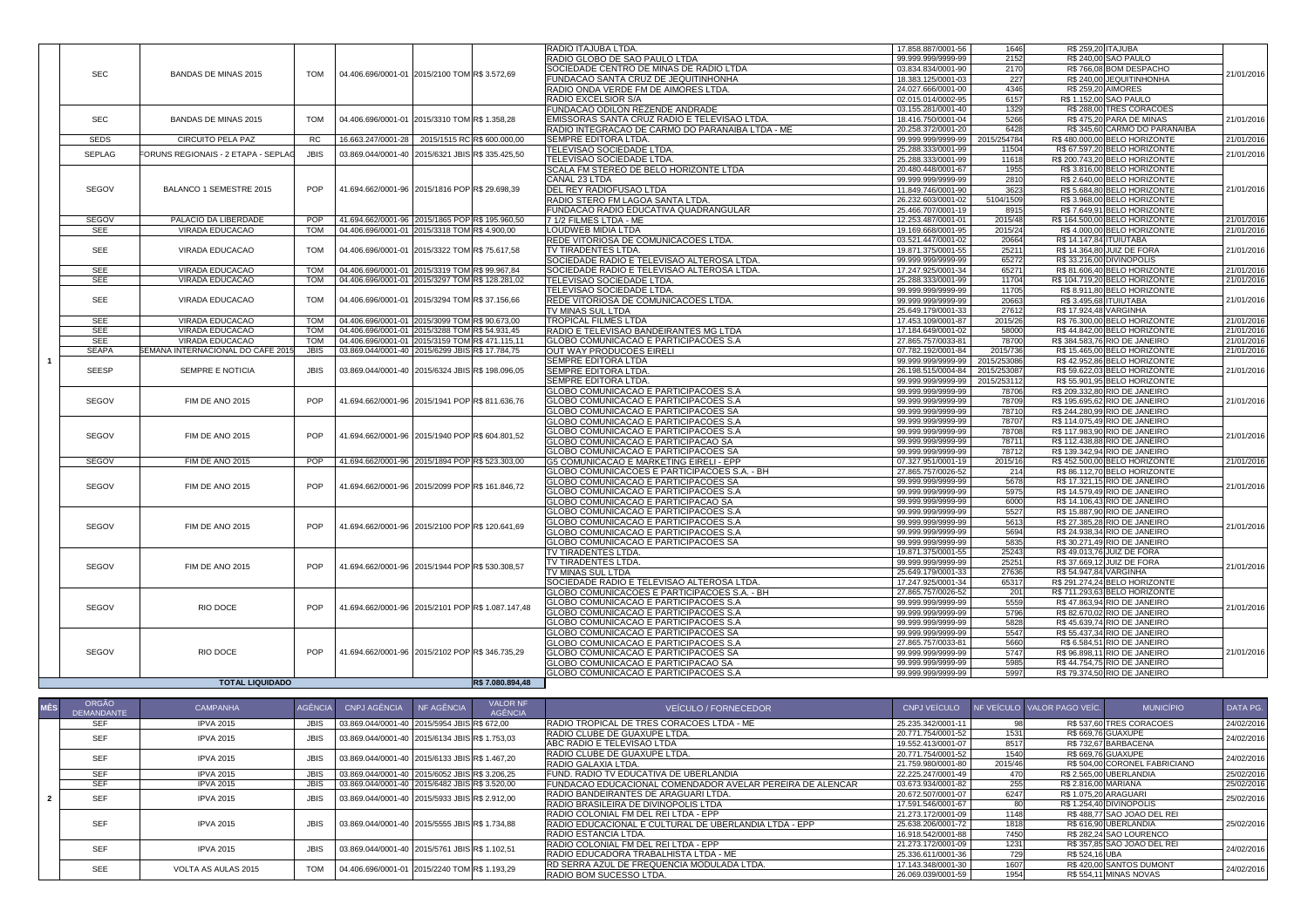| <b>SEE</b>                 | VOLTA AS AULAS 2015                              | <b>TOM</b>                | 04.406.696/0001-01 2015/3312 TOM R\$ 938,45                                                      |                          | <b>SCALA FM STEREO DE BELO HORIZONTE LTDA</b>                                                        | 20.480.448/0001-67                         | 1878                | R\$ 362,88 BELO HORIZONTE                                   | 25/02/2016               |
|----------------------------|--------------------------------------------------|---------------------------|--------------------------------------------------------------------------------------------------|--------------------------|------------------------------------------------------------------------------------------------------|--------------------------------------------|---------------------|-------------------------------------------------------------|--------------------------|
|                            |                                                  |                           |                                                                                                  |                          | SCALA FM STEREO DE BELO HORIZONTE LTDA                                                               | 20.480.448/0001-67                         | 1883                | R\$403,20 BELO HORIZONTE                                    |                          |
| <b>SEE</b>                 | VOLTA AS AULAS 2015                              | <b>TOM</b>                | 04.406.696/0001-01 2015/2613 TOM R\$ 411,60                                                      |                          | RADIO GLOBO DE SAO PAULO LTDA                                                                        | 99.999.999/9999-99                         | 1756                | R\$ 336,00 SAO PAULO                                        | 25/02/2016               |
| <b>SEE</b>                 | <b>VOLTA AS AULAS 2015</b>                       | <b>TOM</b>                | 04.406.696/0001-01                                                                               | 2016/52 TOM R\$ 1.848,91 | SCALA FM STEREO DE BELO HORIZONTE LTDA.                                                              | 99.999.999/9999-99<br>99.999.999/9999-99   | 1879<br>1884        | R\$403,20 DIVINO<br>R\$702,91 SÃO JOAO NEPOMUCENO           | 25/02/2016               |
|                            |                                                  |                           |                                                                                                  |                          | SCALA FM STEREO DE BELO HORIZONTE LTDA<br><b>SISTEMA DE COMUNICACAO OURO VERDE LTDA.</b>             | 24.025.975/0001-32                         |                     | R\$403,20 MANHUMIRIM                                        |                          |
| SEAPA                      | CAFE DE MINAS 2015                               | JBIS                      | 03.869.044/0001-40 2015/6315 JBISR\$ 5.600,00                                                    |                          | <b>MIDIAMIX COMUNICACAO LTDA</b>                                                                     | 08.008.639/0001-25                         | 2015/66             | R\$4.480,00 BELO HORIZONTE                                  | 25/02/2016               |
|                            |                                                  |                           |                                                                                                  |                          | JORNAL NOVA FRUTAL REGIONAL LTDA.                                                                    | 02.319.534/0001-00                         | 1116                | R\$ 1.020,00 FRUTAL                                         |                          |
| <b>SEE</b>                 | AFRO CONSCIENCIA 2015                            | <b>TOM</b>                | 04.406.696/0001-01 2015/2304 TOM R\$ 2.974,55                                                    |                          | GRAFICA E EDITORA DR LTDA.                                                                           | 05.336.514/0001-36                         | 2015/179            | R\$ 519,00 SAO SEBASTIAO DO PARAISO   25/02/2016            |                          |
|                            |                                                  |                           |                                                                                                  |                          | <b>GAZETA PUBLICIDADE &amp; PROPAGANDA LTDA</b>                                                      | 07.464.500/0001-23                         | 2015/9              | R\$ 889,20 CONTAGEM                                         |                          |
|                            |                                                  |                           |                                                                                                  |                          | <b>EDITORA CORREIO MURIAENSE LTDA.</b>                                                               | 12.665.025/0001-93                         | 346                 | R\$ 690,00 MURIAE                                           |                          |
| <b>SEE</b>                 | AFRO CONSCIENCIA 2015                            | <b>TOM</b>                | 04.406.696/0001-01 2015/2119 TOM R\$ 4.948,75                                                    |                          | JORNAL GRAFICA E EDITORA INTERACAO LTDA                                                              | 06.351.733/0001-57                         | 353                 | R\$ 292,19 ARAXA                                            | 25/02/2016               |
|                            |                                                  |                           |                                                                                                  |                          | <b>SOLAR COMUNICACOES S.A.</b>                                                                       | 21.561.725/0001-29                         | 40225               | R\$ 1.809,60 JUIZ DE FORA                                   |                          |
|                            |                                                  |                           |                                                                                                  |                          | EMPRESA JORNALISTICA POCOS DE CALDAS LTDA.                                                           | 18.176.958/0001-01                         | 9909                | R\$ 1.248,00 POCOS DE CALDAS                                |                          |
| <b>SEE</b>                 | AFRO CONSCIENCIA 2015                            |                           | 04.406.696/0001-01 2015/3216 TOM R\$ 11.564,06                                                   |                          | <b>VISUAL CARD COMUNICACAO VISUAL EIRELI ME</b>                                                      | 16.804.990/0001-50                         | 2015/37             | R\$ 9.960,00 BELO HORIZONTE                                 | 25/02/2016               |
| <b>SEE</b>                 | AFRO CONSCIENCIA 2015                            | <b>TOM</b>                | 04.406.696/0001-01 2015/2612 TOM R\$ 164,64                                                      |                          | <b>ISISTEMA CANCELLA DE COMUNICACAO LTDA.</b><br><b>SOCIEDADE RADIO OLIVEIRA LTDA.</b>               | 21.310.917/0001-62<br>22.986.509/0001-98   | 11388               | R\$ 134,40 ITUIUTABA                                        | 25/02/2010               |
| <b>SEE</b>                 | AFRO CONSCIENCIA 2015                            | <b>TOM</b>                | 04.406.696/0001-01 2015/2703 TOM R\$487,95                                                       |                          | <b>SOCIEDADE RADIO CARIJOS LTDA</b>                                                                  | 99.999.999/9999-99                         | 1061<br>2548        | R\$ 137,20 OLIVEIRA<br>R\$ 130,56 CONSELHEIRO LAFAIETE      | 25/02/2016               |
|                            |                                                  |                           |                                                                                                  |                          | <b>SOCIEDADE RADIO CARIJOS LTDA</b>                                                                  | 19.714.070/0001-30                         | 2549                | R\$130,56 CONSELHEIRO LAFAIETE                              |                          |
|                            |                                                  |                           |                                                                                                  |                          | <b>FUNDACAO EDUCATIVA E CULTURAL DE ITABIRA</b>                                                      | 01.771.601/0001-60                         | 30/2015             | <b>R\$ 192,00 ITABIRA</b>                                   |                          |
| <b>SEE</b>                 | AFRO CONSCIENCIA 2015                            | <b>TOM</b>                | 04.406.696/0001-01 2015/2704 TOM R\$ 519,40                                                      |                          | FUNDACAO EDUCATIVA E CULTURAL DE ITABIRA                                                             | 01.771.601/0001-60                         | 31/2015             | R\$ 96,00 ITABIRA                                           | 25/02/2016               |
|                            |                                                  |                           |                                                                                                  |                          | SOCIEDADE RADIO CLUBE MINAS GERAIS LTDA - ME                                                         | 19.721.232/0001-67                         | 395                 | R\$136,00 CONSELHEIRO LAFAIETE                              |                          |
| <b>SEE</b>                 | AFRO CONSCIENCIA 2015                            |                           | 04.406.696/0001-01 2015/2594 TOM R\$ 147,00                                                      |                          | <b>RADIO ITAGUARA LTDA.</b>                                                                          | 99.999.999/9999-99                         | 571                 | R\$ 120,00 ITAGUARA                                         | 25/03/2016               |
| <b>SEE</b>                 | AFRO CONSCIENCIA 2015                            | <b>TOM</b>                | 04.406.696/0001-01 2015/3200 TOM R\$ 3.102,73                                                    |                          | <b>TAMOIOS EDITORA GRAFICA LTDA</b>                                                                  | 17.175.993/0001-35                         | 2015/2873           | R\$ 2.406,50 BELO HORIZONTE                                 | 25/02/2016               |
| <b>SEE</b>                 | AFRO CONSCIENCIA 2015                            | TOM                       | 04.406.696/0001-01 2015/3289 TOM R\$ 799,25                                                      |                          | <b>J &amp; R PRODUCOES LTDA - ME</b>                                                                 | 25.630.518/0001-30                         | 2015/74             | R\$ 695,00 BELO HORIZONTE                                   | 25/02/2010               |
|                            |                                                  |                           |                                                                                                  |                          | SCALA FM STEREO DE BELO HORIZONTE LTDA                                                               | 20.480.448/0001-67                         | 1893                | R\$ 211,20 BELO HORIZONTE                                   |                          |
| <b>SEE</b>                 | AFRO CONSCIENCIA 2015                            | <b>TOM</b>                | 04.406.696/0001-01 2015/3309 TOM R\$ 648,53                                                      |                          | SCALA FM STEREO DE BELO HORIZONTE LTDA                                                               | 20.480.448/0001-67<br>20.480.448/0001-67   | 1894<br>1896        | R\$ 190,21 BELO HORIZONTE<br>R\$128,00 BELO HORIZONTE       | 25/02/2016               |
|                            |                                                  |                           |                                                                                                  |                          | SCALA FM STEREO DE BELO HORIZONTE LTDA<br><b>RADIO MONTES CLAROS LTDA.</b>                           | 19.777.853/0001-62                         | 13098               | R\$176,00 MONTES CLAROS                                     |                          |
| <b>SEE</b>                 | AFRO CONSCIENCIA 2015                            | <b>TOM</b>                | 04.406.696/0001-01 2015/2398 TOM R\$ 882,00                                                      |                          | <b>RADIO MONTES CLAROS LTDA.</b>                                                                     | 19.777.853/0001-62                         | 13099               | R\$ 352,00 MONTES CLAROS                                    | 25/02/2016               |
|                            |                                                  |                           |                                                                                                  |                          | <b>RADIO SETE LAGOAS LTDA - ME</b>                                                                   | 21.474.879/0001-83                         | 20460               | R\$ 192,00 SETE LAGOAS                                      |                          |
| SEE                        | AFRO CONSCIENCIA 2015                            |                           | TOM   04.406.696/0001-01 2015/2305 TOM R\$ 123,48                                                |                          | MATA DA CORDA COMUNICACOES LTDA. - ME                                                                | 02.387.973/0001-50                         | 949                 | R\$ 100,80 PATOS DE MINAS                                   | 25/02/2016               |
|                            |                                                  |                           |                                                                                                  |                          | RADIO JURITI DE PARACATU LTDA.                                                                       | 23.156.888/0001-51                         | 15217               | <b>R\$720,00 PARACATU</b>                                   |                          |
| <b>SEGOV</b>               | DIAGNOSTICO 2015                                 | <b>POP</b>                | 41.694.662/0001-96 2015/1351 POP R\$ 2.575,35                                                    |                          | <b>FUNDACAO DOM QUIRINO</b>                                                                          | 01.505.974/0001-90                         | 4435                | R\$ 540,00 TEOFILO OTONI                                    | 24/02/2016               |
|                            |                                                  |                           |                                                                                                  |                          | FECMANT - FUNDACAO EDUCATIVA E CULTURAL DE MANTENA                                                   | 02.948.098/0001-39                         |                     | R\$ 324,00 MANTENA                                          |                          |
|                            |                                                  |                           |                                                                                                  |                          | FUNDACAO DOM JUSTINO JOSE DE SANTANA                                                                 | 05.400.121/0001-44                         | 789                 | R\$ 540,00 JUIZ DE FORA                                     |                          |
|                            |                                                  |                           |                                                                                                  |                          | RADIO SAO JOAO DEL REI SA                                                                            | 24.726.960/0001-00                         | 1529                | R\$ 720,00 SAO JOAO DEL REI                                 |                          |
| <b>SEGOV</b>               | DIAGNOSTICO 2015                                 | <b>POP</b>                | 41.694.662/0001-96 2016/167 POP R\$ 3.300,00                                                     |                          | ISCALA FM STEREO DE BELO HORIZONTE LTDA.<br>SCALA FM STEREO DE BELO HORIZONTE LTDA                   | 99.999.999/9999-99<br>99.999.999/9999-99   | 1911<br>1915        | R\$420,00 BELO HORIZONTE<br>R\$ 840,00 SANTA BARBARA        | 24/02/2016               |
|                            |                                                  |                           |                                                                                                  |                          | RADIO CULTURA DE LAVRAS LTDA.                                                                        | 22.072.367/0001-53                         | 1993                | R\$ 660,00 LAVRAS                                           |                          |
|                            |                                                  |                           |                                                                                                  |                          | RADIO SOCIEDADE INDEPENDENTE DE PORTEIRINHA LTDA.                                                    | 25.674.276/0001-86                         | 2023                | R\$489,60 PORTEIRINHA                                       |                          |
| <b>SEGOV</b>               | DIAGNOSTICO 2015                                 | <b>POP</b>                | 41.694.662/0001-96 2015/1555 POP R\$ 2.388,14                                                    |                          | RADIO GLOBO DE SAO PAULO LTDA                                                                        | 99.999.999/9999-99                         | 2033                | R\$400,00 SAO PAULO                                         | 25/02/2016               |
|                            |                                                  |                           |                                                                                                  |                          | RADIO CIDADE DE CARATINGA LTDA                                                                       | 22.113.708/0001-91                         | 3211                | R\$ 1.080,00 CARATINGA                                      |                          |
| <b>SEGOV</b>               | DIAGNOSTICO 2015                                 | <b>POP</b>                | 41.694.662/0001-96 2015/1606 POP R\$ 10.339,81                                                   |                          | <b>LOGOS EDITORA LTDA</b>                                                                            | 99.999.999/9999-99                         | 2015/11             | R\$4.596,48 BELO HORIZONTE                                  | 25/02/2016               |
|                            |                                                  |                           |                                                                                                  |                          | CLAREAR EMPRESA DE COMUNICACAO LTDA - ME                                                             | 00.851.789/0001-94                         | 2015/13             | R\$ 3.931,20 BELO HORIZONTE                                 |                          |
|                            |                                                  |                           |                                                                                                  |                          | <b>RADIO MONTES CLAROS LTDA.</b>                                                                     | 19.777.853/0001-62                         | 13203               | R\$ 660,00 MONTES CLAROS                                    |                          |
| <b>SEGOV</b>               | DIAGNOSTICO 2015                                 | <b>POP</b>                | 41.694.662/0001-96 2015/1379 POP R\$ 4.200,59                                                    |                          | CENTRAL DE TELECOMUNICACOES LTDA                                                                     | 19.955.889/0001-99                         | 3723<br>4906        | R\$ 1.500,00 CORINTO                                        | 25/02/2016               |
|                            |                                                  |                           |                                                                                                  |                          | <b>TELEVISAO OURO VERDE LTDA</b><br>RADIO MONTANHEZA DE VAZANTE LTDA. - ME                           | 10.752.156/0002-63<br>21.978.945/0001-52   | 6812                | R\$900,00 LAGOA FORMOSA<br>R\$404,40 VAZANTE                |                          |
|                            |                                                  |                           |                                                                                                  |                          | <b>GLOBOSAT PROGRAMADORA LTDA</b>                                                                    | 99.999.999/9999-99                         | 102334              | R\$ 31.578,00 RIO DE JANEIRO                                |                          |
|                            |                                                  |                           |                                                                                                  |                          | <b>GLOBOSAT PROGRAMADORA LTDA</b>                                                                    | 99.999.999/9999-99                         | 103912              | R\$ 10.740,00 RIO DE JANEIRO                                |                          |
| <b>SEGOV</b>               | DIAGNOSTICO 2015                                 | <b>POP</b>                | 41.694.662/0001-96 2015/2103 POP R\$ 104.090,70                                                  |                          | <b>GLOBOSAT PROGRAMADORA LTDA</b>                                                                    | 99.999.999/9999-99                         | 61257               | R\$ 17.382,00 RIO DE JANEIRO                                | 25/02/2016               |
|                            |                                                  |                           |                                                                                                  |                          | <b>GLOBOSAT PROGRAMADORA LTDA</b>                                                                    | 99.999.999/9999-99                         | 62841               | R\$ 25.272,00 RIO DE JANEIRO                                |                          |
|                            |                                                  |                           |                                                                                                  |                          | RADIO GALAXIA LTDA.                                                                                  | 21.759.980/0001-80                         | 13016               | R\$ 900,00 CORONEL FABRICIANO                               |                          |
| <b>SEGOV</b>               | DIAGNOSTICO 2015                                 | <b>POP</b>                | 41.694.662/0001-96 2015/1350 POP R\$ 5.019,75                                                    |                          | RADIO GLOBO DE SAO PAULO LTDA                                                                        | 99.999.999/9999-99                         | 2034                | R\$ 1.620,00 SAO PAULO                                      | 25/02/2016               |
|                            |                                                  |                           |                                                                                                  |                          | RADIO CLUBE DE ITAUNA LTDA                                                                           | 21.255.419/0001-64                         | 4257                | R\$ 900,00 ITAUNA                                           |                          |
|                            |                                                  |                           |                                                                                                  |                          | RADIO CENTRO MINAS FM LTDA.                                                                          | 23.363.575/0001-74                         | 4548                | <b>R\$720,00 CURVELO</b>                                    |                          |
| <b>SEE</b><br><b>SETUR</b> | EDUCACAO 2015<br>JOGOS ESCOLARES DE MINAS GERAIS | <b>TOM</b><br><b>JBIS</b> | 04.406.696/0001-01 2015/2907 TOM R\$ 13.014,40<br>03.869.044/0001-40 2015/6302 JBISR\$ 23.304,75 |                          | GRAFICA E EDITORA DE REVISTAS E JORNAIS COLETIVA COMUNICACAO LTDA -<br><b> ESTACAO DIGITAL LTDA.</b> | M 14.860.400/0001-81<br>01.795.246/0001-60 | 2015/96<br>2015/486 | R\$ 10.624,00 MONTES CLAROS<br>R\$ 20.265,00 BELO HORIZONTE | 25/02/2016<br>25/02/2010 |
| <b>SETUR</b>               | JOGOS ESCOLARES DE MINAS GERAIS                  | <b>JBIS</b>               | 03.869.044/0001-40 2015/6312 JBISR\$ 4.356,27                                                    |                          | VISUAL CARD COMUNICACAO VISUAL EIRELI ME                                                             | 16.804.990/0001-50                         | 2015/14             | R\$ 3.788,06 BELO HORIZONTE                                 | 25/02/2016               |
| <b>SETUR</b>               | GASTRONOMIA 2015                                 | <b>JBIS</b>               | 03.869.044/0001-40 2015/6393 JBISR\$ 131.418,48                                                  |                          | ATELIE 22 - ARTE E CULTURA LTDA - ME                                                                 | 09.372.150/0001-09                         | 2015/10             | R\$ 110.000,00 BELO HORIZONTE                               | 24/02/2010               |
| <b>SETUR</b>               | <b>GASTRONOMIA 2015</b>                          | <b>JBIS</b>               | 03.869.044/0001-40 2015/6474 JBISR\$ 3.150,00                                                    |                          | <b>PEREGRINO MUSIC LTDA.</b>                                                                         | 15.037.984/0001-52                         | 2015/156            | R\$ 3.000,00 BELO HORIZONTE                                 | 25/02/2010               |
| <b>SETUR</b>               | <b>GASTRONOMIA 2015</b>                          | <b>JBIS</b>               | 03.869.044/0001-40 2015/6405 JBISR\$ 21.275,00                                                   |                          | <b>PEREGRINO MUSIC LTDA.</b>                                                                         | 15.037.984/0001-52                         | 2015/137            | R\$ 18.500,00 BELO HORIZONTE                                | 25/02/2016               |
| <b>SETUR</b>               | GASTRONOMIA 2015                                 |                           | JBIS   03.869.044/0001-40   2015/6487 JBIS R\$ 10.000,00                                         |                          | <b>CEZAR ROGERIO FELIX - ME</b>                                                                      | 99.999.999/9999-99                         | 2015/22             | R\$ 8.000,00 BELO HORIZONTE                                 | 29/03/2016               |
| <b>SEGOV</b>               | FORUNS REGIONAIS DE GOVERNO                      | <b>POP</b>                | 41.694.662/0001-96 2015/1759 POPR\$ 78.297,00                                                    |                          | <b>IG5 COMUNICACAO E MARKETING EIRELI - EPP</b>                                                      | 07.327.951/0001-19                         | 2015/3              | R\$ 64.570,00 BELO HORIZONTE                                | 24/02/2016               |
|                            |                                                  |                           |                                                                                                  |                          | <b>RADIO SAO FRANSCISCO LTDA.</b>                                                                    | 25.205.683/0001-44                         | 14748               | R\$ 352,00 MONTES CLAROS                                    |                          |
| SEGOV                      | FORUNS REGIONAIS DE GOVERNO                      | <b>POP</b>                | 41.694.662/0001-96 2015/1361 POPR\$ 2.115,96                                                     |                          | <b>RADIO SAO FRANSCISCO LTDA.</b><br>FUNDACAO JOSE DE PAIVA NETTO                                    | 25.205.683/0001-44<br>00.564.475/0001-00   | 14787<br>3829       | R\$440,00 MONTES CLAROS<br><b>R\$ 360,00 SAO PAULO</b>      | 24/02/2016               |
|                            |                                                  |                           |                                                                                                  |                          | IRADIO EDUCADORA DE MONTES CLAROS LTDA.                                                              | 20.554.531/0001-33                         | 3963                | R\$ 273,12 MONTES CLAROS                                    |                          |
|                            |                                                  |                           |                                                                                                  |                          | RADIO TERRA DE MONTES CLAROS LTDA.                                                                   | 18.942.540/0001-50                         | 859                 | R\$ 320,00 MONTES CLAROS                                    |                          |
|                            |                                                  |                           |                                                                                                  |                          | <b>REGIONAL CENTRO SUL COMUNICACAO S/A</b>                                                           | 17.772.153/0001-50                         | 8503                | R\$ 6.608,34 UBERABA                                        |                          |
| <b>SEGOV</b>               | FORUNS REGIONAIS DE GOVERNO                      | <b>POP</b>                | 41.694.662/0001-96 2015/1901 POP R\$ 26.974,80                                                   |                          | REGIONAL CENTRO SUL COMUNICACAO S/A.                                                                 | 17.772.153/0001-50                         | 8504                | R\$ 7.485,75 UBERABA                                        | 24/02/2016               |
|                            |                                                  |                           |                                                                                                  |                          | REGIONAL CENTRO SUL COMUNICACAO S/A                                                                  | 17.772.153/0001-50                         | 8523                | R\$ 7.485,75 UBERABA                                        |                          |
|                            |                                                  |                           |                                                                                                  |                          | RADIO DIFUSORA PIRANGA LTDA.                                                                         | 19.965.631/0001-73                         | 1759                | R\$ 235,20 PIRANGA                                          |                          |
| SEGOV                      | FORUNS REGIONAIS DE GOVERNO                      | <b>POP</b>                | 41.694.662/0001-96 2015/1387 POP R\$ 2.132,06                                                    |                          | IRADIO GLOBO DE SAO PAULO LTDA.                                                                      | 99.999.999/9999-99                         | 2242                | R\$ 571,20 BARBACENA                                        | 24/02/2016               |
|                            |                                                  |                           |                                                                                                  |                          | IRADIO COLONIAL LTDA.<br><b>FUNDACAO RADIOFUSORA DE CONGONHAS</b>                                    | 21.474.663/0001-18<br>18.529.446/0001-73   | 2536<br>416         | R\$ 672,00 CONGONHAS<br>R\$ 280,00 CONGONHAS                |                          |
|                            |                                                  |                           |                                                                                                  |                          | <b>RADIO MONTES CLAROS LTDA.</b>                                                                     | 19.777.853/0001-62                         | 13223               | R\$176,00 MONTES CLAROS                                     |                          |
|                            |                                                  |                           |                                                                                                  |                          | <b>RADIO MONTES CLAROS LTDA.</b>                                                                     | 19.777.853/0001-62                         | 13282               | R\$ 220,00 MONTES CLAROS                                    |                          |
| <b>SEGOV</b>               | FORUNS REGIONAIS DE GOVERNO                      | <b>POP</b>                | 41.694.662/0001-96 2015/1382 POP R\$ 1.314,04                                                    |                          | RADIO EDUCADORA DE MONTES CLAROS LTDA.                                                               | 20.554.531/0001-33                         | 4037                | R\$ 327,74 MONTES CLAROS                                    | 24/02/2016               |
|                            |                                                  |                           |                                                                                                  |                          | <b>SISTEMA RADIO NORTE LTDA.</b>                                                                     | 03.238.677/0001-50                         | 8113                | R\$ 360,00 MONTES CLAROS                                    |                          |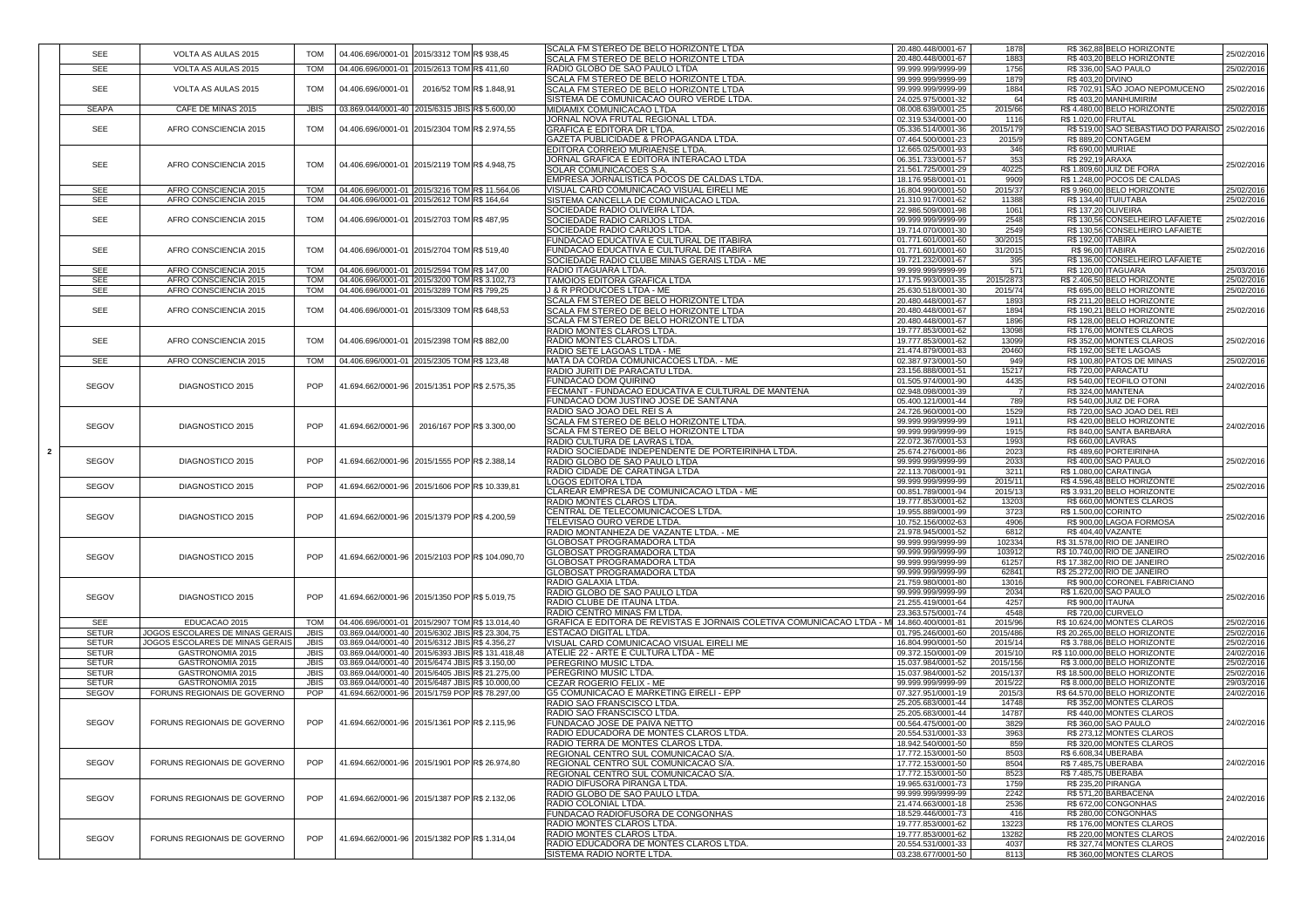|                |              |                             |            |                                                |  | RADIO PROGRESSO DO MUCURI LTDA.                                                                  | 18.844.563/0001-21                       | 2207/1          |                          | R\$432,00 TEOFILO OTONI                          |            |
|----------------|--------------|-----------------------------|------------|------------------------------------------------|--|--------------------------------------------------------------------------------------------------|------------------------------------------|-----------------|--------------------------|--------------------------------------------------|------------|
|                | <b>SEGOV</b> | FORUNS REGIONAIS DE GOVERNO | <b>POP</b> | 41.694.662/0001-96 2015/1362 POP R\$ 1.358,00  |  | <b>RADIO IMIGRANTES LTDA</b>                                                                     | 23.123.680/0001-36                       | 2600/1          |                          | R\$ 288,00 TEOFILO OTONI                         | 24/02/2016 |
|                |              |                             |            |                                                |  | RADIO TEOFILO OTONI LTDA.                                                                        | 25.105.636/0001-29                       | 8987            |                          | R\$400,00 TEOFILO OTONI                          |            |
|                |              |                             |            |                                                |  | AGENCIA 87 DE RADIO E JORNAL LTDA                                                                | 07.796.035/0001-28                       | 1427            |                          | <b>R\$403,20 TRES MARIAS</b>                     |            |
|                |              |                             |            |                                                |  | <b>RADIO VANGUARDA DO VALE DO ACO LTDA</b>                                                       | 99.999.999/9999-99                       | 18215           |                          | R\$ 384,00 IPATINGA                              |            |
|                | SEGOV        | FORUNS REGIONAIS DE GOVERNO | <b>POP</b> | 41.694.662/0001-96 2015/1363 POP R\$ 1.860,46  |  | RADIO VANGUARDA DO VALE DO ACO LTDA                                                              | 19.600.758/0001-99                       | 18243           |                          | R\$ 331,20 IPATINGA                              | 24/02/2016 |
|                |              |                             |            |                                                |  | RADIO UNIAO DO VALE DO ACO LTDA.                                                                 | 23.188.717/0001-04                       | 7501            |                          | R\$416,00 IPATINGA                               |            |
|                |              |                             |            |                                                |  | SISTEMA CAPELIENSE DE RADIOFUSAO LTDA                                                            | 20.569.836/0001-19                       | 3268            |                          | R\$80,00 CAPELINHA                               |            |
|                |              |                             |            |                                                |  | RADIO CIDADE DE CARATINGA LTDA                                                                   | 22.113.708/0001-91                       | 3335            |                          | R\$288,00 CARATINGA                              |            |
|                |              |                             |            |                                                |  |                                                                                                  |                                          |                 |                          |                                                  |            |
|                | SEGOV        | FORUNS REGIONAIS DE GOVERNO | <b>POP</b> | 41.694.662/0001-96 2015/1551 POPR\$ 1.272,45   |  | RADIO CENTRO MINAS FM LTDA.                                                                      | 23.363.575/0001-74                       | 4715            |                          | <b>R\$ 288,00 CURVELO</b>                        | 24/02/2016 |
|                |              |                             |            |                                                |  | <b>RADIO ALMENARA STEREO FM LTDA.</b>                                                            | 23.800.733/0001-06                       | 5034            |                          | R\$ 253,44 ALMENARA                              |            |
|                |              |                             |            |                                                |  | <b>FUNDACAO CULTURAL SERRA DE SAO JOSE</b>                                                       | 04.383.249/0001-84                       | 64              |                          | R\$ 140,00 TIRADENTES                            |            |
|                |              |                             |            |                                                |  | NECTAR PRODUCOES E EVENTOS LTDA - ME                                                             | 02.413.184/0001-47                       | 2015/24         |                          | R\$76,80 SAO SEBASTIAO DO PARAISO                |            |
|                |              |                             |            |                                                |  | NECTAR PRODUCOES E EVENTOS LTDA - ME                                                             | 02.413.184/0001-47                       | 2015/25         |                          | R\$ 153,60 SAO SEBASTIAO DO PARAISO              |            |
|                | SEGOV        | FORUNS REGIONAIS DE GOVERNO | <b>POP</b> | 41.694.662/0001-96 2015/1360 POPR\$ 558,72     |  | ASSOCIACAO COMUNITARIA PARAISENSE PARA DESENVOLVIMENTO ARTISTICO E 01.295.189/0001-50            |                                          | 2015/42         |                          | R\$76,80 SAO SEBASTIAO DO PARAISO                | 24/02/2016 |
|                |              |                             |            |                                                |  | ASSOCIACAO COMUNITARIA PARAISENSE PARA DESENVOLVIMENTO ARTISTICO E 01.295.189/0001-50            |                                          | 2015/43         |                          | R\$ 153,60 SAO SEBASTIAO DO PARAISO              |            |
|                | <b>SEGOV</b> | FORUNS REGIONAIS DE GOVERNO | <b>POP</b> | 41.694.662/0001-96 2015/1837 POPR\$ 239.488,20 |  | RMS COMUNICACAO E MIDIA COMUNITARIA S/S LTDA.                                                    | 03.201.952/0001-61                       | 93              | R\$ 228.084,00 BRASILIA  |                                                  | 24/02/2016 |
|                | <b>SEGOV</b> | FORUNS REGIONAIS DE GOVERNO | <b>POP</b> | 41.694.662/0001-96 2015/2034 POPR\$ 310,50     |  | <b>ATUAL PLACAS</b>                                                                              | 21.649.199/0001-53                       | 2015/968        |                          | R\$ 270,00 BELO HORIZONTE                        | 25/02/2016 |
|                |              |                             |            |                                                |  |                                                                                                  |                                          |                 |                          |                                                  |            |
|                | <b>SEGOV</b> | FORUNS REGIONAIS DE GOVERNO | <b>POP</b> | 41.694.662/0001-96 2015/2031 POP R\$ 837,66    |  | <b>GRAFICA E EDITORA 101 LTDA</b>                                                                | 24.051.252/0001-08                       | 2015/1284       |                          | R\$728,40 BELO HORIZONTE                         | 25/02/2016 |
|                |              |                             |            |                                                |  | RADIO IMPARSOM LTDA.                                                                             | 20.613.048/0001-82                       | 6300            |                          | R\$560,00 GOVERNADOR VALADARES                   |            |
|                | SEGOV        | FORUNS REGIONAIS DE GOVERNO | <b>POP</b> | 41.694.662/0001-96 2015/1548 POPR\$ 1.796,44   |  | RADIO DIFUSORA DE RESPLENDOR LTDA.                                                               | 25.360.496/0001-35                       | 6568            |                          | R\$268,80RESPLENDOR                              | 25/02/2016 |
|                |              |                             |            |                                                |  | ISISTEMA FAROL DE COMUNICACAO LTDA.                                                              | 25.384.512/0001-20                       | 7512            |                          | R\$480,00 JUIZ DE FORA                           |            |
|                |              |                             |            |                                                |  | RADIO SOCIEDADE MURIAE LTDA                                                                      | 99.999.999/9999-99                       | 8017            | R\$ 172,80 MURIAE        |                                                  |            |
|                |              |                             |            |                                                |  | RADIO ACAIACA FM STEREO LTDA                                                                     | 20.570.867/0001-90                       | 1153            |                          | R\$82,80 DIAMANTINA                              |            |
|                |              |                             |            |                                                |  | ACAYACA PRODUCOES LTDA - ME                                                                      | 11.443.577/0001-94                       | 2015/16         |                          | R\$72,00 DIAMANTINA                              |            |
|                | SEGOV        | FORUNS REGIONAIS DE GOVERNO | <b>POP</b> | 41.694.662/0001-96 2015/1353 POP R\$ 612,55    |  | SISTEMA SANTAMARIENSE DE COMUNICACAO LTDA.                                                       | 99.999.999/9999-99                       | 634             |                          | R\$ 230,40 PEDRA AZUL                            | 25/02/2016 |
|                |              |                             |            |                                                |  | <b>FUNDACAO SANTA CRUZ DE JEQUITINHONHA</b>                                                      | 18.383.125/0001-03                       | 7289            |                          |                                                  |            |
|                |              |                             |            |                                                |  |                                                                                                  |                                          |                 |                          | R\$ 120,00 JEQUITINHONHA                         |            |
|                |              |                             |            |                                                |  | RADIO RURAL NOVA GUARANESIA LTDA                                                                 | 21.438.932/0001-90                       |                 |                          | R\$ 57,60 GUARANESIA                             |            |
|                | SEGOV        | FORUNS REGIONAIS DE GOVERNO | <b>POP</b> | 41.694.662/0001-96 2015/1602 POP R\$ 349,20    |  | <b>RADIO RURAL NOVA GUARANESIA LTDA</b>                                                          | 21.438.932/0001-90                       |                 |                          | R\$ 115,20 GUARANESIA                            | 25/02/2016 |
|                |              |                             |            |                                                |  | RADIO RURAL NOVA GUARANESIA LTDA                                                                 | 21.438.932/0001-90                       | 20 <sub>l</sub> |                          | R\$ 115,20 GUARANESIA                            |            |
|                |              |                             |            |                                                |  | RADIO EDUCADORA TRABALHISTA LTDA - ME                                                            | 25.336.611/0001-36                       | 1105            | R\$ 249,60 UBA           |                                                  |            |
|                | SEGOV        | FORUNS REGIONAIS DE GOVERNO | <b>POP</b> | 41.694.662/0001-96 2015/1600 POPR\$ 1.690,13   |  | RADIO EDUCADORA TRABALHISTA LTDA - ME                                                            | 99.999.999/9999-99                       | 1106            | R\$ 376,32 UBA           |                                                  | 25/02/2016 |
|                |              |                             |            |                                                |  | <b>SOLAR COMUNICACOES S.A.</b>                                                                   | 99.999.999/9999-99                       | 41700           |                          | R\$768,00 JUIZ DE FORA                           |            |
|                | <b>SEGOV</b> | FORUNS REGIONAIS DE GOVERNO | <b>POP</b> | 41.694.662/0001-96 2015/2032 POPR\$ 3.443,10   |  | TAMOIOS EDITORA GRAFICA LTDA                                                                     | 17.175.993/0001-35                       | 2015/3007       |                          | R\$ 2.994,00 BELO HORIZONTE                      | 25/02/2016 |
|                | <b>SEGOV</b> | FORUNS REGIONAIS DE GOVERNO | <b>POP</b> | 41.694.662/0001-96 2015/2106 POPR\$ 2.252,77   |  | REC STUDIO EIRELI - EPP                                                                          | 42.771.519/0001-13                       | 2015/127        |                          | R\$ 1.800,00 BELO HORIZONTE                      | 25/02/2016 |
|                |              |                             |            |                                                |  |                                                                                                  |                                          |                 |                          |                                                  |            |
|                |              |                             |            |                                                |  | FUNDACAO RADIO IGREJA DE ARACUAI                                                                 | 04.345.958/0001-75                       | 1608            |                          | R\$ 120,00 ARACUAI                               |            |
|                | SEGOV        | FORUNS REGIONAIS DE GOVERNO | POP        | 41.694.662/0001-96 2015/1605 POPR\$ 3.454,17   |  | FUNDACAO EDUCACIONAL CULTURAL JOAO CALVINO                                                       | 04.517.317/0001-50                       | 234             |                          | R\$ 60,00 RESPLENDOR                             | 25/02/2016 |
|                |              |                             |            |                                                |  | <b>SOLAR COMUNICACOES S.A.</b>                                                                   | 99.999.999/9999-99                       | 41278           |                          | R\$ 1.728,00 JUIZ DE FORA                        |            |
|                |              |                             |            |                                                |  | <b>SM COMUNICACOES LTDA</b>                                                                      | 02.399.641/0006-09                       | 676             |                          | R\$ 940,80 MANTENA                               |            |
|                |              |                             |            |                                                |  | <b>RADIO GALAXIA LTDA.</b>                                                                       | 21.759.980/0001-80                       | 13037           |                          | R\$ 240,00 CORONEL FABRICIANO                    |            |
|                | <b>SEGOV</b> | FORUNS REGIONAIS DE GOVERNO | <b>POP</b> | 41.694.662/0001-96 2015/1599 POP R\$ 1.008,80  |  | IRADIO CLUBE DE INHAPIM LTDA                                                                     | 26.169.789/0001-00                       | 3306            | R\$ 208,00 INHAPIM       |                                                  | 25/02/2016 |
| $\overline{2}$ |              |                             |            |                                                |  | ISISTEMA DE COMUNICACAO ALVORADA LTDA.                                                           | 03.018.311/0001-76                       | 3414            |                          | <b>R\$ 384,00 IPATINGA</b>                       |            |
|                |              |                             |            |                                                |  | JORNAL LISTAO PUBLICIDADE E SERVICOS LTDA.                                                       | 12.586.113/0001-08                       | 238             |                          | R\$ 2.147,23 PONTE NOVA                          |            |
|                | <b>SEGOV</b> | FORUNS REGIONAIS DE GOVERNO | <b>POP</b> | 41.694.662/0001-96 2015/1665 POPR\$ 7.779,21   |  | SONIA MARIA CASTOR FERREIRA - ME                                                                 | 01.869.175/0001-00                       | 242             |                          | R\$ 2.097,60 CONSELHEIRO LAFAIETE                | 25/02/2016 |
|                |              |                             |            |                                                |  |                                                                                                  |                                          | 247             |                          | R\$ 2.171,02 PONTE NOVA                          |            |
|                |              |                             |            |                                                |  | JORNAL LISTAO PUBLICIDADE E SERVICOS LTDA.                                                       | 12.586.113/0001-08                       |                 |                          |                                                  |            |
|                |              |                             |            |                                                |  | RADIO CIDADE DE CARATINGA LTDA                                                                   | 22.113.708/0001-91                       | 3334            |                          | R\$432,00 CARATINGA                              |            |
|                | SEGOV        | FORUNS REGIONAIS DE GOVERNO | <b>POP</b> | 41.694.662/0001-96 2015/1547 POPR\$ 2.706,30   |  | ISISTEMA DE COMUNICACAO ALVORADA LTDA.                                                           | 03.018.311/0001-76                       | 3405            |                          | R\$ 576,00 IPATINGA                              | 25/02/2016 |
|                |              |                             |            |                                                |  | <b>RADIO PRINCESA DA MATA LTDA. - EPP</b>                                                        | 16.827.347/0001-42                       | 8680            | R\$ 504,00 MURIAE        |                                                  |            |
|                |              |                             |            |                                                |  | RADIO PRINCESA DA MATA LTDA. - EPP                                                               | 16.827.347/0001-42                       | 8681            | R\$ 720,00 MURIAE        |                                                  |            |
|                |              |                             |            |                                                |  | RADIO DIFUSORA PIRANGA LTDA.                                                                     | 19.965.631/0001-73                       | 1768            | R\$ 134,40 PIRANGA       |                                                  |            |
|                |              |                             |            |                                                |  | SISFRAN-SISTEMA DE COM. DO ALTO SAO FRANCISCO LTDA.                                              | 25.474.198/0001-76                       | 2015/119        | <b>R\$ 168,00 POMPEU</b> |                                                  |            |
|                | SEGOV        | FORUNS REGIONAIS DE GOVERNO | <b>POP</b> | 41.694.662/0001-96 2015/1525 POP R\$ 1.932,24  |  | RADIO COLONIAL LTDA.                                                                             | 21.474.663/0001-18                       | 2559            |                          | R\$384,00 CONGONHAS                              | 25/02/2016 |
|                |              |                             |            |                                                |  | RADIO CENTRO MINAS FM LTDA.                                                                      | 23.363.575/0001-74                       | 4697            |                          | <b>R\$ 907,20 CURVELO</b>                        |            |
|                |              |                             |            |                                                |  | REDE JUIZ DE FORA DE RADIODIFUSAO LTDA.                                                          | 20.447.645/0001-84                       | 1319            |                          | R\$ 725,76 JUIZ DE FORA                          |            |
|                |              |                             |            |                                                |  | <b>RADIO MANCHESTER LTDA - EPP</b>                                                               | 18.540.179/0001-35                       | 16316           |                          | R\$ 1.260,00 JUIZ DE FORA                        |            |
|                |              |                             |            |                                                |  |                                                                                                  |                                          |                 |                          |                                                  |            |
|                | SEGOV        | FORUNS REGIONAIS DE GOVERNO | <b>POP</b> | 41.694.662/0001-96 2015/1515 POPR\$ 6.860,03   |  | <b>RADIO EXCELSIOR S/A</b>                                                                       | 02.015.014/0002-95                       | 6237            |                          | R\$ 1.620,00 SAO PAULO                           | 25/02/2016 |
|                |              |                             |            |                                                |  | RADIO MIX DE JUIZ DE FORA FM LTDA.                                                               | 11.987.110/0001-05                       | 6589            |                          | R\$ 1.512,00 JUIZ DE FORA                        |            |
|                |              |                             |            |                                                |  | <b>FUNDACAO DOM JUSTINO JOSE DE SANTANA</b>                                                      | 05.400.121/0001-44                       | 802             |                          | R\$ 540,00 JUIZ DE FORA                          |            |
|                |              |                             |            |                                                |  | RADIO VANGUARDA DO VALE DO ACO LTDA                                                              | 19.600.758/0001-99                       | 18211           |                          | R\$480,24 IPATINGA                               |            |
|                | SEGOV        | FORUNS REGIONAIS DE GOVERNO | POP        | 41.694.662/0001-96 2015/1513 POP R\$ 2.425,29  |  | <b>RADIO CLUBE DE INHAPIM LTDA.</b>                                                              | 26.169.789/0001-00                       | 3286            | R\$ 312,00 INHAPIM       |                                                  | 25/02/2016 |
|                |              |                             |            |                                                |  | RADIO UNIAO DO VALE DO ACO LTDA.                                                                 | 23.188.717/0001-04                       | 7420            |                          | R\$ 603,20 IPATINGA                              |            |
|                |              |                             |            |                                                |  | SISTEMA DE RADIO VALE DO ACO LTDA.                                                               | 03.249.322/0001-67                       | 8183            |                          | R\$ 604,80 TIMOTEO                               |            |
|                | <b>SEGOV</b> | FORUNS REGIONAIS DE GOVERNO | POP        | 41.694.662/0001-96 2015/2035 POP R\$ 305,75    |  | LASER PLUS STUDIO GRAFICO E EDITORA LTDA - EPP                                                   | 65.149.841/0001-00                       | 2015/517        |                          | R\$ 200,00 BELO HORIZONTE                        | 25/02/2016 |
|                |              |                             |            |                                                |  | <b>FUNDACAO EXPANSAO CULTURAL</b>                                                                | 99.999.999/9999-99                       | 11761           |                          | R\$ 594,00 MANHUACU                              |            |
|                |              |                             |            |                                                |  | <b>RADIO VICOSA FM LTDA - ME</b>                                                                 | 21.866.348/0001-36                       | 2015/329        | R\$ 345,60 VICOSA        |                                                  |            |
|                | SEGOV        | FORUNS REGIONAIS DE GOVERNO | <b>POP</b> | 41.694.662/0001-96 2015/1550 POP R\$ 4.365,86  |  |                                                                                                  |                                          |                 |                          |                                                  | 25/02/2016 |
|                |              |                             |            |                                                |  | SOCIEDADE RADIO MONTANHESA LTDA - EPP                                                            | 99.999.999/9999-99                       | 5876            | R\$ 1.330,56 VICOSA      |                                                  |            |
|                |              |                             |            |                                                |  | <b>SOCIEDADE RADIO MONTANHESA LTDA</b>                                                           | 25.946.971/0001-50                       | 5877            | R\$ 1.330,56 VICOSA      |                                                  |            |
|                |              |                             |            |                                                |  | <b>INOVA MULTISOM RADIO SOM LTDA.</b>                                                            | 13.071.417/0001-97                       | 1848            |                          | R\$ 230,40 CATAGUASES                            |            |
|                | SEGOV        | FORUNS REGIONAIS DE GOVERNO | <b>POP</b> | 41.694.662/0001-96 2015/1521 POPR\$ 1.182,62   |  | <b>MULTISOM RADIO LESTE MINEIRO LTDA</b>                                                         | 23.149.057/0001-52                       | 2419            |                          | R\$192,00 CATAGUASES                             | 25/02/2016 |
|                |              |                             |            |                                                |  | <b>IMULTISOM RADIO CATAGUASES LTDA</b>                                                           | 99.999.999/9999-99                       | 4886            |                          | R\$ 312,96 CATAGUASES                            |            |
|                |              |                             |            |                                                |  | IMULTISOM RADIO CATAGUASES LTDA                                                                  | 19.525.336/0001-04                       | 4887            |                          | R\$ 240,00 CATAGUASES                            |            |
|                |              |                             |            |                                                |  | RADIO COLONIAL FM DEL REI LTDA - EPP                                                             | 21.273.172/0001-09                       | 1781            |                          | R\$ 208,00 SAO JOAO DEL REI                      |            |
|                | SEGOV        | FORUNS REGIONAIS DE GOVERNO | POP        | 41.694.662/0001-96 2015/1549 POP R\$ 543,20    |  | FUNDACAO RADIOFUSORA DE CONGONHAS                                                                | 18.529.446/0001-73                       | 418             |                          | R\$160,00 CONGONHAS                              | 25/02/2016 |
|                |              |                             |            |                                                |  |                                                                                                  |                                          | 66              |                          |                                                  |            |
|                |              |                             |            |                                                |  | <b>FUNDACAO CULTURAL SERRA DE SAO JOSE</b>                                                       | 04.383.249/0001-84                       |                 |                          | R\$80,00 TIRADENTES                              |            |
|                | <b>SEGOV</b> | FORUNS REGIONAIS DE GOVERNO | POP        | 41.694.662/0001-96 2015/2033 POPR\$ 2.252,75   |  | REC STUDIO EIRELI - EPP                                                                          | 42.771.519/0001-13                       | 2015/128        |                          | R\$ 1.800,00 BELO HORIZONTE                      | 25/02/2016 |
|                |              |                             |            |                                                |  | <b>HF JUVENTUDE FM LTDA.</b>                                                                     | 21.188.750/0001-09                       | 2015/109        |                          | R\$561,60 ALEM PARAIBA                           |            |
|                |              |                             |            |                                                |  | RADIO CULTURA DE PORTO NOVO LTDA - ME                                                            | 16.606.048/0001-88                       | 2015/224        |                          | R\$ 397,15 ALEM PARAIBA                          |            |
|                | SEGOV        | FORUNS REGIONAIS DE GOVERNO | <b>POP</b> | 41.694.662/0001-96 2015/1514 POP R\$ 2.742,61  |  | RADIO 102 FM LTDA - ME                                                                           | 19.650.597/0001-48                       | 2015/235        |                          | R\$396,00 ALEM PARAIBA                           | 25/02/2016 |
|                |              |                             |            |                                                |  | <b>RADIO SOCIEDADE MURIAE LTDA</b>                                                               | 22.783.195/0001-26                       | 7894            | R\$ 518,40 MURIAE        |                                                  |            |
|                |              |                             |            |                                                |  | RADIO SOCIEDADE MURIAE LTDA.                                                                     | 99.999.999/9999-99                       | 7895            |                          |                                                  |            |
|                |              |                             |            |                                                |  |                                                                                                  |                                          |                 |                          | R\$ 388,80 MURIAE                                |            |
|                |              |                             |            |                                                |  |                                                                                                  | 23.800.733/0001-06                       | 4997            |                          | R\$ 126,72 ALMENARA                              |            |
|                |              |                             |            |                                                |  | RADIO ALMENARA STEREO FM LTDA.                                                                   |                                          |                 |                          |                                                  |            |
|                | SEGOV        | FORUNS REGIONAIS DE GOVERNO | <b>POP</b> | 41.694.662/0001-96 2015/1366 POP R\$ 366,08    |  | <b>SISTEMA SANTAMARIENSE DE COMUNICACAO LTDA.</b><br><b>FUNDACAO SANTA CRUZ DE JEQUITINHONHA</b> | 99.999.999/9999-99<br>18.383.125/0001-03 | 621<br>7251     |                          | R\$ 115,20 PEDRA AZUL<br>R\$ 60,00 JEQUITINHONHA | 25/02/2016 |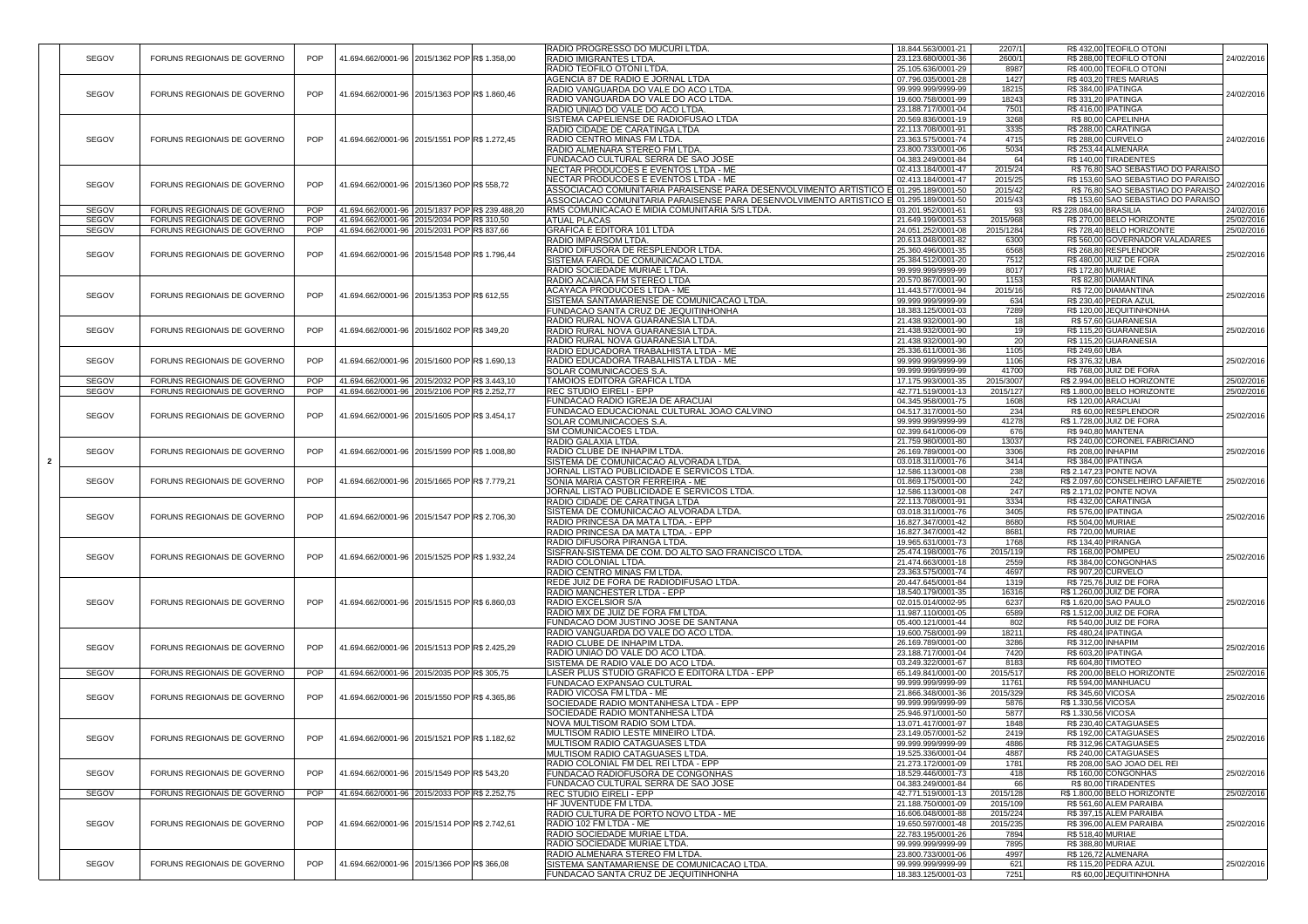|                |               |                                                  |             |                                                     |  | ASSOCIACAO DOS MORADORES DA RUA MEDINA E ADJACENCIAS            | 03.219.588/0001-67 | 10009     | R\$ 192,00 NANUQUE         |                                     |                                                                                                                                                                                                  |
|----------------|---------------|--------------------------------------------------|-------------|-----------------------------------------------------|--|-----------------------------------------------------------------|--------------------|-----------|----------------------------|-------------------------------------|--------------------------------------------------------------------------------------------------------------------------------------------------------------------------------------------------|
|                | SEGOV         | FORUNS REGIONAIS DE GOVERNO                      | POP         | 41.694.662/0001-96 2015/1523 POP R\$ 902,10         |  | <b>FUNDACAO SANTA CRUZ DE JEQUITINHONHA</b>                     | 18.383.125/0001-03 | 225       |                            | R\$ 152,00 JEQUITINHONHA            | 25/02/2016                                                                                                                                                                                       |
|                |               |                                                  |             |                                                     |  | RADIO TERRA DE MONTES CLAROS LTDA                               | 18.942.540/0001-50 | 889       |                            | R\$400,00 MONTES CLAROS             |                                                                                                                                                                                                  |
|                |               |                                                  |             |                                                     |  | RADIO COLONIAL FM DEL REI LTDA - EPP                            | 21.273.172/0001-09 | 1690      |                            | R\$ 364,00 SAO JOAO DEL REI         |                                                                                                                                                                                                  |
|                | SEGOV         | FORUNS REGIONAIS DE GOVERNO                      | <b>POP</b>  | 41.694.662/0001-96 2015/1354 POPR\$ 1.768,31        |  | RADIO VANGUARDA DO VALE DO ACO LTDA                             | 99.999.999/9999-99 | 18212     | <b>R\$ 576,00 IPATINGA</b> |                                     | 25/02/2016                                                                                                                                                                                       |
|                |               |                                                  |             |                                                     |  | RADIO SOCIEDADE CARATINGA LTDA.                                 | 19.317.973/0001-87 | 849       | R\$ 518,40 CARATINGA       |                                     |                                                                                                                                                                                                  |
|                |               |                                                  |             |                                                     |  | RADIO MANCHESTER LTDA - EPP                                     | 18.540.179/0001-35 | 16410     |                            | R\$ 560,00 JUIZ DE FORA             |                                                                                                                                                                                                  |
|                | SEGOV         | FORUNS REGIONAIS DE GOVERNO                      | <b>POP</b>  | 41.694.662/0001-96 2015/1385 POP R\$ 1.423,96       |  | <b>FUNDACAO SANTA CRUZ DE JEQUITINHONHA</b>                     | 18.383.125/0001-03 | 213       |                            | R\$ 64,00 JEQUITINHONHA             | 25/02/2016                                                                                                                                                                                       |
|                |               |                                                  |             |                                                     |  | SISTEMA CAPELIENSE DE RADIOFUSAO LTDA                           | 20.569.836/0001-19 | 3182      |                            | R\$ 32,00 CAPELINHA                 |                                                                                                                                                                                                  |
|                |               |                                                  |             |                                                     |  | RADIO SOCIEDADE CARATINGA LTDA.                                 | 99.999.999/9999-99 | 848       | R\$ 518,40 CARATINGA       |                                     |                                                                                                                                                                                                  |
|                |               |                                                  |             |                                                     |  | RD SERRA AZUL DE FREQUENCIA MODULADA LTDA                       | 17.143.348/0001-30 | 1672      |                            | R\$450,00 SANTOS DUMONT             |                                                                                                                                                                                                  |
|                | <b>SEGOV</b>  | FORUNS REGIONAIS DE GOVERNO                      | <b>POP</b>  | 41.694.662/0001-96 2015/1383 POPR\$ 1.453,94        |  | <b>RD SERRA AZUL DE FREQUENCIA MODULADA LTDA</b>                | 17.143.348/0001-30 | 1677      |                            | R\$ 200,00 SANTOS DUMONT            | 25/02/2016                                                                                                                                                                                       |
|                |               |                                                  |             |                                                     |  | FUNDACAO EDUCACIONAL MINEIRA - FUNDEM                           | 02.108.874/0001-92 | 3872      | R\$ 299,52 IPATINGA        |                                     |                                                                                                                                                                                                  |
|                |               |                                                  |             |                                                     |  | <b>FUNDACAO EDUCACIONAL MINEIRA - FUNDEM</b>                    | 02.108.874/0001-92 | 3920      | R\$ 249,60 IPATINGA        |                                     |                                                                                                                                                                                                  |
|                |               |                                                  |             |                                                     |  | <b>TRIBUNA DO MUCURI LTDA.</b>                                  | 17.709.734/0001-47 | 1132/1    |                            | R\$ 2.627,04 TEOFILO OTONI          |                                                                                                                                                                                                  |
|                | <b>SEGOV</b>  | FORUNS REGIONAIS DE GOVERNO                      | POP         | 41.694.662/0001-96 2015/1610 POPR\$ 18.676,35       |  | GRAF NORTE MONTES CLAROS EDITORA E GRAFICA LTDA - EPP           | 04.904.600/0001-35 | 2015/5927 |                            | R\$ 10.369,73 MONTES CLAROS         | 25/02/2016                                                                                                                                                                                       |
|                |               |                                                  |             |                                                     |  | LUIZ FERNANDO DE ANDRADE - ME                                   | 22.281.828/0001-06 | 2186      |                            | R\$ 2.432,00 CONSELHEIRO LAFAIETE   |                                                                                                                                                                                                  |
|                |               |                                                  |             |                                                     |  | RADIO COMUNICACAO DE PITANGUI LTDA.                             | 01.835.621/0001-58 | 2015/59   | <b>R\$ 288,00 PITANGUI</b> |                                     |                                                                                                                                                                                                  |
|                | <b>SEE</b>    | CADASTRAMENTO ESCOLAR 2016                       | <b>TOM</b>  | 04.406.696/0001-01 2015/2293 TOM R\$ 2.822,40       |  | SOCIEDADE RADIO CLUBE DE VARGINHA LTDA.                         | 25.859.620/0001-01 | 2283      | R\$ 384,00 VARGINHA        |                                     | 25/02/2016                                                                                                                                                                                       |
|                |               |                                                  |             |                                                     |  | <b>RADIO IMIGRANTES LTDA</b>                                    | 23.123.680/0001-36 | 2686/1    |                            | R\$ 576,00 TEOFILO OTONI            |                                                                                                                                                                                                  |
|                |               |                                                  |             |                                                     |  | <b>RADIO INDEPENDENCIA DE PASSOS LTDA</b>                       | 99.999.999/9999-99 | 28        | R\$ 1.056,00 PASSOS        |                                     |                                                                                                                                                                                                  |
|                |               |                                                  |             |                                                     |  | REDE JUIZ DE FORA DE RADIODIFUSAO LTDA.                         | 20.447.645/0001-84 | 1313      |                            | R\$ 967,68 JUIZ DE FORA             |                                                                                                                                                                                                  |
|                |               |                                                  |             |                                                     |  | HF JUVENTUDE FM LTDA.                                           | 21.188.750/0001-09 | 2015/97   |                            | R\$748,80 ALEM PARAIBA              |                                                                                                                                                                                                  |
|                | <b>SEE</b>    | CADASTRAMENTO ESCOLAR 2016                       | <b>TOM</b>  | 04.406.696/0001-01 2015/3299 TOM R\$ 5.207,33       |  | RADIO CIDADE DE CARATINGA LTDA                                  | 22.113.708/0001-91 | 3290      | R\$864,00 CARATINGA        |                                     | 25/02/2016                                                                                                                                                                                       |
|                |               |                                                  |             |                                                     |  | RADIO ONDA VERDE FM DE AIMORES LTDA.                            | 24.027.666/0001-00 | 4340      | <b>R\$ 518,40 AIMORES</b>  |                                     |                                                                                                                                                                                                  |
|                |               |                                                  |             |                                                     |  | RADIO INTEGRACAO DE CARMO DO PARANAIBA LTDA - ME                | 20.258.372/0001-20 | 6427      |                            | R\$ 691,20 CARMO DO PARANAIBA       |                                                                                                                                                                                                  |
|                |               |                                                  |             |                                                     |  | RADIO ESTANCIA LTDA.                                            | 99.999.999/9999-99 | 7553      |                            | R\$460,80 SAO LOURENCO              |                                                                                                                                                                                                  |
|                |               |                                                  |             |                                                     |  | <b>FUNDACAO SANTA CRUZ DE JEQUITINHONHA</b>                     | 18.383.125/0001-03 | 216       |                            | R\$464,00 JEQUITINHONHA             |                                                                                                                                                                                                  |
|                | <b>SEE</b>    | CADASTRAMENTO ESCOLAR 2016                       | <b>TOM</b>  | 04.406.696/0001-01 2015/3147 TOM R\$ 1.847,30       |  | <b>RADIO CLUBE DE ITAUNA LTDA.</b>                              | 21.255.419/0001-64 | 4277      | R\$ 696,00 ITAUNA          |                                     | 25/02/2016                                                                                                                                                                                       |
|                |               |                                                  |             |                                                     |  | FUNDACAO SANTA CRUZ DE JEQUITINHONHA                            | 18.383.125/0001-03 | 7259      |                            | R\$ 348,00 JEQUITINHONHA            |                                                                                                                                                                                                  |
|                |               |                                                  |             |                                                     |  | RADIO DIFUSORA DE PATROCINIO LTDA                               | 99.999.999/9999-99 | 14646     | R\$ 1.180,00 PATROCINIO    |                                     |                                                                                                                                                                                                  |
|                | <b>SEE</b>    | CADASTRAMENTO ESCOLAR 2016                       |             | TOM   04.406.696/0001-01 2015/3157 TOM R\$ 3.263,60 |  | RADIO DIFUSORA OURO FINO LTDA.                                  | 23.020.886/0001-30 | 1706      | R\$ 389,76 OURO FINO       |                                     | 25/02/2016                                                                                                                                                                                       |
|                |               |                                                  |             |                                                     |  | <b>FUNDACAO JOSE DE PAIVA NETTO</b>                             | 00.564.475/0001-00 | 3827      | R\$ 1.094,40 SAO PAULO     |                                     |                                                                                                                                                                                                  |
|                |               |                                                  |             |                                                     |  | RADIO ATENAS LTDA                                               | 19.838.903/0001-74 | 442       | <b>R\$403,20 ALFENAS</b>   |                                     |                                                                                                                                                                                                  |
|                | <b>SEE</b>    | CADASTRAMENTO ESCOLAR 2016                       | <b>TOM</b>  | 04.406.696/0001-01 2015/2292 TOM R\$ 2.234,40       |  | FUNDACAO TRESPONTANA DE DESENVOLVIMENTO EDUCACIONAL E SOCIO-CUI | 02.455.441/0002-94 | 643       | R\$ 384,00 ITAJUBA         |                                     | 25/02/2016                                                                                                                                                                                       |
|                |               |                                                  |             |                                                     |  | IRADIO SOCIEDADE CARATINGA LTDA                                 | 99.999.999/9999-99 | 846       | R\$ 1.036,80 CARATINGA     |                                     |                                                                                                                                                                                                  |
|                |               |                                                  |             |                                                     |  | SOCIEDADE MINEIRA DE COMUNICACAO LTDA - ME                      | 11.363.099/0001-02 | 1367      |                            | R\$ 576,00 SANTOS DUMONT            |                                                                                                                                                                                                  |
|                | <b>SEE</b>    | CADASTRAMENTO ESCOLAR 2016                       | <b>TOM</b>  | 04.406.696/0001-01 2015/3314 TOM R\$ 2.046,24       |  | SISTEMA SANTAMARIENSE DE COMUNICACAO LTDA.                      | 99.999.999/9999-99 | 662       |                            | R\$ 1.094,40 SANTA MARIA DE ITABIRA | 25/02/2016                                                                                                                                                                                       |
|                |               |                                                  |             |                                                     |  |                                                                 |                    |           |                            |                                     |                                                                                                                                                                                                  |
|                |               |                                                  |             |                                                     |  |                                                                 |                    |           |                            |                                     |                                                                                                                                                                                                  |
|                |               |                                                  |             |                                                     |  | RADIO ATIVIDADE DE JUIZ DE FORA FM LTDA                         | 23.126.949/0001-38 | 799       |                            | R\$ 1.169,28 JUIZ DE FORA           |                                                                                                                                                                                                  |
| $\overline{2}$ | <b>SEE</b>    | CADASTRAMENTO ESCOLAR 2016                       | <b>TOM</b>  | 04.406.696/0001-01 2015/2294 TOM R\$ 4.995,65       |  | <b>FUNDACAO DOM JUSTINO JOSE DE SANTANA</b>                     | 05.400.121/0001-44 | 803       |                            | R\$ 720,00 JUIZ DE FORA             |                                                                                                                                                                                                  |
|                |               |                                                  |             |                                                     |  | RADIO SOCIEDADE CARATINGA LTDA.                                 | 19.317.973/0001-87 | 847       | R\$ 1.036,80 CARATINGA     |                                     |                                                                                                                                                                                                  |
|                |               |                                                  |             |                                                     |  | RADIO VANGUARDA DO VALE DO ACO LTDA                             | 99.999.999/9999-99 | 18013     | R\$ 1.152,00 IPATINGA      |                                     |                                                                                                                                                                                                  |
|                |               |                                                  |             |                                                     |  | SCALA FM STEREO DE BELO HORIZONTE LTDA                          | 20.480.448/0001-67 | 1902      |                            | R\$ 672,00 BELO HORIZONTE           |                                                                                                                                                                                                  |
|                | <b>SEE</b>    | CADASTRAMENTO ESCOLAR 2016                       | <b>TOM</b>  | 04.406.696/0001-01 2015/2494 TOM R\$ 1.646,40       |  | RADIO E TV SUCESSO LTDA.                                        | 02.393.101/0001-03 | 2150      |                            | R\$ 192,00 SANTA JULIANA            |                                                                                                                                                                                                  |
|                |               |                                                  |             |                                                     |  | EXPRESSO FM E RADIOFUSAO LTDA.                                  | 22.714.430/0001-08 | 3772      |                            | R\$480,00 CAMPOS ALTOS              |                                                                                                                                                                                                  |
|                | <b>SEE</b>    | CADASTRAMENTO ESCOLAR 2016                       | <b>TOM</b>  | 04.406.696/0001-01 2015/2490 TOM R\$ 352,80         |  | REGIONAL RADIODIFUSAO LTDA                                      | 04.460.682/0001-76 | 6122      | R\$ 288,00 PAPAGAIOS       |                                     | 25/02/2016                                                                                                                                                                                       |
|                |               |                                                  |             |                                                     |  | RD SERRA AZUL DE FREQUENCIA MODULADA LTDA.                      | 17.143.348/0001-30 | 1662      |                            | R\$ 600,00 SANTOS DUMONT            |                                                                                                                                                                                                  |
|                | <b>SEE</b>    | CADASTRAMENTO ESCOLAR 2016                       | <b>TOM</b>  | 04.406.696/0001-01 2015/3313 TOM R\$ 3.707,93       |  | SCALA FM STEREO DE BELO HORIZONTE LTDA.                         | 99.999.999/9999-99 | 1905      |                            | R\$768,00 BELO HORIZONTE            |                                                                                                                                                                                                  |
|                |               |                                                  |             |                                                     |  | <b>MULTISOM RADIO CATAGUASES LTDA</b>                           | 19.525.336/0001-04 | 4814      |                            | R\$720,00 CATAGUASES                |                                                                                                                                                                                                  |
|                |               |                                                  |             |                                                     |  | <b>MULTISOM RADIO CATAGUASES LTDA</b>                           | 99.999.999/9999-99 | 4815      |                            | R\$938,88 CATAGUASES                |                                                                                                                                                                                                  |
|                | <b>SEE</b>    | CADASTRAMENTO ESCOLAR 2016                       | <b>TOM</b>  | 04.406.696/0001-01 2016/172 TOMR\$ 776,16           |  | FUNDACAO EDUCATIVA E CULTURAL SAO FRANCISCO                     | 02.481.651/0001-76 | 2015/242  | R\$ 633,60 ITAUNA          |                                     |                                                                                                                                                                                                  |
|                | <b>SEGOV</b>  | <b>ACOES DIGITAIS</b><br>PROGRAMAS E PROJETOS DE | <b>POP</b>  | 41.694.662/0001-96 2015/1898 POP R\$ 504.000,00     |  | PLAN B COMUNICACAO LTDA - EPP                                   | 05.872.771/0001-92 | 2015/396  |                            | R\$480.000,00 BELO HORIZONTE        | 24/02/2016                                                                                                                                                                                       |
|                | <b>SEDA</b>   | DESENVOLVIMENTO AGRARIO                          | 2004        | 06.056.333/0001-19 2015/910 2004 R\$ 3.675,00       |  | SANTA MONICA PRESTADORA DE SERVICOS LTDA - ME                   | 01.561.875/0001-25 | 2015/256  |                            | R\$ 3.500,00 BELO HORIZONTE         |                                                                                                                                                                                                  |
|                |               | PROGRAMAS E PROJETOS DE                          |             |                                                     |  |                                                                 |                    |           |                            |                                     |                                                                                                                                                                                                  |
|                | <b>SEDA</b>   | DESENVOLVIMENTO AGRARIO                          | 2004        | 06.056.333/0001-19 2015/916 2004 R\$ 4.581,60       |  | <b>REDE EDITORA GRAFICA LTDA</b>                                | 06.914.474/0001-25 | 2015/1395 |                            | R\$ 3.984,00 BELO HORIZONTE         |                                                                                                                                                                                                  |
|                |               | PROGRAMAS E PROJETOS DE                          |             |                                                     |  |                                                                 |                    |           |                            |                                     |                                                                                                                                                                                                  |
|                | SEDA          | DESENVOLVIMENTO AGRARIO                          | 2004        | 06.056.333/0001-19 2015/979 2004 R\$ 672,39         |  | <b>ARLETE LOPES DA SILVA</b>                                    | 08.236.212/0001-84 | 2015/463  |                            | R\$ 584,69 BELO HORIZONTE           |                                                                                                                                                                                                  |
|                |               | PROGRAMAS E PROJETOS DE                          |             |                                                     |  |                                                                 |                    |           |                            |                                     |                                                                                                                                                                                                  |
|                | <b>SEDA</b>   | DESENVOLVIMENTO AGRARIO                          | 2004        | 06.056.333/0001-19 2015/971 2004 R\$ 14.452,08      |  | AEROMUSICA ESTUDIO LTDA.                                        | 38.741.070/0001-73 | 2015/172  |                            | R\$ 11.560,00 BELO HORIZONTE        |                                                                                                                                                                                                  |
|                | <b>SEAPA</b>  | GENETICA 2015                                    | <b>JBIS</b> | 03.869.044/0001-40 2015/5955 JBISR\$ 8.641,44       |  | GRAF NORTE MONTES CLAROS EDITORA E GRAFICA LTDA - EPP           | 04.904.600/0001-35 | 2015/5893 |                            | R\$ 6.913,15 MONTES CLAROS          |                                                                                                                                                                                                  |
|                | <b>SEC</b>    | CULTURA 2015                                     | <b>TOM</b>  | 04.406.696/0001-01 2015/3275 TOM R\$ 787,50         |  | PICTURE HOUSE PRODUCOES EIRELI - EPP                            | 15.871.177/0001-30 | 5494      |                            | R\$ 750,00 SAO PEDRO DA UNIAO       |                                                                                                                                                                                                  |
|                | <b>SEC</b>    | CULTURA 2015                                     |             | 04.406.696/0001-01 2015/3338 TOM R\$ 1.454,00       |  | <b>OUT WAY PRODUCOES EIRELI</b>                                 | 07.782.192/0001-84 | 2015/871  |                            | R\$710,00 BELO HORIZONTE            |                                                                                                                                                                                                  |
|                | <b>SEC</b>    | CULTURA 2015                                     | <b>TOM</b>  | 04.406.696/0001-01 2015/3290 TOM R\$ 328,13         |  | J & R PRODUCOES LTDA - ME                                       | 25.630.518/0001-30 | 2015/81   |                            | R\$ 97,50 BELO HORIZONTE            |                                                                                                                                                                                                  |
|                | <b>SEDPAC</b> | <b>CONFERENCIAS DE DIREITOS</b>                  | 2004        | 06.056.333/0001-19 2015/897 2004 R\$ 1.773,52       |  | <b>TAMOIOS EDITORA GRAFICA LTDA</b>                             | 17.175.993/0001-35 | 2015/2595 |                            | R\$ 1.138,16 BELO HORIZONTE         |                                                                                                                                                                                                  |
|                | <b>SEDPAC</b> | <b>CONFERENCIAS DE DIREITOS</b>                  | 2004        | 06.056.333/0001-19 2015/895 2004 R\$ 4.119,54       |  | <b>ESTACAO DIGITAL LTDA.</b>                                    | 01.795.246/0001-60 | 2015/1219 |                            | R\$ 1.400,00 BELO HORIZONTE         | 25/02/2016<br>25/02/2016<br>25/02/2016<br>25/02/2016<br>24/02/2016<br>24/02/2016<br>24/02/2016<br>24/02/2016<br>25/02/2016<br>25/02/2016<br>25/02/2016<br>25/02/2016<br>24/02/2016<br>24/02/2016 |
|                | <b>SEDPAC</b> | <b>CONFERENCIAS DE DIREITOS</b>                  | 2004        | 06.056.333/0001-19 2015/887 2004 R\$ 3.939,98       |  | EDITORA IMPRESSO LTDA - ME                                      | 05.022.805/0001-50 | 2015/134  |                            | R\$ 2.618,00 BELO HORIZONTE         |                                                                                                                                                                                                  |
|                | <b>SETUR</b>  | TURISMO 2015                                     | <b>JBIS</b> | 03.869.044/0001-40 2015/6296 JBISR\$ 21.480,58      |  | CONTORNO AUDIO E VIDEO LTDA - EPP                               | 00.141.206/0001-31 | 408       |                            | R\$ 18.250,00 BELO HORIZONTE        |                                                                                                                                                                                                  |
|                |               |                                                  |             |                                                     |  | TELEVISAO OURO VERDE LTDA.                                      | 10.752.156/0002-63 | 5044      |                            | R\$360,00 LAGOA FORMOSA             | 24/02/2016<br>25/02/2016                                                                                                                                                                         |
|                | <b>SEC</b>    | <b>BANDAS DE MINAS 2015</b>                      | <b>TOM</b>  | 04.406.696/0001-01 2015/2302 TOM R\$ 834,96         |  | <b>IRADIO PEPUIRA FM LTDA</b>                                   | 02.241.816/0001-32 | 719       |                            | R\$ 201,60 ENTRE RIOS DE MINAS      | 25/02/2016                                                                                                                                                                                       |
|                |               |                                                  |             |                                                     |  | FUNDACAO NOSSA SENHORA DO PATROCINIO DO SS SACRAMENTO           | 20.056.461/0001-93 | 937       |                            | R\$ 120,00 SACRAMENTO               |                                                                                                                                                                                                  |
|                | <b>SEC</b>    | <b>BANDAS DE MINAS 2015</b>                      | <b>TOM</b>  | 04.406.696/0001-01 2015/2447 TOM R\$ 529,20         |  | <b>RADIO RIO VERDE LTDA.</b>                                    | 03.890.462/0001-10 | 662       | R\$432,00 BAEPENDI         |                                     |                                                                                                                                                                                                  |
|                |               |                                                  |             |                                                     |  | RADIO LIBERDADE FM DE TURMALINA LTDA. - ME                      | 07.512.314/0001-12 | 2015/832  | R\$ 210,72 TURMALINA       |                                     | 25/02/2016                                                                                                                                                                                       |
|                |               |                                                  |             |                                                     |  | <b>RADIO SERRA NEGRA FM LTDA</b>                                | 26.399.675/0001-49 | 4763      | R\$ 172,80 ALTEROSA        |                                     |                                                                                                                                                                                                  |
|                | <b>SEC</b>    | <b>BANDAS DE MINAS 2015</b>                      | <b>TOM</b>  | 04.406.696/0001-01 2015/2208 TOM R\$ 1.186,58       |  | RADIO DIFUSORA DE ITUIUTABA LTDA                                | 21.314.380/0001-09 | 668       | R\$405,12 ITUIUTABA        |                                     | 25/02/2016                                                                                                                                                                                       |
|                |               |                                                  |             |                                                     |  | IMOREIRA COMUNICACOES LTDA.                                     | 20.929.592/0001-38 | 7047      |                            | R\$180,00 CAMPO BELO                |                                                                                                                                                                                                  |
|                |               |                                                  |             |                                                     |  | <b>RADIO OURO VERDE FM LTDA.</b>                                | 22.223.358/0001-16 | 1053      | R\$ 390,00 ARAGUARI        |                                     |                                                                                                                                                                                                  |
|                |               |                                                  |             |                                                     |  | RADIO DIFUSORA BOMDESPACHENSE LTDA.                             | 18.810.341/0001-98 | 2015/106  |                            | R\$ 240,00 BOM DESPACHO             |                                                                                                                                                                                                  |
|                | <b>SEC</b>    | <b>BANDAS DE MINAS 2015</b>                      | <b>TOM</b>  | 04.406.696/0001-01 2015/2264 TOM R\$ 1.220,98       |  | RADIO SERRA DA BOA ESPERANCA LTDA                               | 16.545.022/0001-77 | 2285      |                            | R\$144,00 BOA ESPERANCA             | 25/02/2016                                                                                                                                                                                       |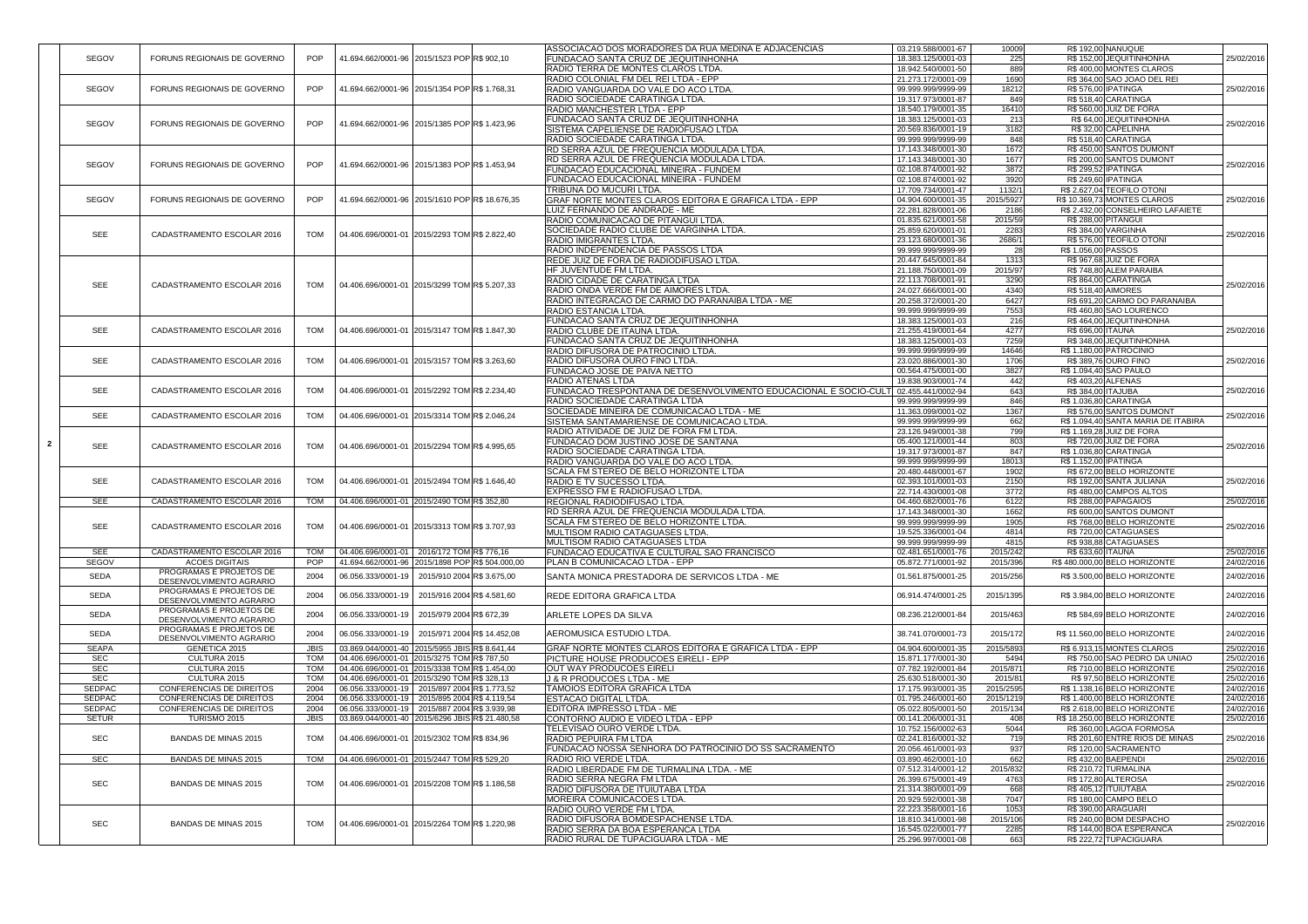|                |               |                                   |             |                                                        | RADIO 102 FM LTDA - ME                                    | 19.650.597/0001-48                       | 2015/291     |                          | R\$ 264,00 ALEM PARAIBA                       |            |
|----------------|---------------|-----------------------------------|-------------|--------------------------------------------------------|-----------------------------------------------------------|------------------------------------------|--------------|--------------------------|-----------------------------------------------|------------|
|                |               |                                   |             |                                                        | RD FM 101,1 DE POUSO ALEGRE LTDA.                         | 01.942.421/0001-02                       | 3832         |                          | R\$408,00 POUSO ALEGRE                        |            |
|                | <b>SEC</b>    | <b>BANDAS DE MINAS 2015</b>       | <b>TOM</b>  | 04.406.696/0001-01 2015/2634 TOM R\$ 1.452,36          | RADIO WANDER DE ANDRADE LTDA.                             | 26.290.163/0001-40                       | 625          |                          | R\$ 240,00 BAMBUI                             | 25/02/2016 |
|                |               |                                   |             |                                                        | IOTENZI COMUNICACOES LTDA.                                | 02.403.659/0004-67                       | 742          |                          | R\$ 273,60 CENTRALINA                         |            |
|                |               |                                   |             |                                                        | RADIO EDUCADORA DE ARCOS LTDA                             | 20.922.753/0001-61                       | 2015/160     | <b>R\$ 252,00 ARCOS</b>  |                                               |            |
|                |               |                                   |             |                                                        | EXPRESSO FM E RADIOFUSAO LTDA.                            | 22.714.430/0001-08                       | 3771         |                          | R\$176,00 CAMPOS ALTOS                        |            |
|                | <b>SEC</b>    | <b>BANDAS DE MINAS 2015</b>       | <b>TOM</b>  | 04.406.696/0001-01 2015/2491 TOM R\$ 1.265,52          | <b>FUNDACAO LESTE MINEIRO DE COMUNICACAO</b>              | 03.395.042/0001-67                       | 5750         |                          | R\$ 288,28 GOVERNADOR VALADARES               | 25/02/2016 |
|                |               |                                   |             |                                                        | RADIO SOCIEDADE GORUTUBANA LTDA.                          | 21.773.403/0001-43                       | 589          |                          | R\$ 172,80 JANAUBA                            |            |
|                |               |                                   |             |                                                        | REGIONAL RADIODIFUSAO LTDA.                               | 04.460.682/0001-76                       | 6135         |                          | <b>R\$ 144,00 PAPAGAIOS</b>                   |            |
|                |               |                                   |             |                                                        | FUNDACAO SAO JOSE DO PARAISO                              | 19.081.439/0002-03                       | 17185        |                          | R\$ 190,08 POUSO ALEGRE                       |            |
|                |               |                                   |             |                                                        |                                                           |                                          |              |                          |                                               |            |
|                | <b>SEC</b>    | <b>BANDAS DE MINAS 2015</b>       | <b>TOM</b>  | 04.406.696/0001-01 2015/2614 TOM R\$ 2.012,13          | RADIO SOCIEDADE INDEPENDENTE DE PORTEIRINHA LTDA.         | 25.674.276/0001-86                       | 2024         |                          | R\$195,84 PORTEIRINHA                         | 25/02/2016 |
|                |               |                                   |             |                                                        | RADIO DIVINOPOLIS LTDA.                                   | 17.258.443/0001-80                       | 21957        |                          | R\$ 672,00 DIVINOPOLIS                        |            |
|                |               |                                   |             |                                                        | RADIO ATIVIDADE DE JUIZ DE FORA FM LTDA                   | 23.126.949/0001-38                       | 802          |                          | R\$ 584,64 JUIZ DE FORA                       |            |
|                |               |                                   |             |                                                        | FUNDACAO NOSSA SENHORA DA ABADIA                          | 00.668.554/0001-61                       | 14080        |                          | R\$ 282,24 UBERLANDIA                         |            |
|                | <b>SEC</b>    | <b>BANDAS DE MINAS 2015</b>       | <b>TOM</b>  | 04.406.696/0001-01 2015/2615 TOM R\$ 1.527,62          | FUND RADIO EDUCATIVA DE UBERABA - FUREU                   | 20.751.426/0001-94                       | 15429        |                          | R\$ 259,20 UBERABA                            | 25/02/2016 |
|                |               |                                   |             |                                                        | <b>FUNDACAO JOSE DE PAIVA NETTO</b>                       | 99.999.999/9999-99                       | 3830         |                          | R\$ 489,60 SAO PAULO                          |            |
|                |               |                                   |             |                                                        | FUNDACAO EDUCATIVA E CULTURAL ALTERNATIVA DE RADIODIFUSAO | 04.136.747/0001-22                       | 491          |                          | R\$ 216,00 SAO LOURENCO                       |            |
|                |               |                                   |             |                                                        | RADIO MANCHESTER LTDA - EPP                               | 18.540.179/0001-35                       | 16317        |                          | R\$ 840,00 JUIZ DE FORA                       |            |
|                |               |                                   |             |                                                        | <b>RADIO ESPACIAL LTDA.</b>                               | 20.134.185/0001-34                       | 4603         |                          | R\$ 672,00 PARA DE MINAS                      |            |
|                | <b>SEC</b>    | <b>BANDAS DE MINAS 2015</b>       | <b>TOM</b>  | 04.406.696/0001-01 2015/2200 TOM R\$ 3.722,04          | RADIO MIX DE JUIZ DE FORA FM LTDA.                        | 11.987.110/0001-05                       | 6588         |                          | R\$ 1.008,00 JUIZ DE FORA                     | 25/02/2016 |
|                |               |                                   |             |                                                        | RADIO SOCIEDADE CARATINGA LTDA                            | 99.999.999/9999-99                       | 851          |                          | R\$ 518,40 CARATINGA                          |            |
|                |               |                                   |             |                                                        | <b>RADIO MERIDIONAL LTDA</b>                              | 26.162.859/0001-90                       | 1293         |                          | <b>R\$ 295,20 UBERABA</b>                     |            |
|                |               |                                   |             |                                                        | RADIO VANGUARDA DO VALE DO ACO LTDA                       | 19.600.758/0001-99                       | 18214        |                          | R\$496,80 IPATINGA                            |            |
|                | <b>SEC</b>    | <b>BANDAS DE MINAS 2015</b>       | <b>TOM</b>  | 04.406.696/0001-01 2015/2173 TOM R\$ 1.580,54          | RADIO CAPITAL DO TRIANGULO LTDA                           | 23.802.986/0001-19                       | 4653         |                          | R\$ 264,00 PATROCINIO                         | 25/02/2016 |
|                |               |                                   |             |                                                        | AGENCIA GUANHANENSE DE COMUNICACAO LTDA                   | 03.902.567/0001-41                       | 780          |                          | R\$ 234,24 GUANHAES                           |            |
|                |               |                                   |             |                                                        | RADIO PARAISENSE 820 AM LTDA. - ME                        | 04.824.542/0001-30                       | 10932        |                          | R\$ 288,00 SAO SEBASTIAO DO PARAISO           |            |
|                |               |                                   |             |                                                        |                                                           |                                          |              |                          |                                               |            |
|                | <b>SEC</b>    | <b>BANDAS DE MINAS 2015</b>       | <b>TOM</b>  | $\vert$ 04.406.696/0001-01 2015/2216 TOM R\$ 2.180,30  | REDE JUIZ DE FORA DE RADIODIFUSAO LTDA.                   | 20.447.645/0001-84                       | 1318         |                          | R\$ 483,84 JUIZ DE FORA                       | 25/02/2016 |
|                |               |                                   |             |                                                        | IRADIO VANGUARDA DO VALE DO ACO LTDA                      | 99.999.999/9999-99                       | 18213        |                          | <b>R\$ 576,00 IPATINGA</b>                    |            |
|                |               |                                   |             |                                                        | FUNDACAO JOSE DE PAIVA NETTO                              | 00.564.475/0001-00                       | 3831         |                          | R\$ 432,00 SAO PAULO                          |            |
|                |               |                                   |             |                                                        | RADIO SAO FRANSCISCO LTDA.                                | 25.205.683/0001-44                       | 14794        |                          | R\$ 528,00 MONTES CLAROS                      |            |
|                | <b>SEC</b>    | <b>BANDAS DE MINAS 2015</b>       | <b>TOM</b>  | 04.406.696/0001-01 2015/2184 TOM R\$ 1.932,76          | RADIO CENTENARIO FM LTDA.                                 | 25.793.563/0001-05                       | 7813         | <b>R\$ 324,00 FRUTAL</b> |                                               | 25/02/2016 |
|                |               |                                   |             |                                                        | RADIO TORRE FM LTDA.                                      | 25.661.646/0001-40                       | 8234         |                          | R\$ 207,36 JANAUBA                            |            |
|                |               |                                   |             |                                                        | RADIO SOCIEDADE CARATINGA LTDA.                           | 19.317.973/0001-87                       | 853          |                          | R\$ 518,40 CARATINGA                          |            |
|                |               |                                   |             |                                                        | RADIO COLONIAL FM DEL REI LTDA - EPP                      | 21.273.172/0001-09                       | 1683         |                          | R\$ 312,00 SAO JOAO DEL REI                   |            |
|                | <b>SEC</b>    | <b>BANDAS DE MINAS 2015</b>       | <b>TOM</b>  | 04.406.696/0001-01 2015/2250 TOM R\$ 1.058,40          | <b>IRADIO E TV SUCESSO LTDA.</b>                          | 02.393.101/0001-03                       | 2213         |                          | R\$ 192,00 SANTA JULIANA                      | 25/02/2016 |
|                |               |                                   |             |                                                        | MULTISOM RADIO CATAGUASES LTDA                            | 19.525.336/0001-04                       | 4854         |                          | R\$360,00 CATAGUASES                          |            |
|                |               |                                   |             |                                                        | FM NANUQUE LTDA.                                          | 17.330.895/0001-25                       | 10047        |                          | <b>R\$ 345,60 NANUQUE</b>                     |            |
|                |               |                                   |             |                                                        | RADIO DIFUSORA FM LTDA.                                   | 26.288.845/0001-18                       | 1472         |                          | R\$ 162,00 ITUIUTABA                          |            |
|                | <b>SEC</b>    | <b>BANDAS DE MINAS 2015</b>       | TOM         | 04.406.696/0001-01 2015/2287 TOM R\$ 1.680,21          | RADIO PROGRESSO DO MUCURI LTDA.                           | 18.844.563/0001-21                       | 2266         |                          | R\$432,00 TEOFILO OTONI                       | 25/02/2016 |
|                |               |                                   |             |                                                        | <b>RADIO IMIGRANTES LTDA</b>                              | 23.123.680/0001-36                       | 2682         |                          | R\$432,00 TEOFILO OTONI                       |            |
|                |               |                                   |             |                                                        | FM LIBERDADE DE ABRE CAMPO LTDA                           | 01.912.004/0001-09                       | 2015/79      |                          | R\$ 230,40 ABRE CAMPO                         |            |
| 2 <sub>2</sub> | <b>SEC</b>    | <b>BANDAS DE MINAS 2015</b>       | <b>TOM</b>  | 04.406.696/0001-01 2015/2595 TOM R\$ 723,24            | ACROPOLE SISTEMA DE RADIODIFUSAO LTDA                     | 01.892.824/0001-86                       |              |                          | R\$ 360,00 RIO CASCA                          | 25/02/2016 |
|                |               |                                   |             |                                                        |                                                           |                                          |              |                          |                                               |            |
|                | <b>SEC</b>    | <b>BANDAS DE MINAS 2015</b>       | <b>TOM</b>  | 04.406.696/0001-01 2015/2403 TOM R\$ 543,90            | <b>RADIO MONTES CLAROS LTDA</b>                           | 19.777.853/0001-62                       | 13288        |                          | R\$ 264,00 MONTES CLAROS                      | 25/02/2016 |
|                |               |                                   |             |                                                        | FUNDACAO EDUCACIONAL CULTURAL JOAO CALVINO                | 04.517.317/0001-50                       | 230          |                          | R\$180,00 RESPLENDOR                          |            |
|                |               |                                   |             |                                                        | SOCIEDADE RADIO OLIVEIRA LTDA.                            | 22.986.509/0001-98                       | 1128         |                          | <b>R\$411,60 OLIVEIRA</b>                     |            |
|                | <b>SEC</b>    | <b>BANDAS DE MINAS 2015</b>       | TOM         | 2016/171 TOM R\$ 1.488,52<br>$\mid$ 04.406.696/0001-01 | SISTEMA CANCELLA DE COMUNICACAO LTDA.                     | 21.310.917/0001-62                       | 11824        |                          | <b>R\$ 201,60 ITUIUTABA</b>                   | 25/02/2016 |
|                |               |                                   |             |                                                        | SISTEMA CANCELLA DE COMUNICACAO LTDA.                     | 99.999.999/9999-99                       | 11829        |                          | R\$ 241,92 ITUIUTABA                          |            |
|                |               |                                   |             |                                                        | <b>RADIO JURITI DE PARACATU LTDA</b>                      | 23.156.888/0001-51                       | 15345        |                          | R\$360,00 PARACATU                            |            |
|                | <b>SEC</b>    |                                   |             |                                                        |                                                           |                                          |              |                          |                                               |            |
|                |               | <b>BANDAS DE MINAS 2015</b>       | <b>TOM</b>  | 2016/161 TOM R\$ 235,20<br>04.406.696/0001-01          | <b>RADIO BOM JESUS LTDA</b>                               | 25.575.309/0001-30                       | $481 - 1$    |                          | R\$ 192,00 CONCEICAO DO MATO DENTR 25/02/2016 |            |
|                |               |                                   |             |                                                        | RADIO CENTRAL DO TRIANGULO MINEIRO LTDA.                  | 20.667.796/0001-48                       | 1239         |                          | R\$ 144,00 MONTE ALEGRE DE MINAS              |            |
|                |               |                                   |             |                                                        | FUNDACAO EDUCATIVA E CULTURAL ALTO PARANAIBA              | 23.089.402/0002-90                       | 1797         |                          | <b>R\$ 288,00 OLIVEIRA</b>                    |            |
|                | <b>SEC</b>    | <b>BANDAS DE MINAS 2015</b>       | TOM         | 04.406.696/0001-01 2015/2197 TOM R\$ 1.164,24          | RADIO VOZ DE SAO FRANCISCO LTDA                           | 21.453.485/0002-20                       | 322          |                          | R\$ 288,00 SAO FRANCISCO                      | 25/02/2016 |
|                |               |                                   |             |                                                        | RADIO DIFUSORA DE RESPLENDOR LTDA.                        | 25.360.496/0001-35                       | 6554         |                          | R\$230,40 RESPLENDOR                          |            |
|                |               |                                   |             |                                                        | RADIO PONTAL DE ITABIRA LTDA.                             | 22.291.348/0001-18                       | 0818/2015    |                          | R\$ 360,00 ITABIRA                            |            |
|                |               |                                   |             |                                                        | RADIO CLUBE DE ITAUNA LTDA.                               | 21.255.419/0002-45                       | 14470        | R\$ 360,00 ITAUNA        |                                               |            |
|                | <b>SEC</b>    | <b>BANDAS DE MINAS 2015</b>       | <b>TOM</b>  | 04.406.696/0001-01 2015/2306 TOM R\$ 1.788,70          |                                                           |                                          |              |                          |                                               | 25/02/2016 |
|                |               |                                   |             |                                                        | RADIO CLUBE DE ITAUNA LTDA.                               | 21.255.419/0001-64<br>23.800.733/0001-06 | 4275<br>5036 | R\$ 360,00 ITAUNA        | R\$ 380,16 ALMENARA                           |            |
|                |               |                                   |             |                                                        | RADIO ALMENARA STEREO FM LTDA.                            |                                          |              |                          |                                               |            |
|                | <b>SECTES</b> | PLACAS DE INAUGURACAO SECTES 2015 | <b>TOM</b>  | 04.406.696/0001-01 2015/3197 TOM R\$ 734,37            | <b>ESTACAO DIGITAL LTDA.</b>                              | 01.795.246/0001-60                       | 2015/1215    |                          | R\$ 500,00 BELO HORIZONTE                     | 25/02/2016 |
|                | <b>SECTES</b> | PLACAS DE INAUGURACAO SECTES 2015 | <b>TOM</b>  | 04.406.696/0001-01 2015/3199 TOM R\$ 2.546,50          | VINILTEC COMERCIO DE PLACAS LTDA                          | 07.598.505/0001-49                       | 2015/1032    |                          | R\$ 1.660,00 BELO HORIZONTE                   | 25/02/2016 |
|                | <b>SECTES</b> | PLACAS DE INAUGURACAO SECTES 2015 | <b>TOM</b>  | 04.406.696/0001-01 2015/3307 TOM R\$ 1.284,75          | ESTACAO DIGITAL LTDA.                                     | 01.795.246/0001-60                       | 2015/1373    |                          | R\$840,00 BELO HORIZONTE                      | 25/02/2016 |
|                | <b>SECTES</b> | PLACAS DE INAUGURACAO SECTES 2015 | <b>TOM</b>  | 04.406.696/0001-01 2015/3336 TOM R\$ 1.284,75          | ESTACAO DIGITAL LTDA.                                     | 01.795.246/0001-60                       | 2015/1434    |                          | R\$840,00 BELO HORIZONTE                      | 25/02/2016 |
|                | <b>SECTES</b> | PLACAS DE INAUGURACAO SECTES 2015 | <b>TOM</b>  | 04.406.696/0001-01 2015/3291 TOM R\$ 1.284,75          | <b>ESTACAO DIGITAL LTDA.</b>                              | 01.795.246/0001-60                       | 2015/1254    |                          | R\$840,00 BELO HORIZONTE                      | 25/02/2016 |
|                |               |                                   |             |                                                        | T.K.M. SERVICOS & PUBLICIDADE LTDA. - ME                  | 11.707.147/0001-32                       | 2015/150     |                          | R\$ 24.398,40 BELO HORIZONTE                  |            |
|                | SEGOV         | PROJETO REVISTA EXCLUSIVE         | <b>POP</b>  | 41.694.662/0001-96 2015/1413 POP R\$ 88.749,18         | T.K.M. SERVICOS & PUBLICIDADE LTDA. - ME                  | 11.707.147/0001-32                       | 2015/151     |                          | R\$ 24.398,40 BELO HORIZONTE                  | 25/02/2016 |
|                |               |                                   |             |                                                        | T.K.M. SERVICOS & PUBLICIDADE LTDA. - ME                  | 11.707.147/0001-32                       | 2015/149     |                          | R\$ 24.398,40 BELO HORIZONTE                  |            |
|                | <b>SEDESE</b> | CONFERENCIAS REGIONAIS DE         | <b>RC</b>   | 16.663.247/0001-28 2015/1546 RCR\$ 7.935,00            | AEROMUSICA ESTUDIO LTDA.                                  | 38.741.070/0001-73                       | 2015/167     |                          | R\$ 6.900,00 BELO HORIZONTE                   | 24/02/2016 |
|                |               | <b>ASSISTENCIA SOCIAL 2015</b>    |             |                                                        |                                                           |                                          |              |                          |                                               |            |
|                | <b>SEESP</b>  | <b>MINAS 2016</b>                 | <b>JBIS</b> | 03.869.044/0001-40 2015/6418 JBISR\$ 8.000,00          | SCRITTORE COMUNICACAO E EDITORA LTDA - ME                 | 12.243.254/0001-10                       | 2015/31      |                          | R\$ 6.400,00 BELO HORIZONTE                   | 25/02/2016 |
|                | <b>SEESP</b>  | <b>MINAS 2016</b>                 | <b>JBIS</b> | 03.869.044/0001-40 2015/6357 JBISR\$ 7.291,96          | IPEREGRINO MUSIC LTDA.                                    | 15.037.984/0001-52                       | 2015/136     |                          | R\$ 5.700,00 BELO HORIZONTE                   | 25/02/2016 |
|                | <b>SEESP</b>  | <b>MINAS 2016</b>                 | <b>JBIS</b> | 03.869.044/0001-40 2015/6303 JBISR\$ 77.168,12         | IPAULINELLI SERVICOS GRAFICOS LTDA.                       | 71.365.449/0001-00                       | 2015/2273    |                          | R\$ 29.740,00 BELO HORIZONTE                  | 29/03/2016 |
|                | <b>SEPLAG</b> | FORUNS REGIONAIS - 2ª ETAPA       | <b>JBIS</b> | 03.869.044/0001-40 2015/6439 JBISR\$ 243.247,50        | TELEVISAO SOCIEDADE LTDA.                                 | 25.288.333/0001-99                       | 11772        |                          | R\$ 194.598,00 BELO HORIZONTE                 | 24/02/2016 |
|                | SEGOV         | BALANCO 1º SEMESTRE 2015          | <b>POP</b>  | 41.694.662/0001-96 2015/1725 POPR\$ 41.800.00          | PERFIL MIDIA EXTERIOR LTDA - EPP                          | 01.823.576/0001-11                       | 300          |                          | R\$ 21.178,66 RIO DE JANEIRO                  | 24/02/2016 |
|                |               |                                   |             |                                                        | PERFIL MIDIA EXTERIOR LTDA - EPP                          | 01.823.576/0001-11                       | 312          |                          | R\$ 12.261,34 RIO DE JANEIRO                  |            |
|                |               |                                   |             |                                                        | <b>LEGRAF EDITORA LTDA - ME</b>                           | 09.190.825/0001-90                       | 1540         |                          | R\$ 2.649,60 DIVINOPOLIS                      |            |
|                |               |                                   |             |                                                        | <b>SOL COMUNICACAO LTDA.</b>                              | 08.644.315/0001-83                       | 2064         |                          | R\$ 1.084,80 MANHUACU                         |            |
|                | SEGOV         | BALANCO 1º SEMESTRE 2015          | <b>POP</b>  | 41.694.662/0001-96 2015/1754 POPR\$ 14.318,52          | <b>ARLENE MARTINS MOREIRA - ME</b>                        | 13.508.401/0001-07                       | 267          |                          | R\$ 1.768,42 POUSO ALEGRE                     | 24/02/2016 |
|                |               |                                   |             |                                                        | IDIARIO REGIONAL GAZETA DE VARGINHA                       | 21.535.075/0001-47                       | 345          |                          | R\$ 3.456,00 VARGINHA                         |            |
|                |               |                                   |             |                                                        | INTERARTE SISTEMA DE COMUNICACAO LTDA.                    | 04.277.671/0001-55                       | 505/2015     |                          | R\$ 2.496,00 JUIZ DE FORA                     |            |
|                | <b>SEGOV</b>  | BALANCO 1º SEMESTRE 2015          | POP         | 41.694.662/0001-96 2015/1835 POP R\$ 10.500,00         | KROMO PRODUCOES VISUAIS E FOTOGRAFICAS LTDA - EPP         | 01.191.023/0001-93                       | 574          |                          | R\$ 10.000,00 SAO PAULO                       | 25/02/2016 |
|                |               |                                   |             |                                                        | GLOBO COMUNICACOES E PARTICIPACOES S.A. - BH              | 27.865.757/0026-52                       | 107170       |                          | R\$ 9.141,00 BELO HORIZONTE                   |            |
|                | SEGOV         | BALANCO 1º SEMESTRE 2015          | POP         | 41.694.662/0001-96   2015/2104 POP R\$ 21.013,66       | GLOBOSAT PROGRAMADORA LTDA                                | 99.999.999/9999-99                       | 65964        |                          | $R$8.013,00$ RIO DE JANEIRO                   | 25/02/2016 |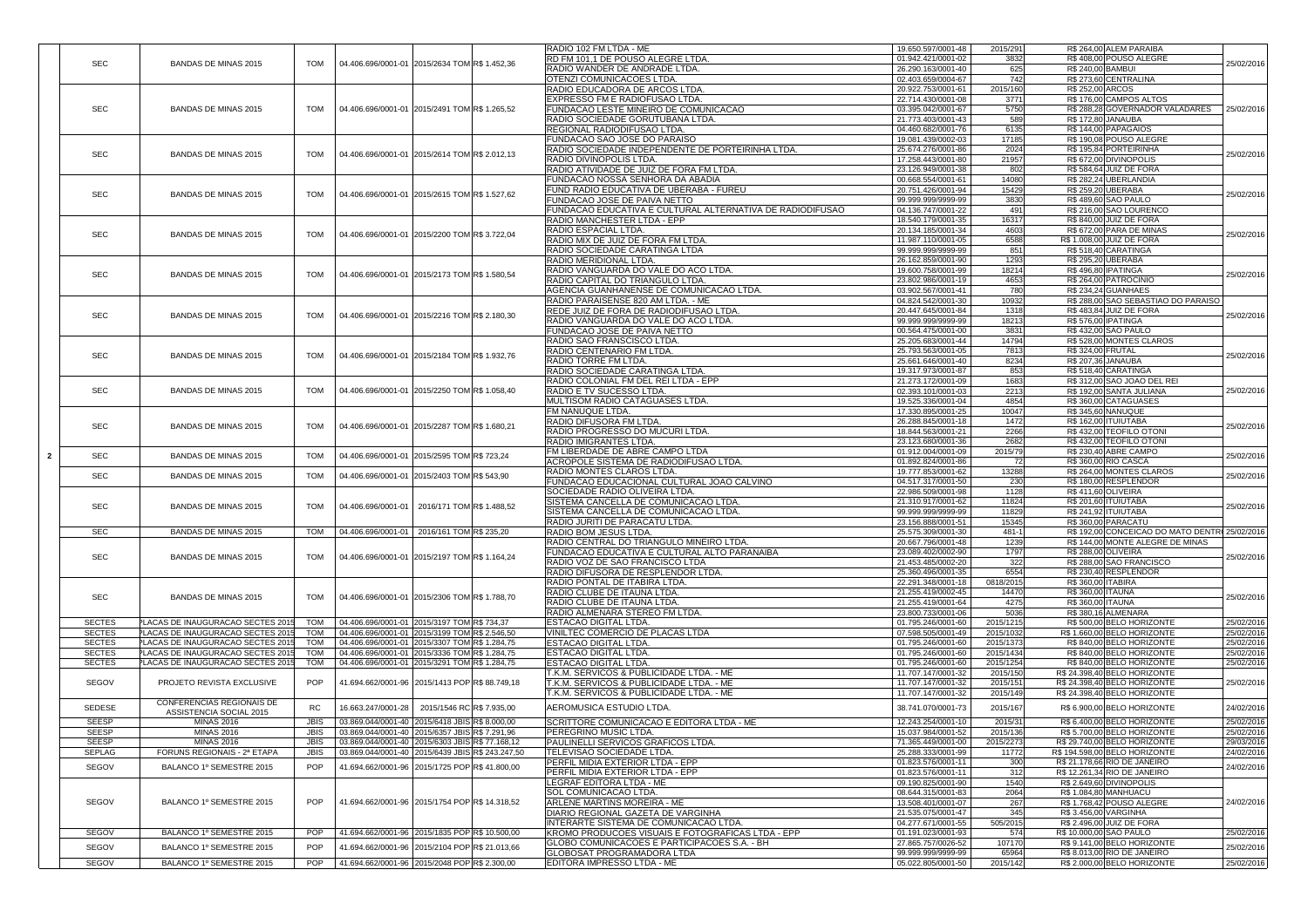|               |                                          |             |                                                          |                             |                            | BHMILL MIDIA PRODUCAO PUBLICIDADE E EVENTOS LTDA              | 11.690.290/0001-69                       | 2015/325           | R\$ 3.850,66 BELO HORIZONTE                                 |            |
|---------------|------------------------------------------|-------------|----------------------------------------------------------|-----------------------------|----------------------------|---------------------------------------------------------------|------------------------------------------|--------------------|-------------------------------------------------------------|------------|
| <b>SEGOV</b>  | BALANCO 1º SEMESTRE 2015                 | <b>POP</b>  | 41.694.662/0001-96 2015/2114 POP R\$ 7.448,00            |                             |                            | BHMILL MIDIA PRODUCAO PUBLICIDADE E EVENTOS LTDA              | 11.690.290/0001-69                       | 2015/347           | R\$ 2.229,34 BELO HORIZONTE                                 | 25/02/2016 |
| <b>SEDS</b>   | PROGRAMAS E PROJETOS SEDS 2015           | <b>RC</b>   | 16.663.247/0001-28                                       | 2015/1594 RCR\$ 10.623,28   |                            | <b>ESTACAO DIGITAL LTDA</b>                                   | 01.795.246/0001-60                       | 2015/1315          | R\$ 5.992,00 BELO HORIZONTE                                 | 24/02/2016 |
| <b>SEDS</b>   |                                          |             |                                                          |                             |                            |                                                               |                                          |                    | R\$ 20.640,00 BELO HORIZONTE                                |            |
|               | PROGRAMAS E PROJETOS SEDS 2015           | <b>RC</b>   | 16.663.247/0001-28                                       | 2015/1595 RCR\$ 25.258,80   |                            | <b>SERIANA LTDA.</b>                                          | 64.366.065/0001-38                       | 2015/120           |                                                             | 23/02/2016 |
| <b>SEGOV</b>  | EVENTOS 2015                             | POP         | 41.694.662/0001-96 2015/2046 POP R\$ 1.570,96            |                             |                            | JET PLUS SERVICOS DE COMUNICACAO VISUAL LTDA                  | 13.431.599/0001-60                       | 2015/1154          | R\$ 645,40 BELO HORIZONTE                                   | 25/02/2016 |
| <b>SEGOV</b>  | EVENTOS 2015                             | <b>POP</b>  | 41.694.662/0001-96 2015/2038 POP R\$ 555,45              |                             |                            | J & R PRODUCOES LTDA - ME                                     | 25.630.518/0001-30                       | 2015/65            | R\$483,00 BELO HORIZONTE                                    | 25/02/2016 |
| <b>SEGOV</b>  | EVENTOS 2015                             | <b>POP</b>  | 41.694.662/0001-96 2015/2045 POP R\$ 1.309,55            |                             |                            | CRIATA ESTAMPARIA DIGITAL LTDA                                | 09.515.051/0001-20                       | 2015/585           | R\$ 162,00 BELO HORIZONTE                                   | 25/02/2016 |
| <b>SEGOV</b>  | EVENTOS 2015                             | <b>POP</b>  | 41.694.662/0001-96 2015/2039 POP R\$ 1.403,00            |                             |                            | <b>J &amp; R PRODUCOES LTDA - ME</b>                          | 25.630.518/0001-30                       | 2015/66            | R\$ 1.220,00 BELO HORIZONTE                                 | 25/02/2016 |
| <b>SEGOV</b>  | EVENTOS 2015                             | <b>POP</b>  | 41.694.662/0001-96 2015/1493 POP R\$ 4.018,55            |                             |                            | ICONTROL ARTE E MIDIA IMPRESSA LTDA.                          | 01.704.087/0001-40                       | 2015/3080          | R\$ 2.907,00 CONTAGEM                                       | 25/02/2016 |
| <b>SEGOV</b>  | EVENTOS 2015                             | <b>POP</b>  | 41.694.662/0001-96 2015/2043 POP R\$ 5.212,50            |                             |                            | <b>VINILTEC COMERCIO DE PLACAS LTDA</b>                       | 07.598.505/0001-49                       | 2015/1075          | R\$4.200,00 BELO HORIZONTE                                  | 25/02/2016 |
| <b>SEGOV</b>  | TV INDEPENDENCIA                         | 2004        | 06.056.333/0001-19 2015/933 2004 R\$ 30.000,00           |                             |                            | FUND. EDUC. E CULT. VIVALDO DO NASCIMENTO PIOTTO - FEVIP      | 05.973.114/0001-3                        | 2015010/4          | R\$ 12.000,00 PASSOS                                        | 24/02/2016 |
|               |                                          |             |                                                          |                             |                            | FUND. EDUC. E CULT. VIVALDO DO NASCIMENTO PIOTTO - FEVIP      | 05.973.114/0001-3                        | 2015010/5          | R\$ 12.000,00 PASSOS                                        |            |
| <b>SEGOV</b>  | PORTAL MG 1                              | 2004        | 06.056.333/0001-19   2015/911 2004 R\$ 12.800,00         |                             |                            | W.P. COMUNICACAO E MARKETING LTDA - ME                        | 02.547.857/0001-51                       | 2015/36            | R\$ 5.120,00 BELO HORIZONTE                                 | 24/02/2016 |
|               |                                          |             |                                                          |                             |                            | W.P. COMUNICACAO E MARKETING LTDA - ME                        | 02.547.857/0001-51                       | 2015/44            | R\$ 5.120,00 BELO HORIZONTE                                 |            |
|               |                                          |             |                                                          |                             |                            | FUNDACAO EDUCATIVA E CULTURAL RIO PRETO                       | 03.637.986/0001-01                       | 1910               | R\$ 12.202,74 UNAI                                          |            |
| <b>SEGOV</b>  | PATROCINIO JORNAL DA TV RIO PRETO        | 2004        | 06.056.333/0001-19 2015/981 2004 R\$45.760,26            |                             |                            | FUNDACAO EDUCATIVA E CULTURAL RIO PRETO                       | 03.637.986/0001-01                       | 1923               | R\$ 12.202,74 UNAI                                          | 24/02/2016 |
|               |                                          |             |                                                          |                             |                            | FUNDACAO EDUCATIVA E CULTURAL RIO PRETO                       | 03.637.986/0001-01                       | 1936               | R\$ 12.202,74 UNAI                                          |            |
| <b>SEGOV</b>  | PATROCINIO JORNAL DA TV RIO PRETO        | 2004        | 06.056.333/0001-19                                       | 2016/48 2004 R\$ 15.253,42  |                            | <b>FUNDACAO EDUCATIVA E CULTURAL RIO PRETO</b>                | 03.637.986/0001-01                       | 1960               | R\$ 12.202,74 UNAI                                          | 24/02/2016 |
| <b>SEGOV</b>  | MEDALHA JK 2015                          | <b>POP</b>  | 41.694.662/0001-96 2015/1500 POP R\$ 1.882,75            |                             |                            | <b>ATUAL PLACAS</b>                                           | 21.649.199/0001-53                       | 2015/672           | R\$435,00 BELO HORIZONTE                                    | 25/02/2016 |
| <b>SEGOV</b>  | MEDALHA JK 2015                          | <b>POP</b>  | 41.694.662/0001-96 2015/1710 POP R\$ 15.900,25           |                             |                            | <b>ESTACAO DIGITAL LTDA</b>                                   | 01.795.246/0001-60                       | 2015/1091          | R\$ 11.800,00 BELO HORIZONTE                                | 29/03/2016 |
|               |                                          |             |                                                          |                             |                            | ARAGUARI COMUNICACOES LTDA - ME                               | 20.673.091/0001-33                       | 1059/E             | R\$ 645,12 ARAGUARI                                         |            |
| <b>SEF</b>    | REGULARIZE 2015                          | <b>JBIS</b> | 03.869.044/0001-40 2015/6140 JBISR\$ 7.455,60            |                             |                            | <b>SOLAR COMUNICACOES S.A.</b>                                | 21.561.725/0001-29                       | 41960              | R\$ 3.591,36 JUIZ DE FORA                                   | 24/02/2016 |
|               |                                          |             |                                                          |                             |                            | <b>GRUPO GAZETA DO OESTE DE COMUNICACAO LTDA</b>              | 07.361.469/0001-03                       | 607/A              | R\$ 1.728,00 DIVINOPOLIS                                    |            |
| <b>SEF</b>    | REGULARIZE 2015                          | <b>JBIS</b> | 03.869.044/0001-40 2015/6441 JBISR\$ 5.635,00            |                             |                            | <b>PEREGRINO MUSIC LTDA</b>                                   | 15.037.984/0001-52                       | 2015/154           | R\$4.900,00 BELO HORIZONTE                                  | 25/02/2016 |
|               |                                          |             |                                                          |                             |                            | TV OMEGA LTDA.                                                | 02.131.538/0001-60                       | 30384              | R\$80.472,80 BELO HORIZONTE                                 |            |
| <b>SEGOV</b>  | <b>PATROCINIO NOTICIAS DE MINAS 2015</b> | 2004        | 06.056.333/0001-19 2015/926 2004 R\$ 201.182,00          |                             |                            | TV OMEGA LTDA.                                                | 02.131.538/0001-60                       | 30822              | R\$80.472,80 BELO HORIZONTE                                 | 24/02/2016 |
| <b>SEGOV</b>  | PATROCINIO NOTICIAS DE MINAS 2015        | 2004        | 06.056.333/0001-19                                       | 2015/994 2004 R\$ 98.397,04 |                            | <b>TV OMEGA LTDA.</b>                                         | 02.131.538/0001-60                       | 31238              | R\$78.717,63 BELO HORIZONTE                                 | 24/02/2016 |
| <b>SEE</b>    | <b>VIRADA EDUCACAO</b>                   | <b>TOM</b>  | 04.406.696/0001-01 2015/3209 TOM R\$ 2.486,08            |                             |                            | ALICERCE EDITORA E ENCADERNACAO LTDA.                         | 07.723.260/0001-34                       | 2015/502           | R\$ 2.161,81 BELO HORIZONTE                                 | 25/02/2016 |
| <b>SEE</b>    | <b>VIRADA EDUCACAO</b>                   | <b>TOM</b>  | 04.406.696/0001-01 2015/3285 TOM R\$ 10.584,00           |                             |                            | <b>GLOBO COMUNICACAO E PARTICIPACOES S/A</b>                  | 99.999.999/9999-99                       | 169690             | R\$ 8.640,00 RIO DE JANEIRO                                 | 25/02/2016 |
| <b>SEE</b>    | <b>VIRADA EDUCACAO</b>                   | <b>TOM</b>  | 04.406.696/0001-01 2015/3317 TOM R\$ 11.702,56           |                             |                            | <b>GLOBO COMUNICACAO E PARTICIPACOES S/A</b>                  | 99.999.999/9999-99                       |                    | R\$ 9.553,11 RIO DE JANEIRO                                 | 25/02/2016 |
| <b>SEDPAC</b> | PROGRAMAS E PROJETOS SEDPAC 2015         | 2004        | 06.056.333/0001-19 2015/970 2004 R\$ 13.118,08           |                             |                            | <b>OITAVA CRIACOES E PRODUCOES FONOGRAFICAS LTDA EPP</b>      | 02.791.774/0001-03                       | 2015/158           | R\$ 10.400,00 BELO HORIZONTE                                | 24/02/2016 |
| <b>SEPLAG</b> | <b>CERTIFICADO DIGITAL</b>               |             | JBIS   03.869.044/0001-40   2015/6355 JBIS R\$ 13.898,92 |                             |                            | <b>PAULINELLI SERVICOS GRAFICOS LTDA</b>                      | 71.365.449/0001-00                       | 2015/3250          | R\$ 10.780,00 BELO HORIZONTE                                | 25/02/2016 |
| <b>SEPLAG</b> | <b>CERTIFICADO DIGITAL</b>               | <b>JBIS</b> | 03.869.044/0001-40 2015/6406 JBISR\$ 6.371,96            |                             |                            | <b>IREC STUDIO EIRELI - EPP</b>                               | 42.771.519/0001-13                       | 2015/164           | R\$4.900,00 BELO HORIZONTE                                  | 25/02/2016 |
| <b>SEGOV</b>  | PLANO DE SECA 2015                       | 2004        | 06.056.333/0001-19 2015/1009 2004 R\$ 8.355,90           |                             |                            | <b>PAULINELLI SERVICOS GRAFICOS LTDA</b>                      | 71.365.449/0001-00                       | 2015/3308          | R\$7.266,00 BELO HORIZONTE                                  | 24/02/2016 |
| <b>SEAPA</b>  | <b>SEMANA INTERNACIONAL DO CAFE 2015</b> | <b>JBIS</b> | 03.869.044/0001-40 2015/6301 JBISR\$ 13.788,50           |                             |                            | <b>ESTACAO DIGITAL LTDA</b>                                   | 01.795.246/0001-60                       | 2015/1090          | R\$ 11.990,00 BELO HORIZONTE                                | 25/02/2016 |
| <b>SEAPA</b>  | SEMANA INTERNACIONAL DO CAFE 2015        | <b>JBIS</b> | 03.869.044/0001-40 2015/6293 JBISR\$ 10.350,00           |                             |                            | <b>BALOARTE INFLAVEIS PROMOCIONAIS LTDA</b>                   | 05.276.303/0001-55                       | 2257               | R\$9.000,00 BELO HORIZONTE                                  | 25/02/2016 |
| <b>SEGOV</b>  | APLICATIVO GOVERNO                       | <b>POP</b>  | 41.694.662/0001-96 2016/144 POPR\$ 70.156,80             |                             |                            | VOX DO BRASIL PESQUISAS E PARTICIPACOES LTDA - EPP            | 23.254.436/0001-02                       | 2016/2             | R\$ 66.816,00 BELO HORIZONTE                                | 24/02/2016 |
| <b>SEGOV</b>  | <b>MEDALHA SANTOS DUMONT</b>             | <b>POP</b>  | 41.694.662/0001-96 2015/2036 POP R\$ 333,50              |                             |                            | J & R PRODUCOES LTDA - ME                                     | 25.630.518/0001-30                       | 2015/64            | R\$ 290,00 BELO HORIZONTE                                   | 25/02/2016 |
| <b>SEGOV</b>  | MEDALHA SANTOS DUMONT                    | <b>POP</b>  | 41.694.662/0001-96 2015/1899 POP R\$ 4.410,60            |                             |                            | TAMOIOS EDITORA GRAFICA LTDA                                  | 17.175.993/0001-35                       | 2015/2617          | R\$ 2.874,00 BELO HORIZONTE                                 | 25/02/2016 |
| <b>SEGOV</b>  | <b>MEDALHA SANTOS DUMONT</b>             | <b>POP</b>  | 41.694.662/0001-96 2015/2037 POP R\$ 3.934,95            |                             |                            | IGRAFICA I3 LTDA                                              | 17.118.870/0001-62                       | 2015/2716          | R\$ 2.028,00 BELO HORIZONTE                                 | 25/02/2016 |
| <b>SEGOV</b>  | <b>MEDALHA SANTOS DUMONT</b>             | <b>POP</b>  | 41.694.662/0001-96 2015/2040 POPR\$ 860,68               |                             |                            | <b>GRAFICA I3 LTDA</b>                                        | 17.118.870/0001-62                       | 2015/3159          | R\$ 203,42 BELO HORIZONTE                                   | 25/02/2016 |
|               |                                          |             |                                                          |                             |                            |                                                               |                                          |                    |                                                             |            |
| <b>SEGOV</b>  | <b>MEDALHA SANTOS DUMONT</b>             | <b>POP</b>  | 41.694.662/0001-96                                       |                             | 2015/2042 R\$ 30.862,66    |                                                               | 07.782.192/0001-84                       | 2015/844           | R\$ 24.075,36 BELO HORIZONTE                                | 25/02/2016 |
|               |                                          |             |                                                          |                             |                            | <b>OUT WAY PRODUCOES EIRELI</b><br><b>SEMPRE EDITORA LTDA</b> | 26.198.515/0004-84                       | 2015/251241        | R\$ 57.825,21 BELO HORIZONTE                                |            |
| <b>SEESP</b>  | <b>SEMPRE E NOTICIA</b>                  | <b>JBIS</b> | 03.869.044/0001-40 2015/6322 JBIS R\$ 195.217,00         |                             |                            | <b>SEMPRE EDITORA LTDA</b>                                    | 99.999.999/9999-99                       | 2015/251243        | R\$ 55.212,75 BELO HORIZONTE                                | 25/02/2016 |
|               |                                          |             |                                                          |                             |                            |                                                               | 99.999.999/9999-99                       | 2015/251544        | R\$43.135,65 BELO HORIZONTE                                 |            |
| <b>SECTES</b> | <b>DIVULGACAO CIENCIA 2015</b>           | <b>TOM</b>  | 04.406.696/0001-01 2015/3198 TOM R\$ 371,57              |                             |                            | SEMPRE EDITORA LTDA<br><b>TAMOIOS EDITORA GRAFICA LTDA</b>    | 17.175.993/0001-35                       |                    | R\$ 169,84 BELO HORIZONTE                                   |            |
|               |                                          |             |                                                          |                             |                            | <b>IMETRO JORNAL S.A.</b>                                     | 07.780.914/0001-61                       | 2015/2762<br>68427 | R\$ 34.153,47 SAO PAULO                                     | 25/02/2016 |
|               |                                          |             |                                                          |                             |                            |                                                               | 07.780.914/0001-61                       | 68655              | R\$ 34.153,47 SAO PAULO                                     |            |
| <b>SEC</b>    | PROJETO MINAS E MAIS CULTURA             | <b>TOM</b>  | 04.406.696/0001-01 2015/3298 TOM R\$ 167.352,00          |                             |                            | <b>METRO JORNAL S.A.</b>                                      | 07.780.914/0001-61                       | 68936              |                                                             | 25/02/2016 |
|               |                                          |             |                                                          |                             |                            | <b>METRO JORNAL S.A.</b>                                      | 07.780.914/0001-61                       | 69141              | R\$ 34.153,47 SAO PAULO<br>R\$ 34.153,47 SAO PAULO          |            |
|               |                                          |             |                                                          |                             |                            | METRO JORNAL S.A.                                             | 07.780.914/0001-61                       | 69632              | R\$ 34.153,47 SAO PAULO                                     |            |
|               |                                          |             |                                                          |                             |                            | METRO JORNAL S.A.<br><b>IMETRO JORNAL S.A.</b>                | 07.780.914/0001-61                       | 69644              | R\$ 34.153,47 SAO PAULO                                     |            |
| <b>SEC</b>    | PROJETO MINAS E MAIS CULTURA             | <b>TOM</b>  | 04.406.696/0001-01 2015/3293 TOM R\$ 209.190,00          |                             |                            | IMETRO JORNAL S.A.                                            | 07.780.914/0001-61                       | 69993              | R\$ 34.153,47 SAO PAULO                                     | 25/02/2016 |
|               |                                          |             |                                                          |                             |                            |                                                               |                                          |                    |                                                             |            |
|               |                                          |             |                                                          |                             |                            | METRO JORNAL S.A.<br>METRO JORNAL S.A.                        | 07.780.914/0001-61<br>07.780.914/0001-61 | 70135<br>70472     | R\$ 34.153,47 SAO PAULO                                     |            |
| <b>SEDRU</b>  | MANUAL DA CASA PROPRIA                   | <b>RC</b>   | 16.663.247/0001-28   2015/1596 RCR\$ 7.596,38            |                             |                            | <b>PAULINELLI SERVICOS GRAFICOS LTDA</b>                      | 71.365.449/0001-00                       | 2015/3333          | R\$ 34.153,47 SAO PAULO<br>R\$4.670,00 BELO HORIZONTE       | 24/02/2016 |
| <b>SEESP</b>  | <b>BOLSA ATLETA/TECNICO</b>              | <b>JBIS</b> | 03.869.044/0001-40 2015/6477 JBISR\$ 3.888,22            |                             |                            | <b>ARLETE LOPES DA SILVA</b>                                  | 08.236.212/0001-84                       | 2015/472           | R\$ 1.297,86 BELO HORIZONTE                                 | 25/02/2016 |
|               |                                          |             |                                                          |                             |                            | <b>REDE VITORIOSA DE COMUNICACAO LTDA</b>                     | 99.999.999/9999-99                       | 20748              | R\$47.128,32 UBERLANDIA                                     |            |
| <b>SEGOV</b>  | <b>FIM DE ANO 2015</b>                   | <b>POP</b>  | 41.694.662/0001-96 2015/2117 POP R\$ 216.297,92          |                             |                            | REDE VITORIOSA DE COMUNICACOES LTDA.                          | 99.999.999/9999-99                       | 20749              | R\$ 12.134,40 ITUIUTABA                                     | 24/02/2016 |
|               |                                          |             |                                                          |                             |                            | SOCIEDADE RADIO E TELEVISAO ALTEROSA LTDA                     | 99.999.999/9999-99                       | 65324              | R\$ 118.540,80 DIVINOPOLIS                                  |            |
| SEGOV         | <b>FIM DE ANO 2015</b>                   | <b>POP</b>  | 41.694.662/0001-96 2015/2108 POPR\$ 46.771,20            |                             |                            | VOX DO BRASIL PESQUISAS E PARTICIPACOES LTDA - EPP            | 23.254.436/0001-02                       | 2015/43            | R\$44.544,00 BELO HORIZONTE                                 | 24/02/2016 |
|               |                                          |             |                                                          |                             |                            | <b>TELEVISAO SOCIEDADE LTDA</b>                               | 25.288.333/0001-99                       | 11794              | R\$81.375,60 BELO HORIZONTE                                 |            |
|               |                                          |             |                                                          |                             |                            | <b>TELEVISAO SOCIEDADE LTDA</b>                               | 99.999.999/9999-99                       | 11795              | R\$ 10.706,40 BELO HORIZONTE                                |            |
| <b>SEGOV</b>  | <b>FIM DE ANO 2015</b>                   | <b>POP</b>  | 41.694.662/0001-96 2015/2119 POP R\$ 155.797,03          |                             |                            |                                                               |                                          | 11796              |                                                             | 24/02/2016 |
|               |                                          |             |                                                          |                             |                            | TELEVISAO SOCIEDADE LTDA.<br><b>TELEVISAO SOCIEDADE LTDA</b>  | 99.999.999/9999-99<br>99.999.999/9999-99 | 11797              | R\$ 6.819,60 BELO HORIZONTE<br>R\$ 29.590,80 BELO HORIZONTE |            |
|               |                                          |             |                                                          |                             |                            | <b>TELEVISAO SOCIEDADE LTDA.</b>                              | 99.999.999/9999-99                       | 11774              | R\$ 66.740,40 BELO HORIZONTE                                |            |
|               |                                          |             |                                                          |                             |                            | <b>TELEVISAO SOCIEDADE LTDA.</b>                              | 99.999.999/9999-99                       | 11775              | R\$43.144,80 BELO HORIZONTE                                 |            |
| <b>SEGOV</b>  | <b>FIM DE ANO 2015</b>                   | <b>POP</b>  | 41.694.662/0001-96 2015/2116 POP R\$ 355.798,80          |                             |                            | <b>ITELEVISAO SOCIEDADE LTDA.</b>                             | 99.999.999/9999-99                       | 11776              | R\$ 167.242,80 BELO HORIZONTE                               | 24/02/2016 |
|               |                                          |             |                                                          |                             |                            | <b>ITELEVISAO SOCIEDADE LTDA.</b>                             | 25.288.333/0001-99                       | 11782              | R\$ 13.320,00 BELO HORIZONTE                                |            |
|               |                                          |             |                                                          |                             |                            | <b>ITV TIRADENTES LTDA</b>                                    | 99.999.999/9999-99                       | 25305              | R\$ 7.216,64 JUIZ DE FORA                                   |            |
|               |                                          |             |                                                          |                             |                            | <b>TV MINAS SUL LTDA</b>                                      | 25.649.179/0001-33                       | 27672              | R\$ 9.576,96 VARGINHA                                       |            |
| SEGOV         | <b>FIM DE ANO 2015</b>                   | <b>POP</b>  | 41.694.662/0001-96 2015/2118 POPR\$ 114.191,51           |                             |                            | SOCIEDADE RADIO E TELEVISAO ALTEROSA LTDA                     | 17.247.925/0001-34                       | 65406              | R\$ 55.000,32 BELO HORIZONTE                                | 24/02/2016 |
|               |                                          |             |                                                          |                             |                            | <b>SOCIEDADE RADIO E TELEVISAO ALTEROSA LTDA</b>              | 99.999.999/9999-99                       | 65416              | R\$ 22.384,64 DIVINOPOLIS                                   |            |
| SEGOV         | FIM DE ANO 2015                          | <b>POP</b>  | 41.694.662/0001-96 2015/2047 POPR\$ 13.191.65            |                             |                            | CAMERA CLARA PROD. FOTOGRAFICAS LTDA                          | 22.331.086/0001-78                       | 2015/96            | R\$11.471,00 BELO HORIZONTE                                 | 25/02/2016 |
| <b>SEGOV</b>  | FIM DE ANO 2015                          | <b>POP</b>  | 41.694.662/0001-96 2015/2030 POPR\$ 13.230,00            |                             |                            | <b>IGLOBO COMUNICACAO E PARTICIPACOES S/A</b>                 | 99.999.999/9999-99                       | 111872             | R\$ 12.600,00 RIO DE JANEIRO                                | 25/02/2016 |
| <b>SEGOV</b>  | <b>FIM DE ANO 2015</b>                   | <b>POP</b>  | 41.694.662/0001-96 2015/2029 POP R\$ 13.230,00           |                             |                            | <b>GLOBO COMUNICACAO E PARTICIPACOES S/A</b>                  | 99.999.999/9999-99                       | 111871             | R\$ 12.600,00 RIO DE JANEIRO                                | 25/02/2016 |
| SEDA          | <b>REVISTA TERRITORIO GASTRONOMICO</b>   | 2004        | 06.056.333/0001-19 2015/917 2004 R\$ 8.977,50            |                             |                            | <b>G &amp; S IMAGENS DO BRASIL LTDA</b>                       | 02.195.059/0001-08                       | 95566              | R\$ 8.550,00 SAO PAULO                                      | 24/02/2016 |
| <b>SEDS</b>   | REVENCAO DE ACIDENTES NO TRANSITO        | RC          | 16.663.247/0001-28                                       |                             | 2016/1 RC R\$ 34.856,64    | <b>SEMPRE EDITORA LTDA.</b>                                   | 99.999.999/9999-99                       | 2015/257492        | R\$ 27.885,31 BELO HORIZONTE                                | 24/02/2016 |
| <b>SEAPA</b>  | FEBRE AFTOSA 2015                        | <b>JBIS</b> | 03.869.044/0001-40 2015/6440 JBISR\$ 5.681,96            |                             |                            | <b>IPEREGRINO MUSIC LTDA</b>                                  | 15.037.984/0001-52                       | 2015/153           | R\$4.300,00 BELO HORIZONTE                                  | 25/02/2016 |
| <b>SEGOV</b>  | BEATIFICACAO DO PADRE VICTOR             | <b>POP</b>  | 41.694.662/0001-96 2015/2041 POPR\$ 105,80               |                             |                            | J & R PRODUCOES LTDA - ME                                     | 25.630.518/0001-30                       | 2015/71            | R\$92,00 BELO HORIZONTE                                     | 25/02/2016 |
| <b>SEE</b>    | MINHA EDUCACAO. MEU FUTURO               | <b>TOM</b>  | $04.406.696/0001-01$                                     |                             | 2016/39 TOM R\$ 490.056,45 | <b>TELEVISAO SOCIEDADE LTDA.</b>                              | 25.288.333/0001-99                       | 11778              | R\$400.046,08 BELO HORIZONTE                                | 25/02/2016 |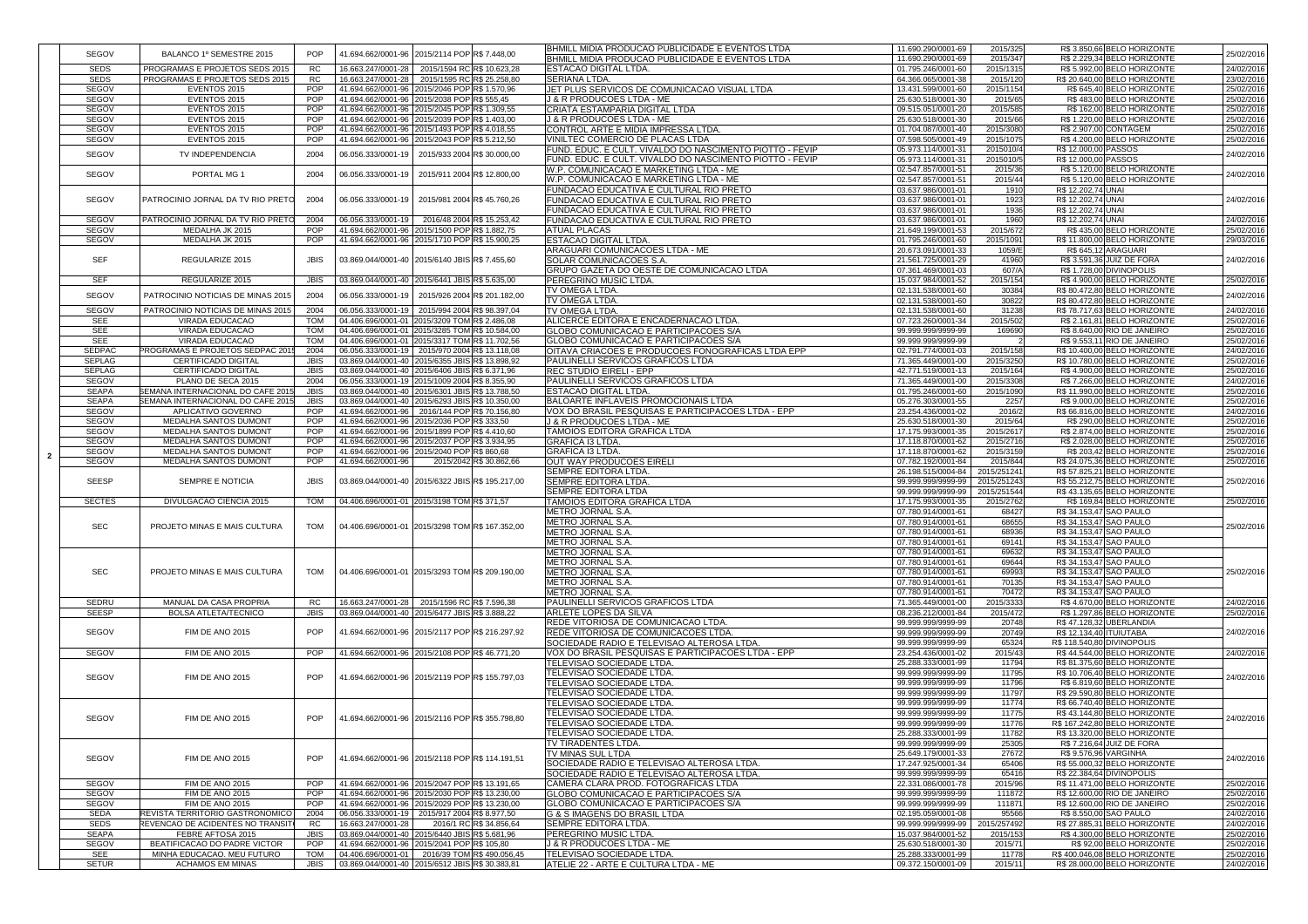|                | OGE           | PROJETO RECORD OUVIR PARA           | 2004        | 06.056.333/0001-19 2015/1013 2004 R\$ 178.943,80 |                            |                          | <b>TELEVISAO SOCIEDADE LTDA.</b>                                                | 99.999.999/9999-99                       | 11779            | R\$ 143.155,04 BELO HORIZONTE                              | 24/02/2016 |
|----------------|---------------|-------------------------------------|-------------|--------------------------------------------------|----------------------------|--------------------------|---------------------------------------------------------------------------------|------------------------------------------|------------------|------------------------------------------------------------|------------|
|                | <b>SEESP</b>  | <b>MELHORAR</b><br>MELHORES DO ANO  | <b>JBIS</b> | 03.869.044/0001-40 2015/6473 JBISR\$ 17.075,85   |                            |                          | <b>SIGNPRINT IMPRESSAO DIGITAL LTDA</b>                                         | 00.641.174/0001-33                       | 2015/2814        | R\$ 8.019,00 BELO HORIZONTE                                | 25/02/2016 |
|                | <b>SECTES</b> | PROJETO SIMI 2015                   | <b>TOM</b>  | 04.406.696/0001-01 2015/3302 TOM R\$ 7.371,00    |                            |                          | LPR PROMOCIONAL LTDA                                                            | 65.140.816/0001-66                       | 233              | R\$7.020,00 BELO HORIZONTE                                 | 25/02/2016 |
|                | <b>SECTES</b> | PROJETO SIMI 2015                   | <b>TOM</b>  | 04.406.696/0001-01 2015/3292 TOM R\$ 1.276,73    |                            |                          | LASER PLUS STUDIO GRAFICO E EDITORA LTDA - EPP                                  | 65.149.841/0001-00                       | 2015/623         | R\$ 384,55 BELO HORIZONTE                                  | 25/02/2016 |
|                | <b>SETOP</b>  | PLACAS DE OBRAS 2015                | <b>JBIS</b> | 03.869.044/0001-40 2015/6475 JBIS R\$ 4.009,20   |                            |                          | PINTA A VIDA PROPAGANDA LTDA.                                                   | 99.999.999/9999-99                       | 2505             | R\$ 3.300,00 BELO HORIZONTE                                | 25/02/2016 |
|                | <b>SEE</b>    | <b>OLIMPIADA DE MATEMATICA 2015</b> | <b>TOM</b>  | 04.406.696/0001-01 2015/3303 TOM R\$ 10.663,45   |                            |                          | LASER PLUS STUDIO GRAFICO E EDITORA LTDA - EPP                                  | 65.149.841/0001-00                       | 2015/643         | R\$7.345,88 BELO HORIZONTE                                 | 25/02/2016 |
|                | <b>SEE</b>    | <b>OLIMPIADA DE MATEMATICA 2015</b> | <b>TOM</b>  | 04.406.696/0001-01 2015/3337 TOM R\$ 1.732,37    |                            |                          | <b>ESTACAO DIGITAL LTDA.</b>                                                    | 01.795.246/0001-60                       | 2015/1426        | R\$ 1.180,00 BELO HORIZONTE                                | 25/02/2016 |
|                |               |                                     |             |                                                  |                            |                          | RADIO TIRADENTES LTDA                                                           | 17.244.708/0001-90                       | 3755             | R\$ 10.407,60 BELO HORIZONTE                               |            |
|                | <b>SES</b>    | <b>AIDS</b>                         | CASA        | 16.575.226/0001-50 2016/31 CASAR\$ 21.689,50     |                            |                          | RADIO STERO FM LAGOA SANTA LTDA.                                                | 26.232.603/0001-02                       | 5365/1512        | R\$ 6.944,00 BELO HORIZONTE                                | 24/02/2016 |
|                |               |                                     |             | 16.575.226/0001-50 2016/118 CASAR\$ 14.502,53    |                            |                          | SOCIEDADE RADIO ALVORADA LTDA.                                                  | 19.183.961/0001-07                       | 20050            | R\$4.306.02 BELO HORIZONTE                                 | 24/02/2016 |
|                | <b>SES</b>    | <b>AIDS</b>                         | <b>CASA</b> |                                                  |                            |                          | RADIO BELO HORIZONTE LTDA.                                                      | 16.640.849/0001-60                       | 7842             | R\$7.296,00 BELO HORIZONTE                                 |            |
|                | <b>SES</b>    | <b>AIDS</b>                         | <b>CASA</b> | 16.575.226/0001-50 2016/146 CASA R\$ 29.293,41   |                            |                          | <b>FUNDACAO RADIO EDUCATIVA QUADRANGULAR</b>                                    | 25.466.707/0001-19                       | 9055             | R\$13.387,34 BELO HORIZONTE                                | 24/02/2016 |
|                |               |                                     |             |                                                  |                            |                          | SOCIEDADE RADIO ALVORADA LTDA.                                                  | 19.183.961/0001-07                       | 20112            | R\$ 10.047,38 BELO HORIZONTE                               |            |
|                | <b>SES</b>    | <b>AIDS</b>                         | <b>CASA</b> | 16.575.226/0001-50 2016/74 CASAR\$ 4.860,00      |                            |                          | <b>RADIO INCONFIDENCIA LTDA</b>                                                 | 20.234.423/0001-83                       | 6674             | R\$ 1.728,00 BELO HORIZONTE                                | 24/02/2016 |
|                |               |                                     |             |                                                  |                            |                          | RADIO INCONFIDENCIA LTDA.                                                       | 99.999.999/9999-99                       | 6675             | R\$ 2.160,00 BELO HORIZONTE                                |            |
|                |               |                                     |             |                                                  |                            |                          | ASSOCIACAO CULTURAL DE COMUNICACAO COMUNIT. FAVELA FM                           | 01.254.602/0001-38                       | 418              | R\$ 3.325,00 BELO HORIZONTE                                |            |
|                | <b>SES</b>    | <b>AIDS</b>                         | <b>CASA</b> | 16.575.226/0001-50                               | 2016/20 CASA R\$ 21.717,25 |                          | RADIO ARCOS IRIS LTDA                                                           | 22.731.210/0001-92                       | 13389            | R\$4.100,40 BELO HORIZONTE                                 | 24/02/2016 |
|                |               |                                     |             |                                                  |                            |                          | <b>DEL REY RADIOFUSAO LTDA</b>                                                  | 11.849.746/0001-90                       | 3959             | R\$ 9.948,40 BELO HORIZONTE                                |            |
|                | <b>SES</b>    | <b>AIDS</b>                         | <b>CASA</b> | 16.575.226/0001-50                               | 2016/25 CASA R\$ 6.293,00  |                          | STUDIO HP DE PRODUCAO E CRIACAO PUBLICITARIA LTDA - EPP                         | 18.289.439/0001-41                       | 2015/214         | R\$4.900,00 BELO HORIZONTE                                 | 24/02/2016 |
|                | <b>SES</b>    | <b>AIDS</b>                         | CASA        | 16.575.226/0001-50 2016/32 CASAR\$ 9.310,92      |                            |                          | <b>SCALA FM STEREO DE BELO HORIZONTE LTDA</b>                                   | 20.480.448/0001-67                       | 2109             | R\$ 2.862,00 BELO HORIZONTE                                | 24/02/2016 |
|                |               |                                     |             |                                                  |                            |                          | REDE PLANETA DE COMUNICACOES LTDA                                               | 99.999.999/9999-99                       | 2168             | R\$ 2.276,74 BELO HORIZONTE                                |            |
|                | <b>SES</b>    | <b>AIDS</b>                         | <b>CASA</b> | 16.575.226/0001-50 2015/198 CASA R\$ 17.349,50   |                            |                          | <b>RADIO ARCOS IRIS LTDA</b>                                                    | 22.731.210/0001-92                       | 13455            | R\$ 9.567,60 BELO HORIZONTE                                | 24/02/2016 |
|                | <b>SES</b>    | <b>AIDS</b>                         | <b>CASA</b> | 16.575.226/0001-50 2015/194 CASA R\$ 27.796,50   |                            |                          | <b>RADIO ITATIAIA LTDA</b>                                                      | 17.270.950/0001-39                       | 80685            | R\$ 6.671,16 BELO HORIZONTE                                | 24/02/2016 |
|                |               |                                     |             |                                                  |                            |                          | <b>RADIO ITATIAIA LTDA</b>                                                      | 17.270.950/0001-39                       | 80786            | R\$ 15.566,04 BELO HORIZONTE                               |            |
|                | <b>SES</b>    | <b>AIDS</b>                         | <b>CASA</b> | 16.575.226/0001-50 2015/196 CASA R\$ 12.501,29   |                            |                          | <b>DEL REY RADIOFUSAO LTDA</b>                                                  | 11.849.746/0001-90                       | 3884             | R\$4.263,60 BELO HORIZONTE                                 | 24/02/2016 |
|                |               |                                     |             |                                                  |                            |                          | <b>FUNDACAO RADIO EDUCATIVA QUADRANGULAR</b>                                    | 25.466.707/0001-19                       | 9033             | R\$ 5.737,43 BELO HORIZONTE                                |            |
|                | <b>SES</b>    | <b>AIDS</b>                         | <b>CASA</b> | 16.575.226/0001-50 2015/193 CASA R\$ 1.999,80    |                            |                          | RADIO ATALAIA DE BELO HORIZONTE LTDA.                                           | 61.784.500/0001-56                       | 784              | R\$479,95 BELO HORIZONTE                                   | 24/02/2016 |
|                |               |                                     |             |                                                  |                            |                          | RADIO ATALAIA DE BELO HORIZONTE LTDA.                                           | 61.784.500/0001-56                       | 789              | R\$ 1.119,89 BELO HORIZONTE                                |            |
|                | SEGOV         | RIO DOCE                            | <b>POP</b>  | 41.694.662/0001-96                               | 2016/69 POP R\$ 13.230,00  |                          | <b>GLOBO COMUNICACAO E PARTICIPACOES S/A</b>                                    | 99.999.999/9999-99                       | 113370           | R\$ 12.600,00 RIO DE JANEIRO                               | 24/02/2016 |
|                |               |                                     |             |                                                  |                            |                          | SCALA SONORIZACAO E PRODUCAO LTDA.<br><b>RADIO TIRADENTES LTDA</b>              | 02.493.731/0001-41<br>17.244.708/0001-90 | 2015/383<br>3753 | R\$4.312,00 BELO HORIZONTE<br>R\$ 8.563,97 BELO HORIZONTE  |            |
| 2 <sub>1</sub> |               |                                     |             |                                                  |                            |                          | <b>RADIO BELO HORIZONTE LTDA.</b>                                               | 16.640.849/0001-60                       | 7895             | R\$ 14.008,32 BELO HORIZONTE                               |            |
|                | SEGOV         | RIO DOCE                            | <b>POP</b>  | 41.694.662/0001-96 2016/146 POPR\$ 43.490,88     |                            |                          | CAETE SISTEMA DE COMUNICACAO LTDA.                                              | 23.970.247/0001-36                       | 9009             | R\$ 12.220,42 BELO HORIZONTE                               | 24/02/2016 |
|                |               |                                     |             |                                                  |                            |                          | <b>SISTEMA HOJE DE RADIO LTDA.</b>                                              | 26.197.988/0001-14                       | 798              | R\$ 2.310,00 BELO HORIZONTE                                |            |
|                |               |                                     |             |                                                  |                            |                          | SEMPRE EDITORA LTDA.                                                            | 26.198.515/0004-84                       | 2015/260828      | R\$ 6.191,64 BELO HORIZONTE                                |            |
|                |               |                                     |             |                                                  |                            |                          | <b>SEMPRE EDITORA LTDA.</b>                                                     | 99.999.999/9999-99                       | 2015/261000      | R\$ 5.809,44 BELO HORIZONTE                                |            |
|                | SEGOV         | RIO DOCE                            | <b>POP</b>  | 41.694.662/0001-96                               | 2016/68 POP R\$ 97.188,00  |                          | <b>SEMPRE EDITORA LTDA.</b>                                                     | 99.999.999/9999-99                       | 2015/261001      | R\$ 2.800,98 BETIM                                         | 24/02/2016 |
|                |               |                                     |             |                                                  |                            |                          | <b>SEMPRE EDITORA LTDA</b>                                                      | 99.999.999/9999-99                       | 2015/261171      | R\$4.635,54 BELO HORIZONTE                                 |            |
|                |               |                                     |             |                                                  |                            |                          | <b>S/A ESTADO DE MINAS</b>                                                      | 17.247.933/0001-80                       | 2015/382977      | R\$ 31.288,32 BELO HORIZONTE                               |            |
|                | SEGOV         | RIO DOCE                            | <b>POP</b>  | 41.694.662/0001-96 2015/2122 POP R\$43.314,77    |                            |                          | S/A ESTADO DE MINAS                                                             | 17.247.933/0001-80                       | 2015/382978      | R\$4.435,20 BELO HORIZONTE                                 | 24/02/2016 |
|                | SEGOV         | RIO DOCE                            | <b>POP</b>  | 41.694.662/0001-96                               | 2016/70 POP R\$ 3.150,00   |                          | <b>GLOBO COMUNICACOES E PARTICIPACOES S.A</b>                                   | 27.865.757/0001-02                       | 113409           | R\$ 3.000,00 RIO DE JANEIRO                                | 24/02/2016 |
|                |               |                                     |             |                                                  |                            |                          | <b>FUNDACAO CULTURAL JOAO PAULO II</b>                                          | 25.577.891/0002-55                       | 6315             | R\$ 2.849,28 BELO HORIZONTE                                |            |
|                | SEGOV         | RIO DOCE                            | <b>POP</b>  | 41.694.662/0001-96                               | 2016/147 POP R\$ 7.481,44  |                          | <b>RADIO TERRA LTDA</b>                                                         | 00.631.648/0001-66                       | 7662             | R\$ 2.112,00 BELO HORIZONTE                                | 24/02/2016 |
|                |               |                                     |             |                                                  |                            |                          | RADIO ATALAIA DE BELO HORIZONTE LTDA.                                           | 61.784.500/0001-56                       | 788              | R\$ 1.023,87 BELO HORIZONTE                                |            |
|                |               |                                     |             |                                                  |                            |                          | TV MINAS CENTRO-OESTE S/C LTDA                                                  | 01.710.918/0001-97                       | 20057            | R\$ 15.682,56 DIVINOPOLIS                                  |            |
|                | SEGOV         | RIO DOCE                            | <b>POP</b>  | 41.694.662/0001-96                               | 2016/55 POP R\$ 98.726,40  |                          | <b>REDE VITORIOSA DE COMUNICACOES LTDA</b>                                      | 03.521.447/0001-02                       | 20922            | R\$ 29.410,56 ITUIUTABA                                    | 24/02/2016 |
|                |               |                                     |             |                                                  |                            |                          | <b>REDE VITORIOSA DE COMUNICACOES LTDA</b>                                      | 99.999.999/9999-99                       | 20923            | R\$ 7.468,80 ITUIUTABA                                     |            |
|                |               |                                     |             |                                                  |                            |                          | <b>TV TIRADENTES LTDA.</b>                                                      | 19.871.375/0001-55                       | 25349            | R\$ 26.419,20 JUIZ DE FORA                                 |            |
|                | SEGOV         | RIO DOCE                            | <b>POP</b>  | 41.694.662/0001-96 2016/145 POPR\$ 53.550,00     |                            |                          | VOX DO BRASIL PESQUISAS E PARTICIPACOES LTDA - EPP                              | 23.254.436/0001-02                       | 2016/1           | R\$ 51.000,00 BELO HORIZONTE                               | 24/02/2016 |
|                |               |                                     |             |                                                  |                            |                          | <b>TELEVISAO SOCIEDADE LTDA.</b>                                                | 25.288.333/0001-99                       | 11838            | R\$ 198.165,60 BELO HORIZONTE                              |            |
|                | SEGOV         | RIO DOCE                            | <b>POP</b>  | 41.694.662/0001-96 2015/2120 POP R\$ 373.373,37  |                            |                          | <b>TELEVISAO SOCIEDADE LTDA.</b>                                                | 99.999.999/9999-99                       | 11839            | R\$ 25.518,00 BELO HORIZONTE                               | 24/02/2016 |
|                |               |                                     |             |                                                  |                            |                          | <b>TELEVISAO SOCIEDADE LTDA</b>                                                 | 99.999.999/9999-99                       | 11840            | R\$17.276,40 BELO HORIZONTE                                |            |
|                |               |                                     |             |                                                  |                            |                          | <b>TELEVISAO SOCIEDADE LTDA.</b>                                                | 99.999.999/9999-99                       | 11841            | R\$ 66.976,80 BELO HORIZONTE                               |            |
|                |               |                                     |             |                                                  |                            |                          | <b>TV TIRADENTES LTDA.</b>                                                      | 99.999.999/9999-99                       | 25314            | R\$ 19.406,08 JUIZ DE FORA                                 |            |
|                | SEGOV         | RIO DOCE                            | <b>POP</b>  | 41.694.662/0001-96 2015/2121 POPR\$ 315.918.91   |                            |                          | TV MINAS SUL LTDA                                                               | 25.649.179/0001-33                       | 27671            | R\$ 28.243,20 VARGINHA                                     | 24/02/2016 |
|                |               |                                     |             |                                                  |                            |                          | SOCIEDADE RADIO E TELEVISAO ALTEROSA LTDA.                                      | 17.247.925/0001-34<br>99.999.999/9999-99 | 65407<br>65429   | R\$ 151.357,44 BELO HORIZONTE<br>R\$ 61.544,96 DIVINOPOLIS |            |
|                |               |                                     |             |                                                  |                            |                          | SOCIEDADE RADIO E TELEVISAO ALTEROSA LTDA.<br><b>MANTIQUEIRA EDITORIAL LTDA</b> | 07.134.411/0001-19                       | 144              | R\$ 3.777,84 BELO HORIZONTE                                |            |
|                |               |                                     |             |                                                  |                            |                          | HAP COMUNICACAO EMPRESARIAL LTDA.                                               | 05.346.096/0001-68                       | 5956             | R\$ 4.919,04 NOVA LIMA                                     |            |
|                | SEGOV         | RIO DOCE                            | <b>POP</b>  | 41.694.662/0001-96                               |                            | 2016/4 POP R\$ 33.931,48 | <b>VB EDITORA E COMUNICACAO LTDA</b>                                            | 99.999.999/9999-99                       | 7069             | R\$ 5.759,52 NOVA LIMA                                     | 29/02/2016 |
|                |               |                                     |             |                                                  |                            |                          | DIARIO DO COMERCIO EMPRESA JORNALISTICA LTDA.                                   | 17.279.068/0001-54                       | 126409           | R\$ 5.659,20 BELO HORIZONTE                                |            |
|                |               |                                     |             |                                                  |                            |                          | BELO HORIZONTE GRAFICA E EDITORA LTDA.                                          | 25.736.463/0001-47                       | 2015/360         | R\$7.869,12 BELO HORIZONTE                                 |            |
|                |               | <b>TOTAL LIQUIDADO</b>              |             |                                                  |                            | R\$ 6.223.170,13         |                                                                                 |                                          |                  |                                                            |            |
|                |               |                                     |             |                                                  |                            |                          |                                                                                 |                                          |                  |                                                            |            |

| <b>MÊS</b> | ORGÃO<br><b>DEMANDANTE</b> | <b>CAMPANHA</b>                 |             | AGÊNCIA CNPJAGÊNCIA                                        | NF AGÊNCIA               | <b>VALOR NF</b><br><b>AGÊNCIA</b> | VEÍCULO / FORNECEDOR                                            | CNPJ VEÍCULO         |        | NF VEÍCULO VALOR PAGO VEÍC. | <b>MUNICÍPIO</b>              | DATA PG.   |
|------------|----------------------------|---------------------------------|-------------|------------------------------------------------------------|--------------------------|-----------------------------------|-----------------------------------------------------------------|----------------------|--------|-----------------------------|-------------------------------|------------|
|            | <b>SEF</b>                 | <b>IPVA 2015</b>                | <b>JBIS</b> | 03.869.044/0001-40 2016/6799 JBISR\$ 1.668,00              |                          |                                   | SISTEMA DE COMUNICACAO ALVORADA LTDA.                           | 03.018.311/0001-76   | 2902   |                             | <b>R\$ 960,00 IPATINGA</b>    | 18/03/2016 |
|            |                            |                                 |             |                                                            |                          |                                   | RADIO CASTELO BRANCO LTDA.                                      | 20.074.092/0001-61   | 315    |                             | R\$ 374,40 DIVINOPOLIS        |            |
|            | <b>SEF</b>                 | <b>IPVA 2015</b>                | <b>JBIS</b> | 03.869.044/0001-40 2015/6163 JBISR\$ 1.344,00              |                          |                                   | RADIO CACIQUE DE ARAGUARI LTDA.                                 | 16.822.561/0001-06   | 296    |                             | R\$ 591,36 ARAGUARI           | 18/03/2016 |
|            |                            |                                 |             |                                                            |                          |                                   | <b>IRADIO INTERATIVA GOIAS MINAS LTDA.</b>                      | 07.194.493/0001-97   | 3113   |                             | R\$ 483,84 ITUIUTABA          |            |
|            | <b>SEF</b>                 | <b>IPVA 2015</b>                | <b>JBIS</b> | 03.869.044/0001-40 2015/6304 JBISR\$ 4.630,08              |                          |                                   | <b>SOLAR COMUNICACOES S.A.</b>                                  | 99.999.999/9999-99   | 39287  |                             | R\$ 1.852,03 JUIZ DE FORA     | 18/03/2016 |
|            |                            |                                 |             |                                                            |                          |                                   | <b>SOLAR COMUNICACOES S.A.</b>                                  | 99.999.999/9999-99   | 39514  |                             | R\$ 1.852,03 JUIZ DE FORA     |            |
|            |                            |                                 |             |                                                            |                          |                                   | <b>FUNDACAO CULTURAL EDUCACIONAL MELODIA DE CATAGUASES</b>      | 02.436.920/0001-82   | 4413   |                             | R\$470,40 CATAGUASES          |            |
|            | <b>SEE</b>                 | <b>VOLTA AS AULAS 2015</b>      |             | 04.406.696/0001-01 2015/2968 TOM R\$ 1.127,00              |                          |                                   | FUNDACAO TRESPONTANA DE DESENVOLVIMENTO EDUCACIONAL E SOCIO-CUL | T 02.455.441/0002-94 |        | R\$ 262,40 ITAJUBA          |                               | 18/03/2016 |
|            |                            |                                 |             |                                                            |                          |                                   | ICHAPADAO RADIO DIFUSAO LTDA.                                   | 01.775.843/0001-22   | 772    |                             | R\$ 187,20 SAO ROQUE DE MINAS |            |
|            |                            |                                 |             |                                                            |                          |                                   | <b>RADIO OURO VERDE FM LTDA.</b>                                | 22.223.358/0001-16   | 1088   |                             | R\$ 546,00 ARAGUARI           |            |
|            | <b>SEE</b>                 | <b>VOLTA AS AULAS 2015</b>      |             | 04.406.696/0001-01 2015/2905 TOM R\$ 1.450,89              |                          |                                   | EXPRESSO FM E RADIOFUSAO LTDA.                                  | 22.714.430/0001-08   | 3823   |                             | R\$ 336,00 CAMPOS ALTOS       | 18/03/2016 |
|            |                            |                                 |             |                                                            |                          |                                   | <b>RADIO SOCIEDADE PASSOS LTDA.</b>                             | 23.280.159/0001-02   | 4598   | R\$ 302,40 PASSOS           |                               |            |
|            | SEE                        | <b>VOLTA AS AULAS 2015</b>      | <b>TOM</b>  | 04.406.696/0001-01 2015/3030 TOM R\$ 1.660,51              |                          |                                   | <b>VOGA COMUNICACAO LTDA.</b>                                   | 00.961.694/0001-23   | 101058 |                             | R\$ 1.355,52 CARATINGA        | 18/03/2016 |
|            | <b>SEE</b>                 | VOLTA AS AULAS 2015             | <b>TOM</b>  | $\vert$ 04.406.696/0001-01 $\vert$ 2016/153 TOM R\$ 493,92 |                          |                                   | RADIO TROPICAL DE TRES CORACOES LTDA - ME                       | 99.999.999/9999-99   |        |                             | R\$403,20 TRES CORACOES       | 18/03/2016 |
|            | SEE                        | VOLTA AS AULAS 2015             | <b>TOM</b>  | $\vert$ 04.406.696/0001-01   2016/352 TOM R\$ 329,28       |                          |                                   | <b>NOVA FM PRODUCOES E EVENTOS LTDA - ME</b>                    | 10.883.151/0001-99   | 253    |                             | R\$ 268,80 JOAO PINHEIRO      | 18/03/2016 |
|            | <b>SEDS</b>                | SOU PELA VIDA.DIRIJO SEM BEBIDA | <b>RC</b>   | 16.663.247/0001-28                                         | 2016/220 RC R\$ 5.132,97 |                                   | MULTIPLASTICO E BRINDES INDUSTRIA E COMERCIO LTDA.              | 07.128.730/0001-11   | 5518   |                             | R\$4.050,00 BELO HORIZONTE    | 18/03/2016 |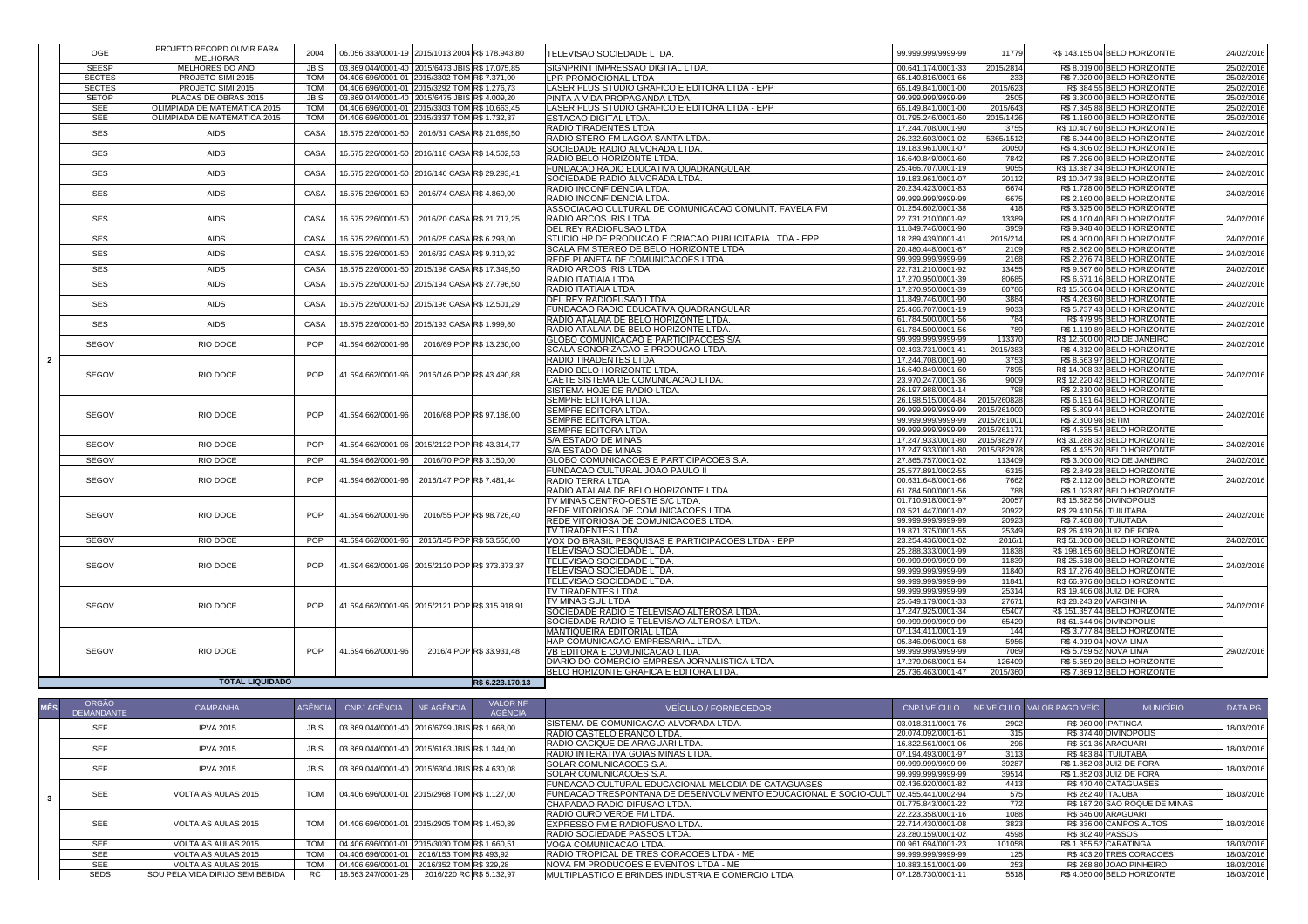| <b>SEDE</b>  | ARTESANATO 2015             | <b>JBIS</b> | 03.869.044/0001-40 2016/6648 JBISR\$ 215,05       | JET PLUS SERVICOS DE COMUNICACAO VISUAL LTDA                                            | 13.431.599/0001-60                       | 2015/1153   |                             | R\$187,00 BELO HORIZONTE                           |                          |
|--------------|-----------------------------|-------------|---------------------------------------------------|-----------------------------------------------------------------------------------------|------------------------------------------|-------------|-----------------------------|----------------------------------------------------|--------------------------|
|              |                             |             |                                                   |                                                                                         |                                          |             |                             |                                                    | 18/03/2016               |
| <b>SEE</b>   | AFRO CONSCIENCIA 2015       | <b>TOM</b>  | 04.406.696/0001-01   2016/108 TOM R\$ 1.352,40    | EMPRESA METROPOLITANA DE COMUNICACAO LTDA.                                              | 07.861.135/0001-90 2015/1001154          |             | R\$ 1.104,00 IPATINGA       |                                                    | 18/03/2016               |
|              |                             |             |                                                   | FM NANUQUE LTDA.                                                                        | 17.330.895/0001-25                       | 10063       | <b>R\$ 230,40 NANUQUE</b>   |                                                    |                          |
| <b>SEE</b>   | AFRO CONSCIENCIA 2015       | <b>TOM</b>  | 2016/51 TOM R\$ 599,76<br>04.406.696/0001-0       | RADIO INTERATIVA GOIAS MINAS LTDA.                                                      | 07.194.493/0001-97                       | 3175        | <b>R\$ 172,80 ITUIUTABA</b> |                                                    | 18/03/2016               |
|              |                             |             |                                                   |                                                                                         |                                          |             |                             |                                                    |                          |
|              |                             |             |                                                   | RADIO INTERATIVA GOIAS MINAS LTDA.                                                      | 07.194.493/0001-97                       | 3212        |                             | R\$86,40 ITUIUTABA                                 |                          |
| <b>SEE</b>   | AFRO CONSCIENCIA 2015       |             | 04.406.696/0001-01 2015/3324 TOM R\$ 1.411,20     | <b>GAZETA DO TRIANGULO LTDA - ME</b>                                                    | 04.153.225/0001-39                       | 60          |                             | R\$ 1.152,00 UBERLANDIA                            | 18/03/2016               |
| <b>SEE</b>   | AFRO CONSCIENCIA 2015       | <b>TOM</b>  | 04.406.696/0001-01 2015/2859 TOM R\$ 882,00       | <b>RADIO EXCELSIOR S/A</b>                                                              | 02.015.014/0002-95                       | 5222        |                             | <b>R\$720,00 SAO PAULO</b>                         | 18/03/2016               |
|              |                             |             |                                                   |                                                                                         |                                          |             |                             |                                                    |                          |
|              |                             |             |                                                   | RADIO SAO JOAO DEL REI S A                                                              | 24.726.960/0001-00                       | 1495        |                             | R\$ 192,00 SAO JOAO DEL REI                        |                          |
| <b>SEE</b>   | AFRO CONSCIENCIA 2015       | <b>TOM</b>  | 04.406.696/0001-01 2015/2935 TOM R\$ 793,80       | RADIO SAO JOAO DEL REI S A                                                              | 24.726.960/0001-00                       | 1496        |                             | R\$ 96,00 SAO JOAO DEL REI                         | 18/03/2016               |
|              |                             |             |                                                   | RADIO EXCELSIOR S/A                                                                     | 02.015.014/0002-95                       | 5287        |                             | <b>R\$ 360,00 SAO PAULO</b>                        |                          |
|              |                             |             |                                                   | RADIO PROGRESSO DO MUCURI LTDA                                                          | 18.844.563/0001-21                       | 2431        |                             | R\$ 288,00 TEOFILO OTONI                           |                          |
| <b>SEE</b>   | AFRO CONSCIENCIA 2015       | <b>TOM</b>  | 04.406.696/0001-01 2015/3018 TOM R\$446,88        |                                                                                         |                                          |             |                             |                                                    | 18/03/2016               |
|              |                             |             |                                                   | RADIO IMIGRANTES LTDA.                                                                  | 23.123.680/0001-36                       | 2493        |                             | R\$ 76,80 TEOFILO OTONI                            |                          |
|              |                             |             |                                                   | <b>SCALA FM STEREO DE BELO HORIZONTE LTDA</b>                                           | 20.480.448/0001-67                       | 1890        |                             | R\$ 380,42 BELO HORIZONTE                          |                          |
| <b>SEE</b>   | AFRO CONSCIENCIA 2015       | <b>TOM</b>  | 04.406.696/0001-01 2016/353 TOM R\$ 1.024,61      | <b>SCALA FM STEREO DE BELO HORIZONTE LTDA</b>                                           | 20.480.448/0001-67                       | 1891        |                             | R\$ 304,00 BELO HORIZONTE                          | 18/03/2016               |
|              |                             |             |                                                   | ISCALA FM STEREO DE BELO HORIZONTE LTDA                                                 |                                          |             |                             |                                                    |                          |
|              |                             |             |                                                   |                                                                                         | 20.480.448/0001-67                       | 1895        |                             | R\$ 152,00 BELO HORIZONTE                          |                          |
| <b>SETES</b> | <b>REVISTA ROTEIROS MG</b>  | <b>JBIS</b> | 03.869.044/0001-40 2016/6609 JBISR\$ 38.914,62    | EDITORA IMPRESSO LTDA - ME                                                              | 05.022.805/0001-50                       | 2016/4      |                             | R\$ 33.838,80 BELO HORIZONTE                       | 18/03/2016               |
|              |                             |             |                                                   | A PRIMEIRA COMUNICACAO JORNAL LTDA                                                      | 09.532.467/0001-57                       | 1466        |                             | R\$ 2.496,00 TEOFILO OTONI                         |                          |
| <b>SEGOV</b> | DIAGNOSTICO 2015            | <b>POP</b>  | 41.694.662/0001-96 2015/1889 POPR\$ 12.720.00     | EMPRESA METROPOLITANA DE COMUNICACAO LTDA.                                              | 07.861.135/0001-90 2015/1001232          |             | R\$ 7.680,00 IPATINGA       |                                                    | 21/03/2016               |
|              |                             |             |                                                   |                                                                                         |                                          |             |                             | R\$ 9.720,00 BELO HORIZONTE                        |                          |
|              |                             |             |                                                   | <b>TVC PRODUCOES LTDA</b>                                                               | 01.982.492/0001-20                       | 2015/66     |                             |                                                    |                          |
| SEGOV        | DIAGNOSTICO 2015            | <b>POP</b>  | 41.694.662/0001-96 2015/1804 POP R\$ 23.616,00    | <b>TVC PRODUCOES LTDA</b>                                                               | 01.982.492/0001-20                       | 2015/68     |                             | R\$ 3.931,20 BELO HORIZONTE                        | 18/03/2016               |
|              |                             |             |                                                   | <b>TVC PRODUCOES LTDA</b>                                                               | 01.982.492/0001-20                       | 2015/69     |                             | R\$ 5.241,60 BELO HORIZONTE                        |                          |
|              |                             |             |                                                   | RADIO CULTURA DE UBERLANDIA LTDA.                                                       | 25.630.013/0001-75                       | 15298       |                             | R\$ 2.760,00 UBERLANDIA                            |                          |
|              |                             |             |                                                   |                                                                                         |                                          |             |                             |                                                    |                          |
| <b>SEGOV</b> | DIAGNOSTICO 2015            | <b>POP</b>  | 41.694.662/0001-96 2015/1726 POP R\$ 4.458,60     | RADIO INTERATIVA GOIAS MINAS LTDA.                                                      | 07.194.493/0001-97                       | 3249        |                             | R\$ 146,88 ITUIUTABA                               | 18/03/2016               |
|              |                             |             |                                                   | RADIO CAPITAL DO TRIANGULO LTDA.                                                        | 23.802.986/0001-19                       | 4734        |                             | R\$ 660,00 PATROCINIO                              |                          |
|              |                             |             |                                                   | <b>SCALA FM STEREO DE BELO HORIZONTE LTDA</b>                                           | 99.999.999/9999-99                       | 1912        | R\$ 799,20 DIVINO           |                                                    |                          |
|              |                             |             |                                                   | SCALA FM STEREO DE BELO HORIZONTE LTDA                                                  | 99.999.999/9999-99                       | 1913        |                             | R\$ 1.584,00 GOVERNADOR VALADARES                  |                          |
| <b>SEGOV</b> | DIAGNOSTICO 2015            | <b>POP</b>  | 41.694.662/0001-96 2015/1797 POP R\$ 5.979,00     |                                                                                         |                                          |             |                             |                                                    | 18/03/2016               |
|              |                             |             |                                                   | SCALA FM STEREO DE BELO HORIZONTE LTDA                                                  | 99.999.999/9999-99                       | 1916        |                             | R\$ 1.440,00 BELO HORIZONTE                        |                          |
|              |                             |             |                                                   | ISCALA FM STEREO DE BELO HORIZONTE LTDA.                                                | 99.999.999/9999-99                       | 1918        |                             | R\$960,00 BELO HORIZONTE                           |                          |
|              |                             |             |                                                   | RADIO CLUBE DE ITAUNA LTDA.                                                             | 21.255.419/0002-45                       | 14360       | R\$ 900,00 ITAUNA           |                                                    |                          |
| <b>SEGOV</b> | DIAGNOSTICO 2015            | <b>POP</b>  | 2016/298 POP R\$ 2.455,00<br>41.694.662/0001-96   |                                                                                         | 99.999.999/9999-99                       | 1914        | R\$ 1.064,00 PASSOS         |                                                    | 21/03/2016               |
|              |                             |             |                                                   | SCALA FM STEREO DE BELO HORIZONTE LTDA                                                  |                                          |             |                             |                                                    |                          |
| <b>SEE</b>   | EDUCACAO 2015 - SEE         | <b>TOM</b>  | 2016/164 TOM R\$ 132.871,07<br>04.406.696/0001-01 | <b>S/A ESTADO DE MINAS</b>                                                              | 17.247.933/0001-80                       | 2015/403997 |                             | R\$ 108.466,18 BELO HORIZONTE                      | 29/03/2016               |
| <b>SETUR</b> | GASTRONOMIA 2015            | <b>JBIS</b> | 03.869.044/0001-40 2016/6880 JBISR\$ 168,00       | ALPHA CONSULTORIA EM IDIOMAS LTDA                                                       | 08.059.014/0001-92                       | 2015/407    |                             | R\$ 160,00 BELO HORIZONTE                          | 18/03/2016               |
|              |                             |             |                                                   | RADIO BOM SUCESSO LTDA.                                                                 | 26.069.039/0001-59                       | 2015/2037   |                             | <b>R\$ 355,20 MINAS NOVAS</b>                      |                          |
|              |                             |             |                                                   |                                                                                         |                                          |             |                             |                                                    |                          |
| SEGOV        | FORUNS REGIONAIS DE GOVERNO | POP         | 41.694.662/0001-96 2015/1662 POPR\$ 2.687,16      | FUNDACAO CULTURAL E EDUCACIONAL SANTO AFONSO                                            | 19.197.854/0004-80                       | 2015/348    |                             | R\$ 54,00 CORONEL FABRICIANO                       | 21/03/2016               |
|              |                             |             |                                                   | SISTEMA FAROL DE COMUNICACAO LTDA.                                                      | 25.384.512/0001-20                       | 7513        |                             | R\$ 1.008,00 JUIZ DE FORA                          |                          |
|              |                             |             |                                                   | IRADIO ATIVIDADE DE JUIZ DE FORA FM LTDA.                                               | 23.126.949/0001-38                       | 804         |                             | R\$ 799,01 JUIZ DE FORA                            |                          |
|              |                             |             |                                                   | AGENCIA 87 DE RADIO E JORNAL LTDA                                                       | 07.796.035/0001-28                       | 1444        |                             | R\$ 230,40 TRES MARIAS                             |                          |
| <b>SEGOV</b> | FORUNS REGIONAIS DE GOVERNO | <b>POP</b>  | 41.694.662/0001-96 2015/1824 POP R\$ 900,00       | FM LIBERDADE DE ABRE CAMPO LTDA                                                         | 01.912.004/0001-09                       | 2015/73     |                             | R\$345,60 ABRE CAMPO                               | 21/03/2016               |
|              |                             |             |                                                   |                                                                                         |                                          |             |                             |                                                    |                          |
|              |                             |             |                                                   | RADIO GLOBO DE SAO PAULO LTDA                                                           | 99.999.999/9999-99                       | 2235        |                             | R\$ 144,00 SAO PAULO                               |                          |
|              |                             |             |                                                   | SOCIEDADE RADIOFUSAO DE GUANHAES LTDA.                                                  | 22.707.830/0001-96                       | 1794        |                             | R\$ 67,20 GUANHAES                                 |                          |
| <b>SEGOV</b> | FORUNS REGIONAIS DE GOVERNO | <b>POP</b>  | 41.694.662/0001-96 2015/1825 POP R\$ 524,00       | SISTEMA CAPELIENSE DE RADIOFUSAO LTDA                                                   | 20.569.836/0001-19                       | 3279        |                             | R\$ 64,00 CAPELINHA                                | 21/03/2016               |
|              |                             |             |                                                   | RADIO INTEGRACAO DE CARMO DO PARANAIBA LTDA - ME                                        | 20.258.372/0001-20                       | 6459        |                             | R\$ 288,00 CARMO DO PARANAIBA                      |                          |
|              |                             |             |                                                   | FUNDACAO EDUCACIONAL CULTURAL E ARTISTCA IMACULADA                                      | 03.886.923/0002-61                       | 2015/68     |                             | R\$80,00 CARANDAI                                  |                          |
|              |                             |             |                                                   |                                                                                         |                                          |             |                             |                                                    |                          |
| <b>SEGOV</b> | FORUNS REGIONAIS DE GOVERNO | POP         | 41.694.662/0001-96 2015/1821 POPR\$ 1.530,40      | DEL REY FM LTDA                                                                         | 20.278.397/0001-95                       | 806         |                             | R\$ 384,00 OURO BRANCO                             | 21/03/2016               |
|              |                             |             |                                                   | <b>ABC RADIO E TELEVISAO LTDA</b>                                                       | 19.552.413/0001-07                       | 9605        |                             | R\$276,48 BARBACENA                                |                          |
|              |                             |             |                                                   | <b>ABC RADIO E TELEVISAO LTDA</b>                                                       | 19.552.413/0001-07                       | 9610        |                             | R\$483,84 BARBACENA                                |                          |
|              |                             |             |                                                   | ASSOCIACAO DOS MORADORES DA RUA MEDINA E ADJACENCIAS                                    | 03.219.588/0001-67                       | 10006       |                             | <b>R\$ 96,00 NANUQUE</b>                           |                          |
|              |                             |             |                                                   |                                                                                         |                                          |             |                             | R\$ 165,60 DIAMANTINA                              |                          |
|              |                             |             |                                                   | RADIO ACAIACA FM STEREO LTDA                                                            |                                          | 1217        |                             |                                                    |                          |
|              |                             |             |                                                   |                                                                                         | 20.570.867/0001-90                       |             |                             |                                                    |                          |
| SEGOV        | FORUNS REGIONAIS DE GOVERNO | POP         | 41.694.662/0001-96 2015/1727 POP R\$ 1.993,50     | FUNDACAO EDUCACIONAL CULTURAL JOAO CALVINO                                              | 04.517.317/0001-50                       | 226         |                             | R\$ 210,00 RESPLENDOR                              |                          |
|              |                             |             |                                                   |                                                                                         |                                          |             |                             |                                                    |                          |
|              |                             |             |                                                   | SOCIEDADE LB COMUNICAÇà fO LTDA.                                                        | 99.999.999/9999-99                       | 5398        |                             | R\$ 1.123,20 PONTE NOVA                            |                          |
|              |                             |             |                                                   | SOCIEDADE LB COMUNICAÇÃ <i>ƒ</i> O LTDA.                                                | 99.999.999/9999-99                       | 5395        |                             | <b>R\$ 249,60 PONTE NOVA</b>                       |                          |
| SEGOV        | FORUNS REGIONAIS DE GOVERNO | <b>POP</b>  | 41.694.662/0001-96 2015/1826 POPR\$ 1.296,00      | SOCIEDADE L.B. COMUNICACAO LTDA                                                         | 04.867.587/0001-91                       | 5405        |                             | <b>R\$ 268,80 PONTE NOVA</b>                       |                          |
|              |                             |             |                                                   | SOCIEDADE LB COMUNICAÇà fO LTDA.                                                        | 99.999.999/9999-99                       | 5406        |                             | <b>R\$ 249,60 PONTE NOVA</b>                       |                          |
|              |                             |             |                                                   | SOCIEDADE L.B. COMUNICACAO LTDA                                                         | 04.867.587/0001-91                       | 5407        |                             | <b>R\$ 268,80 PONTE NOVA</b>                       |                          |
|              |                             |             |                                                   |                                                                                         |                                          |             |                             |                                                    |                          |
|              |                             |             |                                                   | RADIO VICOSA FM LTDA - ME                                                               | 21.866.348/0001-36                       | 2015/372    | R\$ 76,80 VICOSA            |                                                    | 21/03/2016<br>21/03/2016 |
| <b>SEGOV</b> | FORUNS REGIONAIS DE GOVERNO | POP         | 41.694.662/0001-96 2015/1830 POP R\$ 931,20       | RADIO VICOSA FM LTDA - ME                                                               | 21.866.348/0001-36                       | 2015/373    | R\$ 76,80 VICOSA            |                                                    | 21/03/2016               |
|              |                             |             |                                                   | SOCIEDADE RADIO MONTANHESA LTDA - EPP                                                   | 99.999.999/9999-99                       | 5901        | R\$ 295,68 VICOSA           |                                                    |                          |
|              |                             |             |                                                   | SOCIEDADE RADIO MONTANHESA LTDA - EPP                                                   | 99.999.999/9999-99                       | 5902        | R\$ 295,68 VICOSA           |                                                    |                          |
|              |                             |             |                                                   | ALGAR MIDIA S.A.                                                                        |                                          | 190038      |                             |                                                    |                          |
|              |                             |             |                                                   |                                                                                         | 25.630.740/0001-32                       |             |                             | R\$ 7.488,00 UBERLANDIA                            |                          |
| SEGOV        | FORUNS REGIONAIS DE GOVERNO | <b>POP</b>  | 41.694.662/0001-96 2015/1833 POPR\$ 17.505,36     | <b>DIARIO BOCA DO POVO LTDA</b>                                                         | 07.907.590/0001-80                       | 683         |                             | R\$ 2.304,00 SETE LAGOAS                           |                          |
|              |                             |             |                                                   | <b>GRAFICA REAL E GAZETA LTDA - EPP</b>                                                 | 17.839.796/0001-73                       | 7670        |                             | R\$ 2.086,36 PATROCINIO                            |                          |
|              |                             |             |                                                   | <b>GRAFICA REAL E GAZETA LTDA - EPP</b>                                                 | 17.839.796/0001-73                       | 7704        |                             | R\$ 2.125,92 PATROCINIO                            |                          |
|              |                             |             |                                                   | HORA H EMPRESA JORNALISTICA LTDA.                                                       | 10.705.524/0001-31                       | 1287        | R\$ 4.697,47 ITABIRA        |                                                    | 21/03/2016               |
|              |                             |             |                                                   |                                                                                         |                                          |             |                             |                                                    |                          |
| <b>SEGOV</b> | FORUNS REGIONAIS DE GOVERNO | POP         | 41.694.662/0001-96 2015/1892 POP R\$ 13.428,01    | HORA H MONLEVADE EMPRESA JORNALISTICA LTDA                                              | 99.999.999/9999-99   2015/100257         |             |                             | R\$ 1.739,23 JOAO MONLEVADE                        |                          |
|              |                             |             |                                                   | HORA H MONLEVADE EMPRESA JORNALISTICA LTDA.                                             | 15.440.525/0001-15   2015/100258         |             |                             | R\$ 1.890,34 JOAO MONLEVADE                        | 21/03/2016               |
|              |                             |             |                                                   | <b>CIDADEMAIS COMUNICACOES LTDA - ME</b>                                                | 07.823.807/0001-73 2015/100423           |             |                             | R\$ 2.415,36 JOAO MONLEVADE                        |                          |
|              |                             |             |                                                   | IHS JORNAL E COMUNICACAO LTDA                                                           | 07.420.781/0001-12                       | 1129        | R\$ 2.560,80 ITUIUTABA      |                                                    |                          |
|              |                             |             |                                                   |                                                                                         |                                          |             |                             |                                                    |                          |
| SEGOV        | FORUNS REGIONAIS DE GOVERNO | <b>POP</b>  | 41.694.662/0001-96 2015/1831 POPR\$ 12.458,90     | HS JORNAL E COMUNICACAO LTDA                                                            | 07.420.781/0001-12                       | 1134        | R\$ 2.560,80 ITUIUTABA      |                                                    |                          |
|              |                             |             |                                                   | MARIA DE FATIMA FERREIRA SANTOS - ME                                                    | 07.331.758/0001-51                       | 16          | R\$4.845,52 ITABIRA         |                                                    |                          |
|              |                             |             |                                                   | O POPULAR COMUNICACAO E CULTURA LTDA                                                    | 02.222.749/0001-09                       | 2015/140    |                             | R\$ 2.217,60 NOVA SERRANA                          | 21/03/2016               |
| SEGOV        | FORUNS REGIONAIS DE GOVERNO | POP         | 41.694.662/0001-96 2015/1832 POPR\$ 6.979,50      | O POPULAR COMUNICACAO E CULTURA LTDA                                                    | 02.222.749/0001-09                       | 2015/151    |                             | R\$ 2.217,60 NOVA SERRANA                          |                          |
|              |                             |             |                                                   | VOZ JORNALISTICA E EVENTOS SOCIEDADE SIMPLES LTDA - ME                                  | 01.331.762/0001-33                       | 506         | R\$ 1.148,40 MANHUACU       |                                                    |                          |
|              |                             |             |                                                   |                                                                                         |                                          |             |                             |                                                    |                          |
|              |                             |             |                                                   | ACAYACA PRODUCOES LTDA - ME                                                             | 11.443.577/0001-94                       | 2015/60     |                             | R\$180,00 DIAMANTINA                               |                          |
| SEGOV        | FORUNS REGIONAIS DE GOVERNO | POP         | 41.694.662/0001-96 2015/1603 POP R\$ 776,09       | ACAYACA PRODUCOES LTDA - ME                                                             | 11.443.577/0001-94                       | 2015/62     |                             | R\$ 144,00 DIAMANTINA                              |                          |
|              |                             |             |                                                   | RADIO LIBERDADE FM DE TURMALINA LTDA. - ME                                              | 07.512.314/0001-12                       | 842         |                             | R\$ 175,60 TURMALINA                               |                          |
|              |                             |             |                                                   | RADIO LIBERDADE FM DE TURMALINA LTDA. - ME                                              | 07.512.314/0001-12                       | 846         |                             | R\$ 140,48 TURMALINA                               | 21/03/2016<br>21/03/2016 |
|              |                             |             |                                                   |                                                                                         |                                          |             |                             |                                                    |                          |
| <b>SEGOV</b> | FORUNS REGIONAIS DE GOVERNO | <b>POP</b>  | 41.694.662/0001-96 2016/135 POPR\$ 304.50         | G5 COMUNICACAO E MARKETING EIRELI - EPP                                                 | 07.327.951/0001-19                       | 2016/3      |                             | R\$ 290,00 BELO HORIZONTE                          | 21/03/2016               |
|              |                             |             |                                                   | REDE JUIZ DE FORA DE RADIODIFUSAO LTDA.                                                 | 20.447.645/0001-84                       | 1322        |                             | R\$ 322,56 JUIZ DE FORA                            |                          |
|              |                             | <b>POP</b>  |                                                   | RADIO MIX DE JUIZ DE FORA FM LTDA.                                                      | 11.987.110/0001-05                       | 6712        |                             | R\$ 672,00 JUIZ DE FORA                            |                          |
| SEGOV        | FORUNS REGIONAIS DE GOVERNO |             | 41.694.662/0001-96 2015/1520 POPR\$ 1.969,48      | RADIO ATIVIDADE DE JUIZ DE FORA FM LTDA.<br><b>FUNDACAO DOM JUSTINO JOSE DE SANTANA</b> | 23.126.949/0001-38<br>05.400.121/0001-44 | 803<br>816  |                             | R\$ 389,76 JUIZ DE FORA<br>R\$ 240,00 JUIZ DE FORA | 21/03/2016               |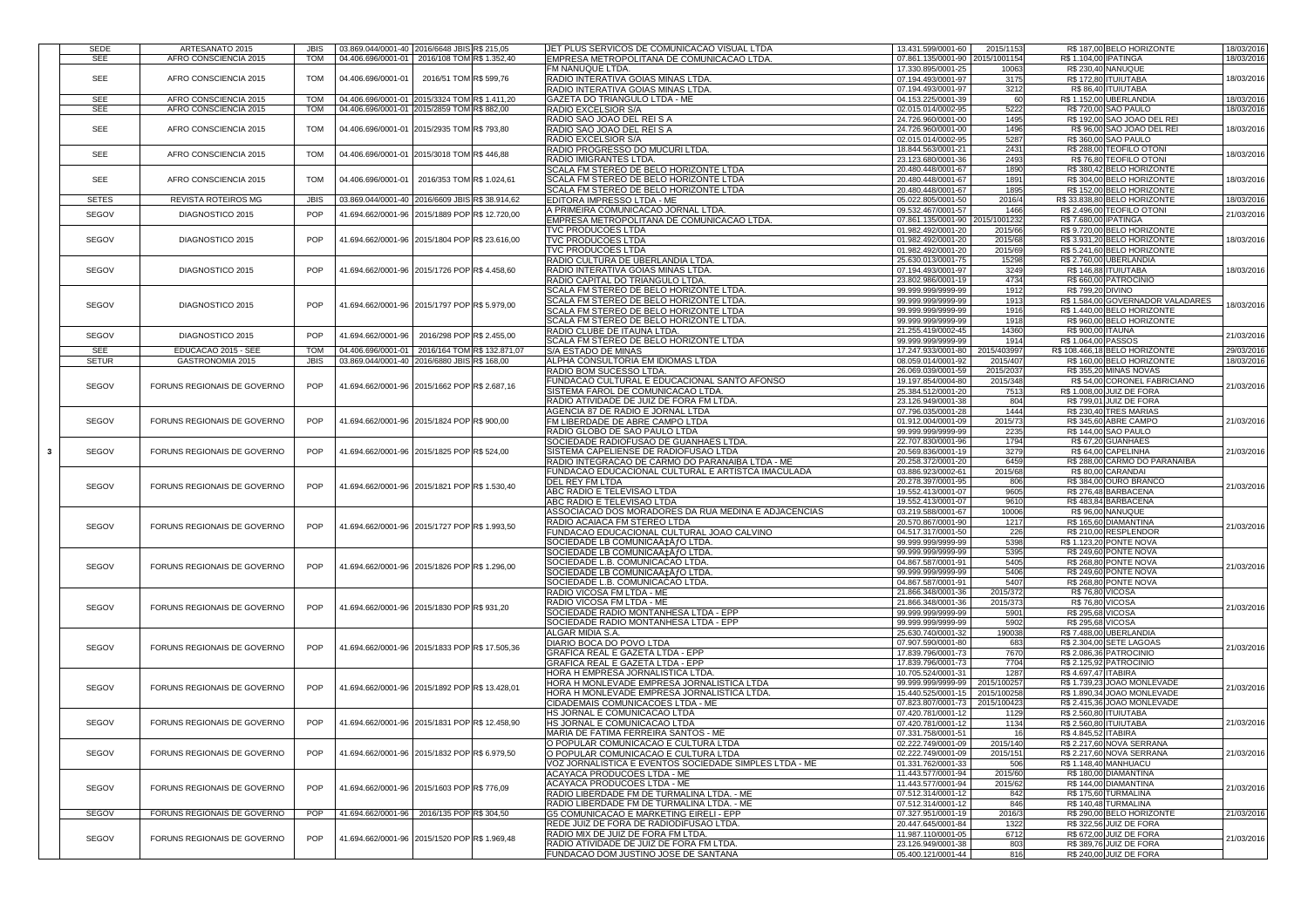|               |                                 |             |                                                | A GAZETA METROPOLITANA EDITORA E GRAFICA LTDA                                          | 07.366.171/0001-88 2015/1000367          |                        | R\$ 3.070,08 IPATINGA                                   |            |
|---------------|---------------------------------|-------------|------------------------------------------------|----------------------------------------------------------------------------------------|------------------------------------------|------------------------|---------------------------------------------------------|------------|
| SEGOV         | FORUNS REGIONAIS DE GOVERNO     | <b>POP</b>  | 41.694.662/0001-96 2015/1755 POP R\$ 12.549,60 | AGORA JORNAIS ASSOCIADOS LTDA. - ME                                                    | 06.878.051/0001-05                       | 2015/15                | R\$4.800,00 ALEM PARAIBA                                | 21/03/2016 |
|               |                                 |             |                                                | <b>SOL COMUNICACAO LTDA.</b>                                                           | 08.644.315/0001-83                       | 2072                   | R\$ 2.169,60 MANHUACU                                   |            |
| SEGOV         | FORUNS REGIONAIS DE GOVERNO     | <b>POP</b>  | 41.694.662/0001-96 2015/2096 POP R\$ 27.158,54 | EDITORA JORNALISTICA UBERABA LTDA.<br>RIO GRANDE ARTES GRAFICAS LTDA                   | 22.088.678/0001-00                       | 2015/1841<br>2015/4063 | R\$ 7.338,24 UBERABA<br>R\$ 7.416,00 UBERABA            | 21/03/2016 |
|               |                                 |             |                                                | RIO GRANDE ARTES GRAFICAS LTDA                                                         | 17.776.071/0001-83<br>17.776.071/0001-83 | 2015/4273              | R\$ 7.416,00 UBERABA                                    |            |
|               |                                 |             |                                                | <b>NOVA MULTISOM RADIO SOM LTDA</b>                                                    | 13.071.417/0001-97                       | 1837                   | R\$ 518,40 CATAGUASES                                   |            |
|               |                                 |             |                                                | MULTISOM RADIO LESTE MINEIRO LTDA.                                                     | 23.149.057/0001-52                       | 2386                   | R\$ 374,40 CATAGUASES                                   |            |
| SEGOV         | FORUNS REGIONAIS DE GOVERNO     | <b>POP</b>  | 41.694.662/0001-96 2015/1516 POP R\$ 3.202,16  | FUNDACAO CULTURAL EDUCACIONAL MELODIA DE CATAGUASES                                    | 02.436.920/0001-82                       | 4353                   | R\$504,00 CATAGUASES                                    | 21/03/2016 |
|               |                                 |             |                                                | MULTISOM RADIO CATAGUASES LTDA                                                         | 19.525.336/0001-04                       | 4855                   | R\$ 540,00 CATAGUASES                                   |            |
|               |                                 |             |                                                | MULTISOM RADIO CATAGUASES LTDA                                                         | 99.999.999/9999-99                       | 4857                   | R\$704,16 CATAGUASES                                    |            |
|               |                                 |             |                                                | SISFRAN-SISTEMA DE COM. DO ALTO SAO FRANCISCO LTDA                                     | 25.474.198/0001-76                       | 2015/138               | R\$ 96,00 POMPEU                                        |            |
| <b>SEGOV</b>  | FORUNS REGIONAIS DE GOVERNO     | <b>POP</b>  | 41.694.662/0001-96 2015/1604 POPR\$ 916,65     | SOCIEDADE DIFUSORA DE CORINTO LTDA.                                                    | 20.215.570/0001-06                       | 9450                   | R\$420,00 CORINTO                                       | 21/03/2016 |
|               |                                 |             |                                                | SOCIEDADE DIFUSORA DE CORINTO LTDA.                                                    | 20.215.570/0001-06                       | 9451                   | R\$ 240,00 CORINTO                                      |            |
|               |                                 |             |                                                | FM NANUQUE LTDA.                                                                       | 17.330.895/0001-25                       | 10019                  | R\$ 345,60 NANUQUE                                      |            |
| <b>SEGOV</b>  | FORUNS REGIONAIS DE GOVERNO     | <b>POP</b>  | 41.694.662/0001-96 2015/1526 POP R\$ 853,41    | FUNDACAO JOSE DE PAIVA NETTO                                                           | 00.564.475/0001-00                       | 3826                   | R\$ 288,00 SAO PAULO                                    | 21/03/2016 |
|               |                                 |             |                                                | RADIO LIBERDADE FM DE TURMALINA LTDA. - ME                                             | 07.512.314/0001-12                       | 827                    | R\$70,24 TURMALINA                                      |            |
|               |                                 |             |                                                | MULTISOM - RADIO SOCIEDADE UBAENSE LTDA                                                | 25.332.503/0001-95                       | 1340                   | R\$ 249,60 UBA                                          |            |
| SEGOV         | FORUNS REGIONAIS DE GOVERNO     | <b>POP</b>  | 41.694.662/0001-96 2015/1522 POPR\$ 1.009.19   | HF JUVENTUDE FM LTDA.                                                                  | 21.188.750/0001-09                       | 2015/122               | R\$ 249,60 ALEM PARAIBA                                 | 21/03/2016 |
|               |                                 |             |                                                | RADIO CULTURA DE PORTO NOVO LTDA - ME                                                  | 16.606.048/0001-88                       | 2015/244               | R\$189,12 ALEM PARAIBA                                  |            |
|               |                                 |             |                                                | SOCIEDADE JB COMUNICACAO LTDA - ME                                                     | 10.373.069/0001-14                       | 595                    | <b>R\$ 144,00 ERVALIA</b>                               |            |
|               |                                 |             |                                                | FUNDACAO NOSSA SENHORA DA ABADIA                                                       | 00.668.554/0001-61                       | 14180                  | R\$ 282,24 UBERLANDIA                                   |            |
| <b>SEGOV</b>  | FORUNS REGIONAIS DE GOVERNO     | <b>POP</b>  | 41.694.662/0001-96 2015/1823 POPR\$ 1.780,80   | RADIO INTERATIVA GOIAS MINAS LTDA.                                                     | 07.194.493/0001-97                       | 3392                   | R\$ 259,20 ITUIUTABA                                    | 21/03/2016 |
|               |                                 |             |                                                | PRESENCA SISTEMA DE COMUNICACAO LTDA.                                                  | 02.392.528/0001-89                       | 4967                   | R\$ 364,80 MONTE CARMELO                                |            |
|               |                                 |             |                                                | MODULO RADIODIFUSAO LTDA.                                                              | 01.633.874/0001-49                       | 7032                   | R\$ 518,40 PATROCINIO                                   |            |
|               |                                 |             |                                                | FUNDACAO LESTE MINEIRO DE COMUNICACAO                                                  | 03.395.042/0001-67                       | 5813                   | R\$388,08 GOVERNADOR VALADARES                          |            |
| SEGOV         | FORUNS REGIONAIS DE GOVERNO     | <b>POP</b>  | 41.694.662/0001-96 2015/1822 POP R\$ 781,10    | RADIO IMPARSOM LTDA.                                                                   | 20.613.048/0001-82                       | 6326                   | R\$160,00 GOVERNADOR VALADARES                          | 21/03/2016 |
|               |                                 |             |                                                | RADIO DIFUSORA DE RESPLENDOR LTDA.                                                     | 25.360.496/0001-35                       | 6595                   | R\$76,80 RESPLENDOR                                     |            |
|               |                                 |             |                                                | SCALA FM STEREO DE BELO HORIZONTE LTDA                                                 | 99.999.999/9999-99                       | 1920                   | R\$ 152,00 PASSOS                                       |            |
| SEGOV         | FORUNS REGIONAIS DE GOVERNO     | <b>POP</b>  | 41.694.662/0001-96 2015/1820 POPR\$ 1.693,00   | SCALA FM STEREO DE BELO HORIZONTE LTDA                                                 | 99.999.999/9999-99                       | 1921                   | R\$ 304,00 PASSOS                                       | 21/03/2016 |
|               |                                 |             |                                                | SCALA FM STEREO DE BELO HORIZONTE LTDA                                                 | 99.999.999/9999-99                       | 1922                   | R\$ 594,40 MONTES CLAROS                                |            |
|               |                                 |             |                                                | SCALA FM STEREO DE BELO HORIZONTE LTDA                                                 | 99.999.999/9999-99                       | 1925<br>∪ ∟ט           | R\$ 304,00 PASSOS                                       |            |
|               |                                 |             |                                                | JORNAL VIVER BEM SAUDE LTDA - ME                                                       | 07.741.046/0001-00                       | 193                    | R\$ 2.254,40 BETIM                                      |            |
| SEGOV         | FORUNS REGIONAIS DE GOVERNO     | <b>POP</b>  | 41.694.662/0001-96 2015/1891 POPR\$ 22.042.00  | <b>IEDITORA REGISTRO LTDA.</b>                                                         | 99.999.999/9999-99                       | 2015/345               | R\$ 3.648,00 CONTAGEM                                   | 21/03/2016 |
|               |                                 |             |                                                | EDITORA REGISTRO LTDA - ME                                                             | 21.009.774/0001-53                       | 2015/346               | R\$ 5.241,60 CONTAGEM                                   |            |
|               |                                 |             |                                                | FOLHA DE CONTAGEM EDITORA E PUBLICIDADE LTDA.                                          | 07.743.436/0001-10                       | 2015/618               | R\$ 6.489,60 CONTAGEM                                   |            |
|               |                                 | <b>POP</b>  | 41.694.662/0001-96 2015/1932 POPR\$ 19.932.80  | <b>ALGAR MIDIA S.A.</b>                                                                | 25.630.740/0001-32                       | 194307                 | R\$ 7.488,00 UBERLANDIA                                 |            |
| SEGOV         | FORUNS REGIONAIS DE GOVERNO     |             |                                                | EDITORA JORNALISTICA UBERABA LTDA.<br>JORNAL INFORME DO COMERCIO DE ARAGUARI LTDA - ME | 22.088.678/0001-00                       | 2015/1803              | R\$ 7.338,24 UBERABA                                    | 21/03/2016 |
|               |                                 |             |                                                | SOCIEDADE RADIO CIRCUITO DAS AGUAS LTDA                                                | 04.655.983/0001-55<br>17.758.749/0001-03 | 405/E<br>1085          | R\$ 1.120,00 ARAGUARI<br><b>R\$ 504,00 CAXAMBU</b>      |            |
|               |                                 |             |                                                | RADIO DIFUSORA OURO FINO LTDA.                                                         | 23.020.886/0001-30                       | 1882                   | R\$ 201,60 OURO FINO                                    |            |
| SEGOV         | FORUNS REGIONAIS DE GOVERNO     | <b>POP</b>  | 41.694.662/0001-96 2015/2007 POP R\$ 2.701,86  | SOCIEDADE BRASILEIRA DE RADIODIFUSAO LTDA                                              | 21.115.118/0001-35                       | 33                     | R\$ 528,00 JACUTINGA                                    | 21/03/2016 |
|               |                                 |             |                                                | ISOCIEDADE SUL MINEIRA DE RADIOFUSAO FM LTDA                                           | 25.315.904/0001-37                       | 3906                   | <b>R\$ 540,00 ANDRADAS</b>                              |            |
|               |                                 |             |                                                | RADIO RIO VERDE LTDA.                                                                  | 03.890.462/0001-10                       | 667                    | R\$432,00 BAEPENDI                                      |            |
|               |                                 |             |                                                | HORA H EMPRESA JORNALISTICA LTDA.                                                      | 10.705.524/0001-31                       | 1311                   | R\$4.697,47 ITABIRA                                     |            |
|               |                                 |             |                                                | <b>DIARIO REGIONAL GAZETA DE VARGINHA</b>                                              | 21.535.075/0001-47                       | 360                    | R\$ 3.456,00 VARGINHA                                   |            |
| SEGOV         | FORUNS REGIONAIS DE GOVERNO     | <b>POP</b>  | 41.694.662/0001-96 2015/1936 POPR\$ 26.189,04  | JORNAL TRES IMPRESSOES PUBLICIDADE E REPRESENTACOES LTDA.                              | 10.670.385/0001-58                       | 866                    | R\$ 3.648,00 TRES CORACOES                              | 21/03/2016 |
|               |                                 |             |                                                | CORREIO DO SUL EDICAO E COMUNICACAO LTDA - EPP                                         | 06.241.266/0001-02                       | 870                    | R\$ 9.149,76 VARGINHA                                   |            |
| <b>SEGOV</b>  | FORUNS REGIONAIS DE GOVERNO     | <b>POP</b>  | 41.694.662/0001-96 2015/1911 POPR\$ 1.800,00   | <b>SOUZA PRADO COMUNICACAO LTDA - ME</b>                                               | 21.153.099/0001-31                       | 39                     | R\$ 1.440,00 POUSO ALEGRE                               | 21/03/2016 |
|               |                                 |             |                                                | SISTEMA DE RADIO VALE DO ACO LTDA.                                                     | 03.249.322/0001-67                       | 8182                   | R\$403,20 TIMOTEO                                       |            |
| SEGOV         | FORUNS REGIONAIS DE GOVERNO     | POP         | 41.694.662/0001-96 2015/1518 POPR\$ 1.326,96   | RADIO SOCIEDADE CARATINGA LTDA                                                         | 19.317.973/0001-87                       | 875                    | R\$ 345,60 CARATINGA                                    | 21/03/2016 |
|               |                                 |             |                                                | RADIO SOCIEDADE CARATINGA LTDA                                                         | 19.317.973/0001-87                       | 876                    | R\$ 345,60 CARATINGA                                    |            |
|               |                                 |             |                                                | RADIO EMBOABAS DE MINAS GERAIS LTDA - EPP                                              | 17.753.344/0003-36                       | 1201                   | R\$ 308,00 SAO JOAO DEL REI                             |            |
| SEGOV         | FORUNS REGIONAIS DE GOVERNO     | <b>POP</b>  | 41.694.662/0001-96 2015/1519 POPR\$ 1.290,10   | SOCIEDADE RADIO CLUBE MINAS GERAIS LTDA - ME                                           | 19.721.232/0001-67                       | 428                    | R\$476,00 CONSELHEIRO LAFAIETE                          | 21/03/2016 |
|               |                                 |             |                                                | RADIO EMBOABAS DE MINAS GERAIS LTDA - EPP                                              | 17.753.344/0001-74                       | 635                    | R\$ 280,00 SANTA CRUZ DE MINAS                          |            |
|               |                                 |             |                                                | GAZETA PUBLICIDADE & PROPAGANDA LTDA.                                                  | 07.464.500/0001-23                       | 2015/21                | R\$ 3.556,80 CONTAGEM                                   |            |
| SEGOV         | FORUNS REGIONAIS DE GOVERNO     | <b>POP</b>  | 41.694.662/0001-96 2015/1752 POP R\$ 16.302,00 | PERFIL COMUNICACAO E PUBLICIDADE LTDA                                                  | 19.695.105/0001-30                       | 2015/57                | R\$ 5.990,40 CONTAGEM                                   | 21/03/2016 |
|               |                                 |             |                                                | JORNAL REGIONAL DE CONTAGEM LTDA.                                                      | 04.917.575/0001-24                       | 2579                   | R\$ 3.494,40 CONTAGEM                                   |            |
|               |                                 |             |                                                | <b>ZENAIDE GOMES DA SILVA - ME</b>                                                     | 02.555.674/0001-88                       |                        | R\$ 2.901,60 ITAUNA                                     |            |
| SEGOV         | FORUNS REGIONAIS DE GOVERNO     | <b>POP</b>  | 41.694.662/0001-96 2015/1934 POP R\$ 10.113,00 | <b>HUDSON BRUNO LEMOS - ME</b>                                                         | 09.011.968/0001-98                       | 2015/85                | R\$ 2.452,80 NOVA SERRANA                               | 21/03/2016 |
|               |                                 |             |                                                | EMPRESA JORNALISTICA NOVA IMPRENSA LTDA.                                               | 01.768.201/0001-04                       | 2015/204               | R\$ 2.736,00 FORMIGA                                    |            |
|               |                                 |             |                                                | EDITORA CORREIO MURIAENSE LTDA.                                                        | 12.665.025/0001-93                       | 406                    | R\$ 3.157,44 MURIAE                                     |            |
| <b>SEGOV</b>  | FORUNS REGIONAIS DE GOVERNO     | <b>POP</b>  | 41.694.662/0001-96 2015/1938 POP R\$ 11.893,80 | <b>SB - COMUNICACAO INTEGRADA LTDA.</b>                                                | 71.125.389/0001-40                       | 22<br>21               | R\$ 3.456,00 ITAUNA                                     | 21/03/2016 |
|               |                                 |             |                                                | <b>ZENAIDE GOMES DA SILVA - ME</b>                                                     | 02.555.674/0001-88                       |                        | R\$ 2.901,60 ITAUNA                                     |            |
|               |                                 |             |                                                | RADIO EDUCACIONAL E CULTURAL DE UBERLANDIA LTDA - EPP                                  | 25.638.206/0001-72                       | 1830                   | R\$866,59UBERLANDIA                                     |            |
| <b>SEE</b>    | CADASTRAMENTO ESCOLAR 2016      | <b>TOM</b>  | 04.406.696/0001-01 2016/107 TOM R\$ 2.794,07   | RADIO TROPICAL DE TRES CORACOES LTDA - ME                                              | 25.235.342/0001-11                       | 68                     | R\$ 576,00 TRES CORACOES<br>R\$ 838,28 MINAS NOVAS      | 18/03/2016 |
|               |                                 |             |                                                | RADIO BOM SUCESSO LTDA.<br>RADIO GALAXIA LTDA.                                         | 26.069.039/0001-59                       | 2015/2016              |                                                         |            |
| <b>SEE</b>    | CADASTRAMENTO ESCOLAR 2016      | <b>TOM</b>  | 04.406.696/0001-01 2016/104 TOM R\$ 3.657,36   | RADIO CULTURA DE UBERLANDIA LTDA.                                                      | 21.759.980/0001-80<br>25.630.013/0001-75 | 13015<br>15433         | R\$720,00 CORONEL FABRICIANO<br>R\$ 1.920,00 UBERLANDIA | 18/03/2016 |
|               |                                 |             |                                                |                                                                                        |                                          |                        |                                                         |            |
|               |                                 |             |                                                | <b>S/A RADIO ARAGUARI</b><br>RADIO OBJETIVA 1 LTDA.                                    | 16.824.674/0001-40<br>26.071.910/0001-59 | 6183<br>1068           | R\$ 345,60 ARAGUARI<br>R\$288,00 PARAGUACU              |            |
|               |                                 |             |                                                | RADIO PONTAL DO TRIANGULO MINEIRO LTDA.                                                | 19.046.879/0001-30                       | 150                    | R\$ 288,00 ITURAMA                                      |            |
| <b>SEE</b>    | CADASTRAMENTO ESCOLAR 2016      | <b>TOM</b>  | 04.406.696/0001-01 2015/2301 TOM R\$ 2.728,32  | FUNDACAO CULTURAL DO MUNICIPIO DE VARGINHA                                             | 18.987.735/0001-16                       | 236                    | R\$ 528,00 VARGINHA                                     | 18/03/2016 |
|               |                                 |             |                                                | TELEVISAO OURO VERDE LTDA.                                                             | 10.752.156/0002-63                       | 5043                   | R\$720,00 LAGOA FORMOSA                                 |            |
|               |                                 |             |                                                | <b>RADIO PEPUIRA FM LTDA</b>                                                           | 02.241.816/0001-32                       | 716                    | R\$403,20 ENTRE RIOS DE MINAS                           |            |
| <b>SEE</b>    | CADASTRAMENTO ESCOLAR 2016      | <b>TOM</b>  | 04.406.696/0001-01 2016/311 TOM R\$ 1.005,48   | SISTEMA RADIO NORTE LTDA                                                               | 03.238.677/0001-50                       | 8036                   | R\$820,80 MONTES CLAROS                                 | 18/03/2016 |
| <b>SEE</b>    | CADASTRAMENTO ESCOLAR 2016      | <b>TOM</b>  | 04.406.696/0001-01 2015/3101 TOM R\$ 3.279,57  | <b>LEGRAF EDITORA LTDA - ME</b>                                                        | 09.190.825/0001-90                       | 1538                   | R\$ 2.677,20 DIVINOPOLIS                                | 18/03/2016 |
| <b>SEGOV</b>  | <b>ACOES DIGITAIS</b>           | <b>POP</b>  | 41.694.662/0001-96 2016/219 POP R\$ 504.000,00 | <b>PLAN B COMUNICACAO LTDA - EPP</b>                                                   | 05.872.771/0001-92                       | 2016/15                | R\$480.000,00 BELO HORIZONTE                            | 21/03/2016 |
| <b>SEAPA</b>  | <b>LEITE 2015</b>               | <b>JBIS</b> | 03.869.044/0001-40 2015/6306 JBIS R\$ 6.693,00 | LEGRAF EDITORA LTDA - ME                                                               | 09.190.825/0001-90                       | 1579/A                 | R\$ 5.354,40 DIVINOPOLIS                                | 18/03/2016 |
| <b>SEC</b>    | CULTURA 2015                    | <b>TOM</b>  | 04.406.696/0001-01 2016/114 TOM R\$ 787,50     | PICTURE HOUSE PRODUCOES EIRELI - EPP                                                   | 15.871.177/0001-30                       | 5860                   | R\$750,00 SAO PEDRO DA UNIAO                            | 18/03/2016 |
| <b>SEC</b>    | CULTURA 2015                    | <b>TOM</b>  | 04.406.696/0001-01 2016/118 TOM R\$ 787,50     | PICTURE HOUSE PRODUCOES EIRELI - EPP                                                   | 15.871.177/0001-30                       | 5801                   | R\$750,00 SAO PEDRO DA UNIAO                            | 18/03/2016 |
| <b>SEDPAC</b> | <b>CONFERENCIAS DE DIREITOS</b> | 2004        | 06.056.333/0001-19 2015/944 2004 R\$ 36.297,82 | P. T. L. IND. E COMERCIO DE MODAS LTDA.                                                | 00.389.990/0001-00                       | 2373                   | R\$ 30.862,00 BELO HORIZONTE                            | 18/03/2016 |
| <b>SETUR</b>  | TURISMO 2015                    | <b>JBIS</b> | 03.869.044/0001-40 2016/6557 JBISR\$ 42,00     | ALPHA CONSULTORIA EM IDIOMAS LTDA                                                      | 08.059.014/0001-92                       | 2015/408               | R\$40,00 BELO HORIZONTE                                 | 18/03/2016 |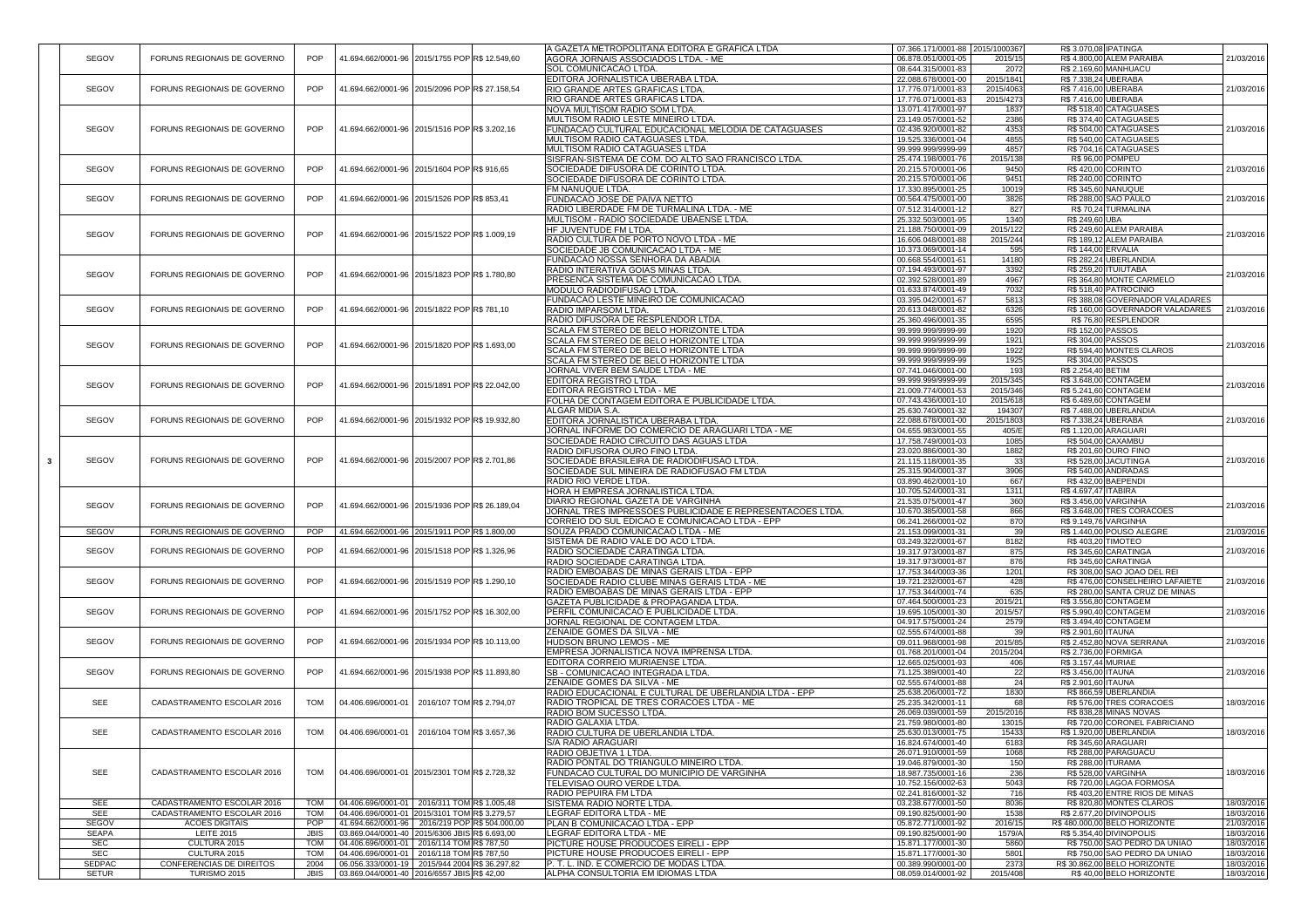|                                | <b>TURISMO 2015</b>                     |             |                    | 03.869.044/0001-40 2016/6645 JBISR\$ 1.762,95    | <b>PAULINELLI SERVICOS GRAFICOS LTDA</b>                                             | 71.365.449/0001-00                            | 2016/51            | R\$ 1.533,00 BELO HORIZONTE                      | 18/03/2016                                                                                                                                                           |            |
|--------------------------------|-----------------------------------------|-------------|--------------------|--------------------------------------------------|--------------------------------------------------------------------------------------|-----------------------------------------------|--------------------|--------------------------------------------------|----------------------------------------------------------------------------------------------------------------------------------------------------------------------|------------|
| <b>SETUR</b><br><b>SEESP</b>   | <b>COBERTURA ESPORTIVA 2015</b>         | <b>JBIS</b> |                    | 03.869.044/0001-40 2015/6408 JBISR\$ 45.000,00   | <b>RADIO INCONFIDENCIA LTDA</b>                                                      | 20.234.423/0001-83                            | 6634               | R\$ 36.000,00 BELO HORIZONTE                     | 18/03/2016                                                                                                                                                           |            |
| <b>SEESP</b>                   |                                         |             |                    | 03.869.044/0001-40 2015/6079 JBISR\$ 45.883,26   | <b>RADIO INCONFIDENCIA LTDA</b>                                                      | 20.234.423/0001-83                            | 6466               | R\$15.447,78 BELO HORIZONTE                      |                                                                                                                                                                      |            |
|                                | <b>COBERTURA ESPORTIVA 2015</b>         | <b>JBIS</b> |                    |                                                  |                                                                                      |                                               |                    |                                                  | 18/03/2016                                                                                                                                                           |            |
| <b>SEESP</b>                   | <b>COBERTURA ESPORTIVA 2015</b>         | <b>JBIS</b> |                    | 03.869.044/0001-40 2015/5982 JBISR\$ 46.382,29   | RADIO INCONFIDENCIA LTDA.                                                            | 20.234.423/0001-83                            | 6386               | R\$ 20.552,22 BELO HORIZONTE                     | 18/03/2016                                                                                                                                                           |            |
|                                |                                         |             |                    |                                                  | RADIO INCONFIDENCIA LTDA                                                             | 20.234.423/0001-83                            | 6388               | R\$ 16.723,90 BELO HORIZONTE                     | 18/03/2016                                                                                                                                                           |            |
|                                |                                         |             |                    |                                                  | FUNDACAO CULTURAL E EDUCACIONAL SANTO AFONSO                                         | 19.197.854/0004-80                            | 2015/296           | R\$180,00 CORONEL FABRICIANO                     |                                                                                                                                                                      |            |
| <b>SEC</b>                     | <b>BANDAS DE MINAS 2015</b>             | <b>TOM</b>  |                    | 04.406.696/0001-01 2015/2862 TOM R\$ 1.337,70    | SUCESSO INFORMACOES SOCIEDADE SIMPLES LTDA.                                          | 07.658.049/0001-85                            | 2598               | R\$ 192,00 CAMPINA VERDE                         | 18/03/2016                                                                                                                                                           |            |
|                                |                                         |             |                    |                                                  | SISTEMA FAROL DE COMUNICACAO LTDA                                                    | 25.384.512/0001-20                            | 7514               | R\$ 720,00 JUIZ DE FORA                          |                                                                                                                                                                      |            |
|                                |                                         |             |                    |                                                  | <b>SCALA FM STEREO DE BELO HORIZONTE LTDA</b>                                        | 99.999.999/9999-99                            | 2034               | R\$ 336,00 SANTA BARBARA                         |                                                                                                                                                                      |            |
| <b>SEC</b>                     | <b>BANDAS DE MINAS 2015</b>             |             | <b>TOM</b>         |                                                  | 04.406.696/0001-01 2015/2903 TOM R\$ 1.587,60                                        | <b>SCALA FM STEREO DE BELO HORIZONTE LTDA</b> | 99.999.999/9999-99 | 2035                                             | R\$ 576,00                                                                                                                                                           | 18/03/2016 |
|                                |                                         |             |                    |                                                  | <b>SCALA FM STEREO DE BELO HORIZONTE LTDA</b>                                        | 99.999.999/9999-99                            | 2036               | R\$ 384,00 BELO HORIZONTE                        |                                                                                                                                                                      |            |
|                                |                                         |             |                    |                                                  | <b>FUNDACAO PADRE PENTEADO</b>                                                       | 19.114.115/0001-35                            | 2014/1862          | R\$ 201,60 CARMO DO RIO CLARO                    |                                                                                                                                                                      |            |
| <b>SEC</b>                     | <b>BANDAS DE MINAS 2015</b>             | <b>TOM</b>  |                    | 04.406.696/0001-01 2015/2902 TOM R\$ 887,88      | <b>SCALA FM STEREO DE BELO HORIZONTE LTDA.</b>                                       | 99.999.999/9999-99                            | 2029               | R\$ 259,20 BURITIS                               | 18/03/2016                                                                                                                                                           |            |
|                                |                                         |             |                    |                                                  | <b>REDE CARACA DE COMUNICACAO LTDA</b>                                               | 22.113.898/0001-47                            | 978                | R\$ 264,00 ITABIRA                               |                                                                                                                                                                      |            |
|                                |                                         |             |                    |                                                  | RADIO GALAXIA LTDA.                                                                  | 21.759.980/0001-80                            | 13039              | R\$ 360,00 CORONEL FABRICIANO                    |                                                                                                                                                                      |            |
| <b>SEC</b>                     |                                         | <b>TOM</b>  |                    |                                                  |                                                                                      |                                               |                    |                                                  |                                                                                                                                                                      |            |
|                                | <b>BANDAS DE MINAS 2015</b>             |             |                    | 04.406.696/0001-01 2015/2856 TOM R\$ 1.146,60    | RADIO TROPICAL DE TRES CORACOES LTDA - ME                                            | 25.235.342/0001-11                            |                    | R\$ 288,00 TRES CORACOES                         | 18/03/2016                                                                                                                                                           |            |
|                                |                                         |             |                    |                                                  | RADIO TROPICAL DE TRES CORACOES LTDA - ME                                            | 99.999.999/9999-99                            | 89                 | R\$ 288,00 TRES CORACOES                         |                                                                                                                                                                      |            |
|                                |                                         |             |                    |                                                  | <b>SCALA FM STEREO DE BELO HORIZONTE LTDA</b>                                        | 99.999.999/9999-99                            | 2030               | R\$ 319,68 DIVINO                                |                                                                                                                                                                      |            |
| <b>SEC</b>                     | <b>BANDAS DE MINAS 2015</b>             | <b>TOM</b>  |                    | 04.406.696/0001-01 2015/2906 TOM R\$ 1.726,37    | SCALA FM STEREO DE BELO HORIZONTE LTDA                                               | 99.999.999/9999-99                            | 2031               | R\$ 633,60 GOVERNADOR VALADARES                  | 18/03/2016                                                                                                                                                           |            |
|                                |                                         |             |                    |                                                  | <b>SCALA FM STEREO DE BELO HORIZONTE LTDA</b>                                        | 99.999.999/9999-99                            | 2033               | <b>R\$456,00 PASSOS</b>                          |                                                                                                                                                                      |            |
|                                |                                         |             |                    |                                                  | RADIO DIFUSORA DE POCOS DE CALDAS LTDA                                               | 99.999.999/9999-99                            | 14610              | R\$ 624,00 POCOS DE CALDAS                       |                                                                                                                                                                      |            |
|                                |                                         |             |                    |                                                  | RADIO SETE LAGOAS LTDA - ME                                                          | 21.474.879/0001-83                            | 20536              | <b>R\$ 288,00 SETE LAGOAS</b>                    |                                                                                                                                                                      |            |
| <b>SEC</b>                     | <b>BANDAS DE MINAS 2015</b>             | <b>TOM</b>  |                    | 04.406.696/0001-01 2015/2705 TOM R\$ 2.249,10    | <b>RD PARANAIBA AM/RIO PARANAIBA</b>                                                 | 20.726.071/0001-83                            | 2944               | R\$ 192,00 RIO PARANAIBA                         | 18/03/2016                                                                                                                                                           |            |
|                                |                                         |             |                    |                                                  | <b>PARAISO FM LTDA.</b>                                                              | 21.322.565/0001-65                            | 3100               | R\$192,00 SAO SEBASTIAO DO PARAISO               |                                                                                                                                                                      |            |
|                                |                                         |             |                    |                                                  | SOCIEDADE SUL MINEIRA DE RADIOFUSAO FM LTDA                                          | 25.315.904/0001-37                            | 3746               | <b>R\$ 540,00 ANDRADAS</b>                       |                                                                                                                                                                      |            |
|                                |                                         |             |                    |                                                  | RADIO CLUBE DE GUAXUPE LTDA.                                                         | 20.771.754/0001-52                            | 1669               | R\$ 388,80 GUAXUPE                               |                                                                                                                                                                      |            |
| <b>SEC</b>                     | <b>BANDAS DE MINAS 2015</b>             | <b>TOM</b>  |                    | 04.406.696/0001-01 2015/2861 TOM R\$ 1.199,52    | <b>RADIO VEREDAS FM LTDA.</b>                                                        | 20.897.427/0001-41                            | 3184               | R\$ 374,40 LAGOA DA PRATA                        | 18/03/2016                                                                                                                                                           |            |
|                                |                                         |             |                    |                                                  | <b>FUNDACAO NOSSA SENHORA DAS DORES</b>                                              | 01.278.825/0001-35                            | 832                | R\$ 216,00 DORES DO INDAIA                       |                                                                                                                                                                      |            |
| <b>SEC</b>                     | <b>BANDAS DE MINAS 2015</b>             |             |                    | 04.406.696/0001-01 2016/284 TOM R\$ 1.812,00     |                                                                                      | 01.795.246/0001-60                            |                    |                                                  |                                                                                                                                                                      |            |
|                                |                                         | <b>TOM</b>  |                    |                                                  | <b>ESTACAO DIGITAL LTDA.</b>                                                         |                                               | 2015/1372          | R\$ 1.200,00 BELO HORIZONTE                      | 18/03/2016                                                                                                                                                           |            |
|                                |                                         |             |                    |                                                  | <b>SUPER SOM UBERABA FM LTDA - ME</b>                                                | 26.284.612/0001-47                            | 14354              | R\$ 624,00 UBERABA                               |                                                                                                                                                                      |            |
| <b>SEC</b>                     | <b>BANDAS DE MINAS 2015</b>             | <b>TOM</b>  |                    | 04.406.696/0001-01 2015/2307 TOM R\$ 1.940,40    | RADIO PONTAL DO TRIANGULO MINEIRO LTDA.                                              | 19.046.879/0001-30                            | 165                | R\$ 144,00 ITURAMA                               | 18/03/2016                                                                                                                                                           |            |
|                                |                                         |             |                    |                                                  | SOCIEDADE BRASILEIRA DE RADIODIFUSAO LTDA.                                           | 21.115.118/0001-35                            |                    | R\$ 528,00 JACUTINGA                             |                                                                                                                                                                      |            |
|                                |                                         |             |                    |                                                  | RADIO SOCIEDADE PONTE NOVA LTDA.                                                     | 23.803.356/0001-69                            | 9553               | <b>R\$ 288,00 PONTE NOVA</b>                     |                                                                                                                                                                      |            |
| <b>SEDE</b>                    | <b>EXPORTAMINAS 2015</b>                |             |                    | 03.869.044/0001-40 2016/6773 JBISR\$ 1.206,52    | ALPHA CONSULTORIA EM IDIOMAS LTDA                                                    | 08.059.014/0001-92                            | 2015/472           | R\$80,00 BELO HORIZONTE                          | 18/03/2016                                                                                                                                                           |            |
| <b>SEAPA</b>                   | PRODUCAO MORANGO 2015                   | <b>JBIS</b> |                    | 03.869.044/0001-40 2015/6305 JBISR\$ 1.015,00    | <b>GERSON BENEDITO DE OLIVEIRA</b>                                                   | 64.280.837/0001-14                            | 352                | R\$ 812,00 CAMBUI                                | 18/03/2016                                                                                                                                                           |            |
| <b>SEGOV</b>                   | SUPER NO SEU BAIRRO 2015                | 2004        |                    | 06.056.333/0001-19 2015/1004 2004 R\$ 300.000,00 | <b>SEMPRE EDITORA LTDA.</b>                                                          | 99.999.999/9999-99                            | 2015/262300        | R\$ 240.000,00 BELO HORIZONTE                    | 18/03/2016                                                                                                                                                           |            |
| <b>SEESP</b>                   | <b>JORNADA ESPORTIVA 2015</b>           | <b>JBIS</b> |                    | 03.869.044/0001-40 2015/6478 JBISR\$ 183.000,00  | <b>RADIO ITATIAIA LTDA</b>                                                           | 17.270.950/0001-39                            | 80365              | R\$ 146.400,00 BELO HORIZONTE                    | 18/03/2016                                                                                                                                                           |            |
| <b>SEESP</b>                   | JORNADA ESPORTIVA 2015                  | <b>JBIS</b> |                    | 03.869.044/0001-40 2015/6313 JBISR\$ 180.128,35  | <b>RADIO ITATIAIA LTDA</b>                                                           | 17.270.950/0001-39                            | 80030              | R\$ 146.400,00 BELO HORIZONTE                    | 18/03/2016                                                                                                                                                           |            |
|                                | <b>CONFERENCIAS REGIONAIS DE</b>        |             |                    |                                                  | <b>MAGALHAES FARIA E CIA LTDA</b>                                                    | 23.993.736/0001-03                            | 10900              | R\$576,00 DIVINOPOLIS                            |                                                                                                                                                                      |            |
| <b>SEDESE</b>                  | ASSISTENCIA SOCIAL 2015                 | <b>RC</b>   |                    | 16.663.247/0001-28   2015/1224 RC R\$ 1.470,00   | <b>RADIO TEOFILO OTONI LTDA</b>                                                      | 25.105.636/0001-29                            | 9069               | R\$ 600,00 TEOFILO OTONI                         | 18/03/2016                                                                                                                                                           |            |
|                                |                                         |             |                    |                                                  |                                                                                      |                                               |                    |                                                  |                                                                                                                                                                      |            |
|                                |                                         |             |                    |                                                  |                                                                                      |                                               |                    |                                                  |                                                                                                                                                                      |            |
| <b>SEESP</b><br>3 <sup>1</sup> | <b>MINAS 2016</b>                       | <b>JBIS</b> |                    | 03.869.044/0001-40 2016/6772 JBISR\$ 113,40      | ALPHA CONSULTORIA EM IDIOMAS LTDA                                                    | 08.059.014/0001-92                            | 2015/342           | R\$ 108,00 BELO HORIZONTE                        |                                                                                                                                                                      |            |
| <b>SEDINOR</b>                 | <b>PROGRAMAS E PROJETOS SEDINOR 201</b> | <b>RC</b>   | 16.663.247/0001-28 | 2016/244 RC R\$ 5.922,50                         | <b>ATUAL PLACAS</b>                                                                  | 21.649.199/0001-53                            | 2016/39            | R\$ 5.150,00 BELO HORIZONTE                      |                                                                                                                                                                      |            |
| <b>SEPLAG</b>                  | <b>FORUNS REGIONAIS - 2 ETAPA</b>       | <b>JBIS</b> |                    | 03.869.044/0001-40 2016/6547 JBISR\$ 250.929,00  | <b>TELEVISAO SOCIEDADE LTDA.</b>                                                     | 25.288.333/0001-99                            | 11901              | R\$ 200.743,20 BELO HORIZONTE                    |                                                                                                                                                                      |            |
|                                |                                         |             |                    |                                                  | SCALA SONORIZACAO E PRODUCAO LTDA.                                                   | 02.493.731/0001-41                            | 2015/247           | R\$ 3.696,00 BELO HORIZONTE                      |                                                                                                                                                                      |            |
|                                |                                         | <b>POP</b>  |                    |                                                  | SCALA SONORIZACAO E PRODUCAO LTDA.                                                   | 02.493.731/0001-41                            | 2015/281           | R\$ 2.464,00 BELO HORIZONTE                      |                                                                                                                                                                      |            |
| <b>SEGOV</b>                   | <b>BALANCO 1 SEMESTRE 2015</b>          |             |                    | 41.694.662/0001-96 2015/1737 POP R\$ 32.702,59   | <b>DEL REY RADIOFUSAO LTDA</b>                                                       | 11.849.746/0001-90                            | 3543               | R\$ 8.527,20 BELO HORIZONTE                      |                                                                                                                                                                      |            |
|                                |                                         |             |                    |                                                  | <b>FUNDACAO RADIO EDUCATIVA QUADRANGULAR</b>                                         | 25.466.707/0001-19                            | 8841               | R\$ 11.474,87 BELO HORIZONTE                     |                                                                                                                                                                      |            |
| <b>SEGOV</b>                   | <b>BALANCO 1 SEMESTRE 2015</b>          | <b>POP</b>  |                    | 41.694.662/0001-96   2016/227 POP R\$ 5.880,00   | <b>DANIEL BORGES SILVEIRA</b>                                                        | 12.101.060/0001-80                            | 2015/157           | R\$ 5.600,00 BELO HORIZONTE                      |                                                                                                                                                                      |            |
|                                |                                         |             |                    |                                                  | RADIO PARAISENSE 820 AM LTDA. - ME                                                   | 04.824.542/0001-30                            | 10998              | R\$ 288,00 SAO SEBASTIAO DO PARAISO              |                                                                                                                                                                      |            |
| SEGOV                          | <b>BALANCO 1 SEMESTRE 2015</b>          | <b>POP</b>  |                    | 41.694.662/0001-96 2015/1812 POPR\$ 1.008,00     | NECTAR PRODUCOES E EVENTOS LTDA - ME                                                 | 02.413.184/0001-47                            | 2015/28            | R\$ 230,40 SAO SEBASTIAO DO PARAISO   18/03/2016 |                                                                                                                                                                      |            |
|                                |                                         |             |                    |                                                  | <b>RADIO IMIGRANTES LTDA</b>                                                         | 23.123.680/0001-36                            | 2742/1             | R\$ 288,00 TEOFILO OTONI                         |                                                                                                                                                                      |            |
|                                |                                         |             |                    |                                                  | RADIO CIDADE DE CARATINGA LTDA                                                       | 22.113.708/0001-91                            | 3392               | R\$432,00 CARATINGA                              |                                                                                                                                                                      |            |
| <b>SEGOV</b>                   | <b>BALANCO 1 SEMESTRE 2015</b>          | <b>POP</b>  |                    | 41.694.662/0001-96 2015/1801 POPR\$ 1.836,00     | RADIO SOCIEDADE CARATINGA LTDA                                                       | 99.999.999/9999-99                            | 899                | R\$ 518,40 CARATINGA                             |                                                                                                                                                                      |            |
|                                |                                         |             |                    |                                                  | RADIO SOCIEDADE CARATINGA LTDA                                                       | 19.317.973/0001-87                            | 900                | R\$ 518,40 CARATINGA                             |                                                                                                                                                                      |            |
|                                |                                         |             |                    |                                                  | FUNDACAO CULTURAL E EDUCACIONAL DIOCESANA NOSSA SENHORA DO CARM                      | IQ 04.653.982/0001-71                         |                    | R\$84,00 CAMPANHA                                |                                                                                                                                                                      |            |
|                                |                                         |             |                    |                                                  |                                                                                      |                                               |                    |                                                  |                                                                                                                                                                      |            |
| <b>SEGOV</b>                   | <b>BALANCO 1 SEMESTRE 2015</b>          | <b>POP</b>  |                    | 41.694.662/0001-96 2015/1802 POPR\$ 1.379.40     | HF JUVENTUDE FM LTDA.                                                                | 21.188.750/0001-09                            | 2015/145           | R\$ 374,40 ALEM PARAIBA                          |                                                                                                                                                                      |            |
|                                |                                         |             |                    |                                                  | FM LIBERDADE DE ABRE CAMPO LTDA                                                      | 01.912.004/0001-09                            | 2015/74            | <b>R\$ 230,40 ABRE CAMPO</b>                     |                                                                                                                                                                      |            |
|                                |                                         |             |                    |                                                  | <b>ABC RADIO E TELEVISAO LTDA</b>                                                    | 19.552.413/0001-07                            | 9601               | R\$414,72 BARBACENA                              |                                                                                                                                                                      |            |
|                                |                                         |             |                    |                                                  | RADIO DIFUSORA DE POCOS DE CALDAS LTDA.                                              | 99.999.999/9999-99                            | 14714              | R\$ 624,00 POCOS DE CALDAS                       |                                                                                                                                                                      |            |
| <b>SEGOV</b>                   | <b>BALANCO 1 SEMESTRE 2015</b>          | <b>POP</b>  |                    | 41.694.662/0001-96 2015/1748 POP R\$ 2.019,00    | RADIO DIFUSORA DE POCOS DE CALDAS LTDA                                               | 61.362.521/0001-83                            | 14721              | R\$ 624,00 POCOS DE CALDAS                       |                                                                                                                                                                      |            |
|                                |                                         |             |                    |                                                  | RADIO DIFUSORA PIRANGA LTDA.                                                         | 19.965.631/0001-73                            | 1778               | R\$ 201,60 PIRANGA                               |                                                                                                                                                                      |            |
|                                |                                         |             |                    |                                                  | SISTEMA BEL RIO DE RADIODIFUSAO LTDA.                                                | 21.366.521/0001-37                            | 7226               | R\$ 165,60 PIRAPORA                              |                                                                                                                                                                      |            |
|                                |                                         |             |                    |                                                  | RADIO TROPICAL DE TIMOTEO LTDA                                                       | 03.900.562/0001-80                            | 1406               | R\$432,00 TIMOTEO                                |                                                                                                                                                                      |            |
| <b>SEGOV</b>                   | <b>BALANCO 1 SEMESTRE 2015</b>          | <b>POP</b>  |                    | 41.694.662/0001-96 2015/1798 POPR\$ 2.025,00     | RADIO TROPICAL DE TIMOTEO LTDA.                                                      | 03.900.562/0001-80                            | 1447               | R\$ 648,00 TIMOTEO                               |                                                                                                                                                                      |            |
|                                |                                         |             |                    |                                                  | RADIO VOZ DO SAO FRANCISCO LTDA                                                      | 21.453.485/0001-49                            | 208                | R\$ 216,00 JANUARIA                              |                                                                                                                                                                      |            |
|                                |                                         |             |                    |                                                  | RADIO VOZ DO SAO FRANCISCO LTDA.                                                     | 21.453.485/0001-49                            | 232                | R\$ 324,00 JANUARIA                              |                                                                                                                                                                      |            |
|                                |                                         |             |                    |                                                  | IMAGALHAES FARIA E CIA LTDA                                                          | 23.993.736/0001-03                            | 10875              | R\$480,00 DIVINOPOLIS                            |                                                                                                                                                                      |            |
|                                |                                         |             |                    |                                                  | <b>RADIO DIVINOPOLIS LTDA.</b>                                                       | 17.258.443/0001-80                            | 22059              | R\$ 672,00 DIVINOPOLIS                           |                                                                                                                                                                      |            |
| <b>SEGOV</b>                   | <b>BALANCO 1 SEMESTRE 2015</b>          | <b>POP</b>  |                    | 41.694.662/0001-96 2015/1803 POP R\$ 2.247,00    | <b>RADIO CENTRO MINAS FM LTDA.</b>                                                   | 23.363.575/0001-74                            | 4780               | R\$432,00 CURVELO                                |                                                                                                                                                                      |            |
|                                |                                         |             |                    |                                                  | RADIO ONDA SUL FM STEREO LTDA                                                        | 23.931.736/0001-89                            | 7646               | R\$ 213,60 CARMO DO RIO CLARO                    |                                                                                                                                                                      |            |
|                                |                                         |             |                    |                                                  | SCALA FM STEREO DE BELO HORIZONTE LTDA                                               | 99.999.999/9999-99                            | 1970               | <b>R\$ 259,20 BURITIS</b>                        |                                                                                                                                                                      |            |
|                                |                                         |             |                    |                                                  | SCALA FM STEREO DE BELO HORIZONTE LTDA.                                              | 99.999.999/9999-99                            | 1971               | R\$ 319,68 DIVINO                                |                                                                                                                                                                      |            |
| <b>SEGOV</b>                   | <b>BALANCO 1 SEMESTRE 2015</b>          | <b>POP</b>  |                    | 41.694.662/0001-96 2015/1799 POPR\$ 2.655.60     |                                                                                      | 99.999.999/9999-99                            | 1972               | R\$ 633,60 GOVERNADOR VALADARES                  |                                                                                                                                                                      |            |
|                                |                                         |             |                    |                                                  | SCALA FM STEREO DE BELO HORIZONTE LTDA.                                              | 99.999.999/9999-99                            |                    | R\$336,00 SANTA BARBARA                          |                                                                                                                                                                      |            |
|                                |                                         |             |                    |                                                  | SCALA FM STEREO DE BELO HORIZONTE LTDA                                               |                                               | 1974               |                                                  |                                                                                                                                                                      |            |
|                                |                                         |             |                    |                                                  | <b>SCALA FM STEREO DE BELO HORIZONTE LTDA</b>                                        | 99.999.999/9999-99                            | 1975               | R\$ 576,00                                       |                                                                                                                                                                      |            |
|                                |                                         |             |                    |                                                  | RADIO CIDADE GUAXUPE FM LTDA.                                                        | 21.329.701/0001-49                            | 1110               | R\$ 360,00 GUAXUPE                               |                                                                                                                                                                      |            |
| <b>SEGOV</b>                   | <b>BALANCO 1 SEMESTRE 2015</b>          | <b>POP</b>  |                    | 41.694.662/0001-96 2015/1743 POPR\$ 1.206,00     | RADIO ITAJUBA LTDA.                                                                  | 17.858.887/0001-56                            | 1679               | R\$ 259,20 ITAJUBA                               | 18/03/2016<br>18/03/2016<br>18/03/2016<br>18/03/2016<br>18/03/2016<br>18/03/2016<br>18/03/2016<br>18/03/2016<br>18/03/2016<br>18/03/2016<br>18/03/2016<br>18/03/2016 |            |
|                                |                                         |             |                    |                                                  | <b>FUNDACAO EDUCATIVA E CULTURAL SAO FRANCISCO</b>                                   | 02.481.651/0001-76                            | 61                 | R\$ 345,60 ITAUNA                                |                                                                                                                                                                      |            |
|                                |                                         |             |                    |                                                  | RADIO CAPITAL DO TRIANGULO LTDA.                                                     | 23.802.986/0001-19                            | 4700               | R\$ 264,00 PATROCINIO                            |                                                                                                                                                                      |            |
| <b>SEGOV</b>                   | <b>BALANCO 1 SEMESTRE 2015</b>          | <b>POP</b>  |                    | 41.694.662/0001-96 2015/1751 POPR\$ 2.220,00     | <b>REDE MINEIRA DE RADIO E TELEVISAO LTDA</b><br>FUNDACAO CULTURAL SERRA DE SAO JOSE | 25.640.004/0001-65<br>04.383.249/0001-84      | 50434<br>70        | R\$ 1.392,00 UBERLANDIA<br>R\$120,00 TIRADENTES  | 18/03/2016                                                                                                                                                           |            |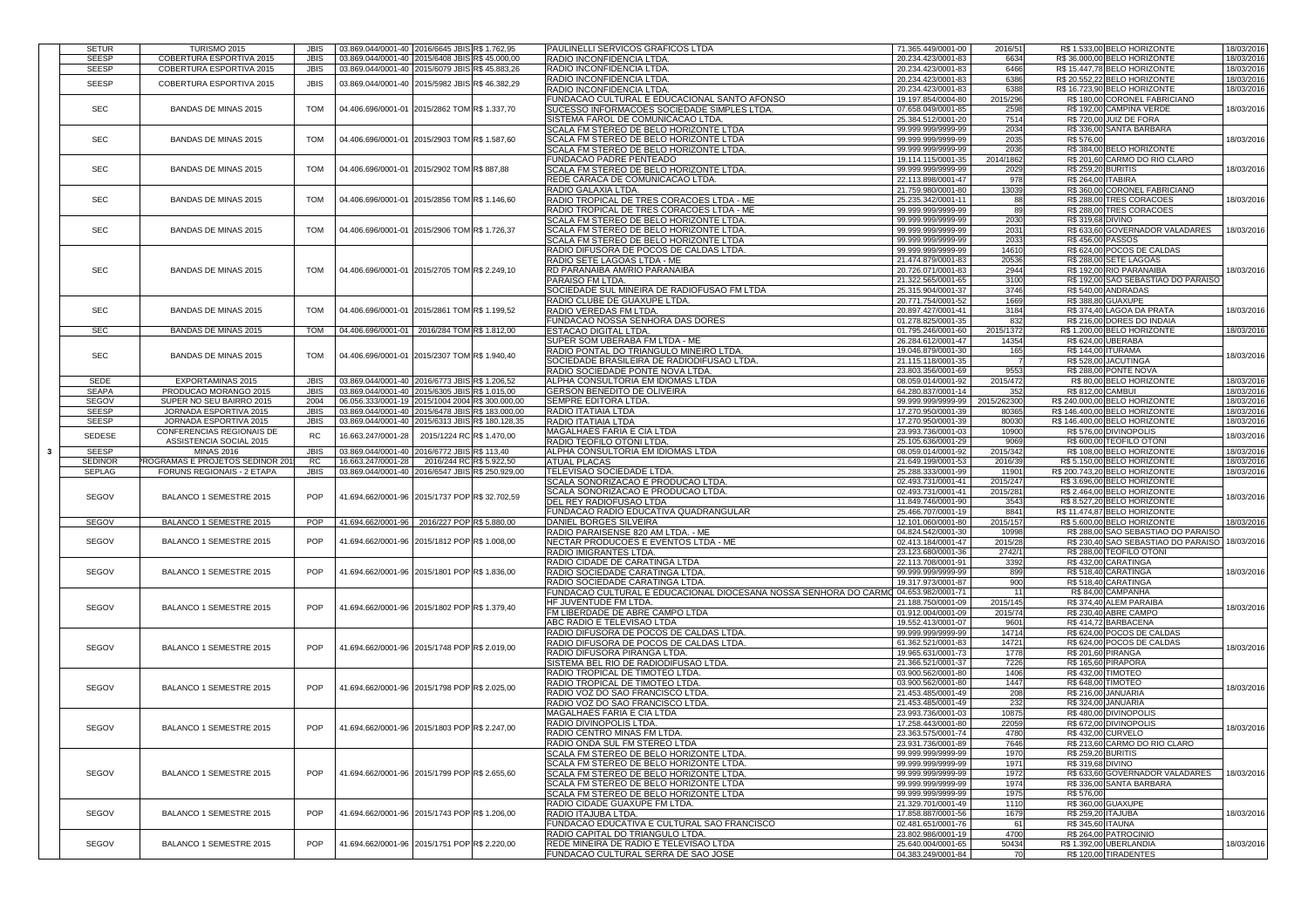|              |                                |                                                             |                                               | RADIO EMBOABAS DE MINAS GERAIS LTDA - EPP                                         | 17.753.344/0003-36                       | 1246          | R\$ 264,00 SAO JOAO DEL REI                                           |            |                             |                                                     |                    |                            |                              |  |
|--------------|--------------------------------|-------------------------------------------------------------|-----------------------------------------------|-----------------------------------------------------------------------------------|------------------------------------------|---------------|-----------------------------------------------------------------------|------------|-----------------------------|-----------------------------------------------------|--------------------|----------------------------|------------------------------|--|
| SEGOV        | <b>BALANCO 1 SEMESTRE 2015</b> | POP<br>41.694.662/0001-96 2015/1742 POP R\$ 1.710,00        |                                               | SISTEMA DE RADIODIFUSAO ARAXA LTDA                                                | 99.999.999/9999-99                       | 38668         | R\$432,00 ARAXA                                                       | 18/03/2016 |                             |                                                     |                    |                            |                              |  |
|              |                                |                                                             |                                               | SISTEMA DE RADIOFUSAO ARAXA LTDA.                                                 | 20.030.987/0001-02                       | 38669         | R\$432,00 ARAXA                                                       |            |                             |                                                     |                    |                            |                              |  |
|              |                                |                                                             |                                               | RADIO EMBOABAS DE MINAS GERAIS LTDA - EPP                                         | 17.753.344/0001-74                       | 658           | R\$ 240,00 SANTA CRUZ DE MINAS                                        |            |                             |                                                     |                    |                            |                              |  |
|              |                                |                                                             |                                               | <b>FUNDACAO SAO JOSE DO PARAISO</b>                                               | 19.081.439/0002-03                       | 17321         | R\$ 190,08 POUSO ALEGRE                                               |            |                             |                                                     |                    |                            |                              |  |
| SEGOV        | <b>BALANCO 1 SEMESTRE 2015</b> | <b>POP</b><br>41.694.662/0001-96 2015/1808 POP R\$885,60    |                                               | SOCIEDADE DIFUSORA PIUMHIENSE DE RADIODIFUSAO LTDA                                | 17.602.475/0001-50                       | 2370          | R\$ 288,00 PIUMHI                                                     | 18/03/2016 |                             |                                                     |                    |                            |                              |  |
|              |                                |                                                             |                                               | RADIO DIFUSORA DE RESPLENDOR LTDA.                                                | 25.360.496/0001-35                       | 6594          | R\$230,40RESPLENDOR                                                   |            |                             |                                                     |                    |                            |                              |  |
|              |                                |                                                             |                                               | <b>FUNDACAO EXPANSAO CULTURAL</b>                                                 | 99.999.999/9999-99                       | 11867         | R\$408,00 MANHUACU                                                    |            |                             |                                                     |                    |                            |                              |  |
| <b>SEGOV</b> | <b>BALANCO 1 SEMESTRE 2015</b> | POP<br>41.694.662/0001-96 2015/1806 POPR\$ 1.575,00         |                                               | <b>FUNDACAO EXPANSAO CULTURAL</b>                                                 | 99.999.999/9999-99                       | 11868         | R\$396,00 MANHUACU                                                    | 18/03/2016 |                             |                                                     |                    |                            |                              |  |
|              |                                |                                                             |                                               | RADIO MONTANHESA MENINO JESUS DE PRAGA LTDA.                                      | 25.375.577/0001-09                       | 1987          | R\$ 216,00 MACHADO                                                    |            |                             |                                                     |                    |                            |                              |  |
|              |                                |                                                             |                                               | FUNDACAO SANTA CRUZ DE JEQUITINHONHA                                              | 18.383.125/0001-03                       | 236           | R\$ 240,00 JEQUITINHONHA                                              |            |                             |                                                     |                    |                            |                              |  |
|              |                                |                                                             |                                               | ASSOCIACAO DOS MORADORES DA RUA MEDINA E ADJACENCIAS                              | 03.219.588/0001-67                       | 10013         | <b>R\$ 288,00 NANUQUE</b>                                             |            |                             |                                                     |                    |                            |                              |  |
|              |                                |                                                             |                                               | RADIO DIFUSORA OURO FINO LTDA.                                                    | 23.020.886/0001-30                       | 1829          | R\$ 201,60 OURO FINO                                                  | 18/03/2016 |                             |                                                     |                    |                            |                              |  |
| SEGOV        | <b>BALANCO 1 SEMESTRE 2015</b> | <b>POP</b>                                                  | 41.694.662/0001-96 2015/1807 POP R\$ 1.735,20 | COMUNICACOES FM PASSOS LTDA.                                                      | 02.428.153/0001-60                       | 5495          | <b>R\$ 322,56 PASSOS</b>                                              |            |                             |                                                     |                    |                            |                              |  |
|              |                                |                                                             |                                               | <b>IDEL REY FM LTDA</b>                                                           | 20.278.397/0001-95                       | 805           | R\$576,00 OURO BRANCO                                                 |            |                             |                                                     |                    |                            |                              |  |
|              |                                |                                                             |                                               | AGENCIA 87 DE RADIO E JORNAL LTDA                                                 | 07.796.035/0001-28                       | 1446          | R\$ 345,60 TRES MARIAS                                                |            |                             |                                                     |                    |                            |                              |  |
| <b>SEGOV</b> | <b>BALANCO 1 SEMESTRE 2015</b> | POP<br>41.694.662/0001-96 2015/1814 POPR\$ 1.512.00         |                                               | AGENCIA 87 DE RADIO E JORNAL LTDA                                                 | 07.796.035/0001-28                       | 1447          | R\$ 518,40 TRES MARIAS                                                | 18/03/2016 |                             |                                                     |                    |                            |                              |  |
|              |                                |                                                             |                                               | RADIO SOCIEDADE MURIAE LTDA                                                       | 22.783.195/0001-26                       | 8075          | R\$ 345,60 MURIAE                                                     |            |                             |                                                     |                    |                            |                              |  |
|              |                                |                                                             |                                               | SISTEMA CANCELLA DE COMUNICACAO LTDA.                                             | 99.999.999/9999-99                       | 11943         | R\$ 241,92 ITUIUTABA                                                  |            |                             |                                                     |                    |                            |                              |  |
| SEGOV        | <b>BALANCO 1 SEMESTRE 2015</b> | POP<br>41.694.662/0001-96 2015/1744 POP R\$ 878,40          |                                               | <b>ISISTEMA CANCELLA DE COMUNICACAO LTDA.</b>                                     | 21.310.917/0001-62                       | 11955         | <b>R\$ 201,60 ITUIUTABA</b>                                           | 18/03/2016 |                             |                                                     |                    |                            |                              |  |
|              |                                |                                                             |                                               | <b>RADIO INTERATIVA GOIAS MINAS LTDA</b>                                          | 07.194.493/0001-97                       | 3360          | R\$ 259,20 ITUIUTABA                                                  |            |                             |                                                     |                    |                            |                              |  |
|              |                                |                                                             |                                               | AMIGA FM PUBLICIDADES LTDA                                                        | 04.369.728/0001-46                       | 1675          | R\$ 360,00 ITAPECERICA                                                |            |                             |                                                     |                    |                            |                              |  |
| <b>SEGOV</b> | <b>BALANCO 1 SEMESTRE 2015</b> | POP<br>41.694.662/0001-96 2015/1750 POPR\$ 1.398,00         |                                               | RADIO E TELEVISAO LIBERTAS LTDA.                                                  | $\boxed{01.940.414/0002}$ -44            | 4506          | R\$ 374,40 VARGINHA                                                   | 18/03/2016 |                             |                                                     |                    |                            |                              |  |
|              |                                |                                                             |                                               | RADIO TROPICAL DE DIONISIO LTDA.                                                  | 23.875.511/0001-52                       | 7833          | R\$ 384,00 DIONISIO                                                   |            |                             |                                                     |                    |                            |                              |  |
|              |                                |                                                             |                                               | SCALA FM STEREO DE BELO HORIZONTE LTDA.                                           | 99.999.999/9999-99                       | 1978          | R\$ 388,80 BURITIS                                                    |            |                             |                                                     |                    |                            |                              |  |
|              |                                |                                                             |                                               | SCALA FM STEREO DE BELO HORIZONTE LTDA.                                           | 99.999.999/9999-99                       | 1979          | R\$ 479,52 DIVINO                                                     |            |                             |                                                     |                    |                            |                              |  |
|              |                                |                                                             |                                               | <b>SCALA FM STEREO DE BELO HORIZONTE LTDA</b>                                     | 99.999.999/9999-99                       | 1981          | R\$ 684,00 PASSOS                                                     |            |                             |                                                     |                    |                            |                              |  |
| SEGOV        | <b>BALANCO 1 SEMESTRE 2015</b> | <b>POP</b><br>41.694.662/0001-96 2015/1800 POP R\$ 4.370,40 |                                               | <b>SCALA FM STEREO DE BELO HORIZONTE LTDA</b>                                     | 99.999.999/9999-99                       | 1982          | R\$ 504,00 SANTA BARBARA                                              | 18/03/2016 |                             |                                                     |                    |                            |                              |  |
|              |                                |                                                             |                                               | SCALA FM STEREO DE BELO HORIZONTE LTDA                                            | 99.999.999/9999-99                       | 1983          | R\$ 864,00                                                            |            |                             |                                                     |                    |                            |                              |  |
|              |                                |                                                             |                                               | SCALA FM STEREO DE BELO HORIZONTE LTDA.                                           | 99.999.999/9999-99                       | 1985          | R\$ 576,00 BELO HORIZONTE                                             |            |                             |                                                     |                    |                            |                              |  |
|              |                                |                                                             |                                               |                                                                                   |                                          | 1700          | <b>R\$388,80 GUAXUPE</b>                                              |            |                             |                                                     |                    |                            |                              |  |
|              |                                |                                                             |                                               | <b>RADIO CLUBE DE GUAXUPE LTDA.</b>                                               | 20.771.754/0001-52                       |               |                                                                       |            |                             |                                                     |                    |                            |                              |  |
| <b>SEGOV</b> | <b>BALANCO 1 SEMESTRE 2015</b> | 41.694.662/0001-96 2015/1829 POPR\$ 1.686,00<br><b>POP</b>  |                                               | SOCIEDADE RADIOFUSAO DE GUANHAES LTDA.                                            | 22.707.830/0001-96                       | 1793          | R\$ 168,00 GUANHAES                                                   | 18/03/2016 |                             |                                                     |                    |                            |                              |  |
|              |                                |                                                             |                                               | <b>RADIO CLUBE DE INHAPIM LTDA</b>                                                | 26.169.789/0001-00                       | 3326          | R\$ 312,00 INHAPIM                                                    |            |                             |                                                     |                    |                            |                              |  |
|              |                                |                                                             |                                               | <b>RADIO IMPARSOM LTDA.</b>                                                       | 20.613.048/0001-82                       | 6327          | R\$480,00 GOVERNADOR VALADARES                                        |            |                             |                                                     |                    |                            |                              |  |
|              |                                |                                                             |                                               | <b>RADIO MINDURI FM LTDA.</b>                                                     | 01.905.271/0001-59                       | 1399          | <b>R\$ 259,20 MINDURI</b>                                             |            |                             |                                                     |                    |                            |                              |  |
| SEGOV        | <b>BALANCO 1 SEMESTRE 2015</b> | 41.694.662/0001-96 2015/1753 POP R\$ 2.664,00<br><b>POP</b> |                                               | RADIO ESPACIAL LTDA.                                                              | 20.134.185/0001-34                       | 4692          | R\$ 672,00 PARA DE MINAS                                              | 18/03/2016 |                             |                                                     |                    |                            |                              |  |
|              |                                |                                                             |                                               | RADIO PRINCESA DA MATA LTDA. - EPP                                                | 16.827.347/0001-42                       | 8809          | R\$480,00 MURIAE                                                      |            |                             |                                                     |                    |                            |                              |  |
|              |                                |                                                             |                                               | RADIO PRINCESA DA MATA LTDA. - EPP                                                | 16.827.347/0001-42                       | 8810          | R\$ 720,00 MURIAE                                                     |            |                             |                                                     |                    |                            |                              |  |
|              |                                |                                                             |                                               | LT COSTA PINTO RADIODIFUSAO LTDA.                                                 | 02.357.172/0001-42                       | 3374          | R\$ 192,00 ITAJUBA                                                    |            |                             |                                                     |                    |                            |                              |  |
| SEGOV        | <b>BALANCO 1 SEMESTRE 2015</b> | POP<br>41.694.662/0001-96 2015/1805 POPR\$ 1.569,00         |                                               | RADIO PROGRESSO DE JANUARIA LTDA                                                  | 21.372.784/0001-59                       | 481           | R\$ 259,20 JANUARIA                                                   | 22/03/2016 |                             |                                                     |                    |                            |                              |  |
|              |                                |                                                             |                                               | <b>RADIO ITAGUARA LTDA.</b>                                                       | 99.999.999/9999-99                       | 569           | <b>R\$ 180,00 ITAGUARA</b>                                            |            |                             |                                                     |                    |                            |                              |  |
|              |                                |                                                             |                                               | RADIO UNIAO DO VALE DO ACO LTDA.                                                  | 23.188.717/0001-04                       | 7599          | R\$ 624,00 IPATINGA                                                   |            |                             |                                                     |                    |                            |                              |  |
|              |                                |                                                             |                                               | <b>RADIO MERIDIONAL LTDA.</b>                                                     | 26.162.859/0001-90                       | 21            | R\$ 295,20 UBERABA                                                    |            |                             |                                                     |                    |                            |                              |  |
| SEGOV        | <b>BALANCO 1 SEMESTRE 2015</b> | <b>POP</b><br>41.694.662/0001-96 2015/1811 POP R\$ 2.037,00 |                                               | <b>FUNDACAO CULTURAL DO MUNICIPIO DE VARGINHA</b>                                 | 18.987.735/0001-16                       | 256           | R\$ 264,00 VARGINHA                                                   | 22/03/2016 |                             |                                                     |                    |                            |                              |  |
|              |                                |                                                             |                                               | RADIO RURAL DE TUPACIGUARA LTDA - ME                                              | 25.296.997/0001-08                       | 678           | R\$230,40 TUPACIGUARA                                                 |            |                             |                                                     |                    |                            |                              |  |
|              |                                |                                                             |                                               | RADIO VISAO DE UBERLANDIA LTDA.                                                   | 19.454.784/0001-56                       | 9553          | R\$840,00 UBERLANDIA                                                  |            |                             |                                                     |                    |                            |                              |  |
|              |                                |                                                             |                                               | RADIO SAO FRANSCISCO LTDA.                                                        | 25.205.683/0001-44                       | 14877         | R\$792,00 MONTES CLAROS                                               |            |                             |                                                     |                    |                            |                              |  |
|              |                                |                                                             |                                               | FUNDACAO EDUCATIVA E CULTURAL ALTO PARANAIBA                                      | 23.089.402/0002-90                       | 1825          | <b>R\$432,00 OLIVEIRA</b>                                             |            |                             |                                                     |                    |                            |                              |  |
| SEGOV        | <b>BALANCO 1 SEMESTRE 2015</b> | <b>POP</b><br>41.694.662/0001-96 2015/1907 POP R\$ 3.532,50 |                                               | SOCIEDADE BRASILEIRA DE RADIODIFUSAO LTDA                                         | 21.115.118/0001-35                       | 30            | R\$ 792,00 JACUTINGA                                                  | 22/03/2016 |                             |                                                     |                    |                            |                              |  |
|              |                                |                                                             |                                               | RADIO ITAGUARA LTDA.                                                              | 99.999.999/9999-99                       | 575           | R\$ 270,00 ITAGUARA                                                   |            |                             |                                                     |                    |                            |                              |  |
|              |                                |                                                             |                                               | RADIO PONTAL DE ITABIRA LTDA.                                                     | 22.291.348/0001-18                       | 860/2015      | R\$ 540,00   ITABIRA                                                  |            |                             |                                                     |                    |                            |                              |  |
|              |                                |                                                             |                                               | ASSOCIACAO DOS MORADORES DA RUA MEDINA E ADJACENCIAS                              | 03.219.588/0001-67                       | 10020         | <b>R\$432,00 NANUQUE</b>                                              |            |                             |                                                     |                    |                            |                              |  |
| SEGOV        | <b>BALANCO 1 SEMESTRE 2015</b> | <b>POP</b><br>41.694.662/0001-96 2015/1964 POPR\$ 2.873,11  |                                               | SOCIEDADE RADIO OLIVEIRA LTDA.                                                    | 22.986.509/0001-98                       | 1130          | R\$ 617,40 OLIVEIRA                                                   | 22/03/2016 |                             |                                                     |                    |                            |                              |  |
|              |                                |                                                             |                                               | <b>MARCIO FREITAS AUDIO E VIDEO LTDA</b>                                          | 64.412.489/0001-91                       | 269           | R\$432,00 BETIM                                                       |            |                             |                                                     |                    |                            |                              |  |
|              |                                |                                                             |                                               | <b>DEL REY FM LTDA</b>                                                            | 20.278.397/0001-95                       | 829           | R\$864,00 OURO BRANCO                                                 |            |                             |                                                     |                    |                            |                              |  |
|              |                                |                                                             |                                               | <b>RADIO DIFUSORA PIRANGA LTDA</b>                                                | 19.965.631/0001-73                       | 1786          | R\$ 302,40 PIRANGA                                                    |            |                             |                                                     |                    |                            |                              |  |
|              |                                |                                                             |                                               |                                                                                   |                                          |               |                                                                       |            | <b>RADIO ESPACIAL LTDA.</b> | 20.134.185/0001-34                                  | 4731               | R\$ 1.008,00 PARA DE MINAS |                              |  |
| SEGOV        | <b>BALANCO 1 SEMESTRE 2015</b> | <b>POP</b><br>41.694.662/0001-96 2015/1877 POPR\$ 2.448,00  |                                               | RADIO ESTANCIA LTDA.                                                              | 16.918.542/0001-88                       | 7645          | R\$302,40 SAO LOURENCO                                                | 18/03/2016 |                             |                                                     |                    |                            |                              |  |
|              |                                |                                                             |                                               | RADIO ESTANCIA LTDA.                                                              | 99.999.999/9999-99                       | 7646          | R\$ 345,60 SAO LOURENCO                                               |            |                             |                                                     |                    |                            |                              |  |
|              |                                |                                                             |                                               | RADIO DIFUSORA BOMDESPACHENSE LTDA                                                | 18.810.341/0001-98                       | 2015/133      | R\$ 240,00 BOM DESPACHO                                               |            |                             |                                                     |                    |                            |                              |  |
|              |                                |                                                             |                                               | RADIO ALTERNATIVA FM 87,9                                                         | 02.705.921/0001-85                       | 2015/235      | R\$ 168,00 ARCOS                                                      |            |                             |                                                     |                    |                            |                              |  |
| <b>SEGOV</b> | <b>BALANCO 1 SEMESTRE 2015</b> | <b>POP</b><br>41.694.662/0001-96 2015/1740 POPR\$ 1.395.00  |                                               | RADIO COLONIAL LTDA.                                                              | 21.474.663/0001-18                       | 2632          | R\$576,00 CONGONHAS                                                   | 18/03/2016 |                             |                                                     |                    |                            |                              |  |
|              |                                |                                                             |                                               | <b>FUNDACAO EDUCACIONAL E CULTURAL MONSENHOR CASTRO</b>                           | 04.738.723/0001-43                       | 3539          | R\$ 132,00 CANDEIAS                                                   |            |                             |                                                     |                    |                            |                              |  |
|              |                                |                                                             |                                               | <b>FUNDACAO EXPANSAO CULTURAL</b>                                                 | 21.299.292/0001-85                       | 11879         | R\$442,00 MANHUACU                                                    |            |                             |                                                     |                    |                            |                              |  |
| <b>SEGOV</b> | <b>BALANCO 1 SEMESTRE 2015</b> | <b>POP</b><br>41.694.662/0001-96 2015/1890 POP R\$ 7.224,50 |                                               | A GAZETA METROPOLITANA EDITORA E GRAFICA LTDA                                     | 07.366.171/0001-88 2015/1000373          |               | R\$ 1.497,60 IPATINGA                                                 | 18/03/2016 |                             |                                                     |                    |                            |                              |  |
|              |                                |                                                             |                                               | EMPRESA METROPOLITANA DE COMUNICACAO LTDA.                                        | 07.861.135/0001-90 2015/1001449          |               | R\$ 3.840,00 IPATINGA                                                 |            |                             |                                                     |                    |                            |                              |  |
|              |                                |                                                             |                                               | RADIO TUPACIGUARA LTDA                                                            | 18.711.176/0001-17                       | 163           | R\$ 192,00 TUPACIGUARA                                                |            |                             |                                                     |                    |                            |                              |  |
|              |                                |                                                             |                                               | <b>RADIO SETE LAGOAS LTDA - ME</b>                                                | 21.474.879/0001-83                       | 20567         | R\$ 288,00 SETE LAGOAS                                                |            |                             |                                                     |                    |                            |                              |  |
| SEGOV        | <b>BALANCO 1 SEMESTRE 2015</b> | <b>POP</b><br>41.694.662/0001-96 2016/300 POPR\$ 2.125,20   |                                               | <b>IMULTISOM RADIO CATAGUASES LTDA.</b>                                           | 19.525.336/0001-04                       | 4947          | R\$ 516,00 CATAGUASES                                                 | 18/03/2016 |                             |                                                     |                    |                            |                              |  |
|              |                                |                                                             |                                               | <b>IMULTISOM RADIO CATAGUASES LTDA</b>                                            | 99.999.999/9999-99                       | 4949          | R\$704,16 CATAGUASES                                                  |            |                             |                                                     |                    |                            |                              |  |
|              |                                |                                                             |                                               |                                                                                   |                                          | 2309          | R\$ 168,00 CAMPO BELO                                                 |            |                             |                                                     |                    |                            |                              |  |
|              |                                |                                                             |                                               | RADIO CLUBE DE CAMPO BELO LTDA                                                    | 19.128.966/0001-37                       |               |                                                                       |            |                             |                                                     |                    |                            |                              |  |
| SEGOV        | <b>BALANCO 1 SEMESTRE 2015</b> | <b>POP</b><br>41.694.662/0001-96 2016/299 POPR\$ 1.288,80   |                                               | <b>ISISTEMA SANTAMARIENSE DE COMUNICACAO LTDA.</b>                                | 42.832.519/0001-86<br>99.999.999/9999-99 | 689           | R\$ 336,00 SANTA MARIA DE ITABIRA                                     | 18/03/2016 |                             |                                                     |                    |                            |                              |  |
|              |                                |                                                             |                                               | <b>ISISTEMA SANTAMARIENSE DE COMUNICACAO LTDA.</b>                                |                                          | 690           | R\$ 311,04 PEDRA AZUL                                                 |            |                             |                                                     |                    |                            |                              |  |
|              |                                |                                                             |                                               | FUNDACAO NOSSA SENHORA DAS DORES                                                  | 01.278.825/0001-35                       | 878           | R\$ 216,00 DORES DO INDAIA                                            |            |                             |                                                     |                    |                            |                              |  |
|              |                                |                                                             |                                               | SOCIEDADE RADIO CIRCUITO DAS AGUAS LTDA                                           | 17.758.749/0001-03                       | 1038          | R\$ 504,00 CAXAMBU                                                    |            |                             |                                                     |                    |                            |                              |  |
| <b>SEGOV</b> | <b>BALANCO 1 SEMESTRE 2015</b> | <b>POP</b><br>41.694.662/0001-96 2015/1741 POP R\$ 1.476,30 |                                               | RADIO ACAIACA FM STEREO LTDA                                                      | 20.570.867/0001-90                       | 1216          | R\$ 248,40 DIAMANTINA                                                 | 18/03/2016 |                             |                                                     |                    |                            |                              |  |
|              |                                |                                                             |                                               | <b>ACAYACA PRODUCOES LTDA - ME</b>                                                | 11.443.577/0001-94                       | 2015/74       | R\$ 194,40 DIAMANTINA                                                 |            |                             |                                                     |                    |                            |                              |  |
|              |                                |                                                             |                                               | AGENCIA GUANHANENSE DE COMUNICACAO LTDA                                           | 03.902.567/0001-41                       | 790           | <b>R\$ 234,24 GUANHAES</b>                                            |            |                             |                                                     |                    |                            |                              |  |
|              |                                |                                                             |                                               |                                                                                   |                                          |               |                                                                       |            |                             | FUNDACAO EDUCATIVA E CULTURAL DE SANTANA DO PARAISO | 04.091.478/0001-25 | 1613                       | R\$414,72 SANTANA DO PARAISO |  |
|              |                                |                                                             |                                               |                                                                                   |                                          |               |                                                                       |            |                             |                                                     |                    |                            |                              |  |
|              |                                |                                                             |                                               | RADIO DIFUSORA SANTARRITENSE, 19                                                  | 99.999.999/9999-99                       | 24335         | R\$ 633,60 SANTA RITA DO SAPUCAI                                      |            |                             |                                                     |                    |                            |                              |  |
| SEGOV        | <b>BALANCO 1 SEMESTRE 2015</b> | <b>POP</b><br>41.694.662/0001-96 2015/1809 POP R\$ 2.078,40 |                                               | RADIO DIFUSORA SANTARRITENSE, 19<br><b>RD REGIONAL FM/SANTO ANTONIO DO AMPARO</b> | 99.999.999/9999-99<br>21.890.876/0001-20 | 24338<br>3090 | R\$460,80 SANTA RITA DO SAPUCAL<br>R\$ 153,60 SANTO ANTONIO DO AMPARO | 18/03/2016 |                             |                                                     |                    |                            |                              |  |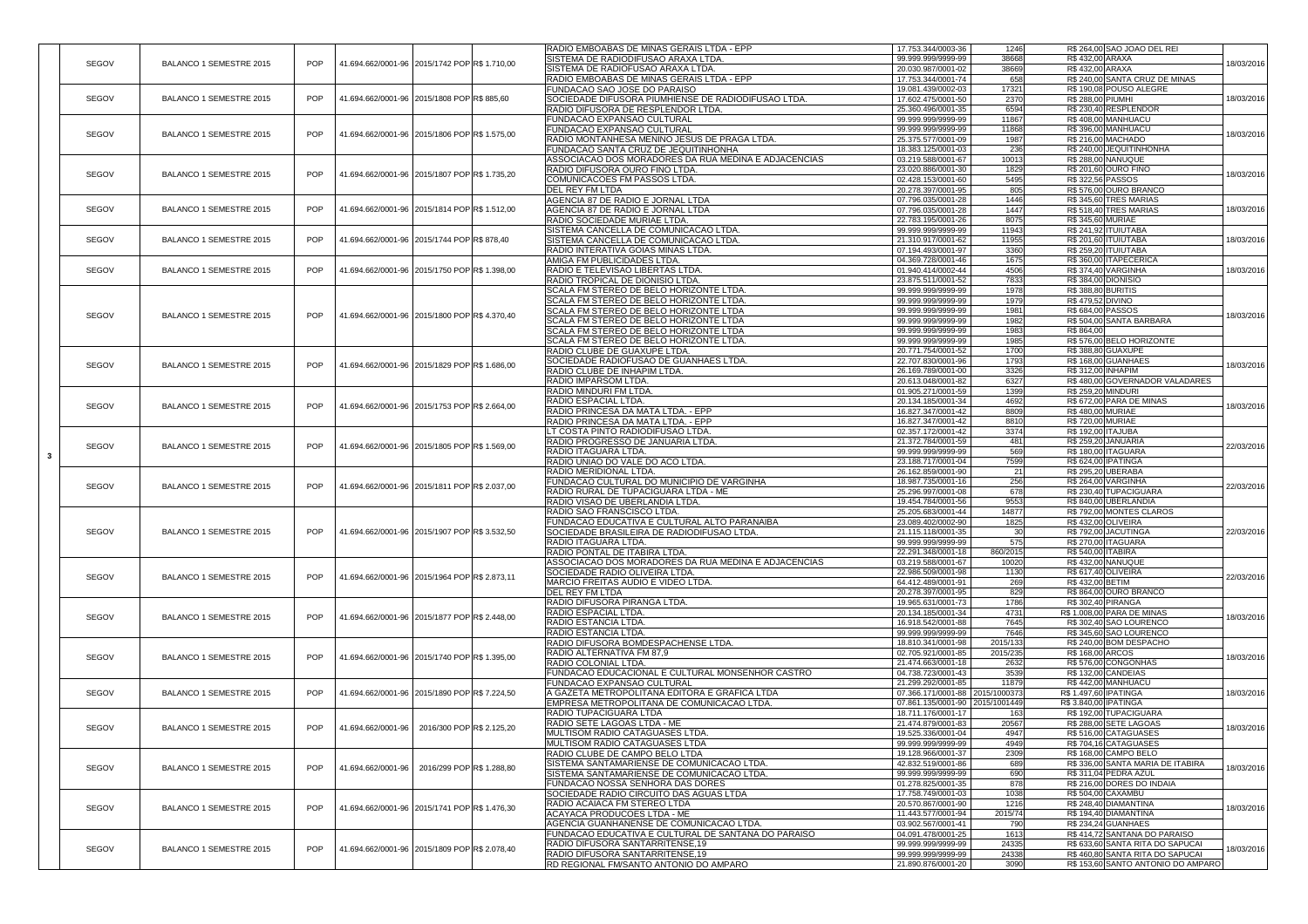|               |                                          |             |                                                  |                             | <b>RADIO MONTES CLAROS LTDA</b>                       | 19.777.853/0001-62              | 13391     | R\$ 264,00 MONTES CLAROS        |            |
|---------------|------------------------------------------|-------------|--------------------------------------------------|-----------------------------|-------------------------------------------------------|---------------------------------|-----------|---------------------------------|------------|
| <b>SEGOV</b>  | <b>BALANCO 1 SEMESTRE 2015</b>           | <b>POP</b>  | 41.694.662/0001-96 2015/1747 POP R\$ 1.530,00    |                             | <b>RADIO SAO FRANSCISCO LTDA.</b>                     | 25.205.683/0001-44              | 14847     | R\$ 528,00 MONTES CLAROS        | 18/03/2016 |
|               |                                          |             |                                                  |                             | <b>ISISTEMA RADIO NORTE LTDA</b>                      | 03.238.677/0001-50              | 8192      | R\$432,00 MONTES CLAROS         |            |
|               |                                          |             |                                                  |                             |                                                       |                                 |           |                                 |            |
|               |                                          |             |                                                  |                             | SOCIEDADE MINEIRA DE COMUNICACAO LTDA - ME            | 11.363.099/0001-02              | 1394      | R\$ 288,00 SANTOS DUMONT        |            |
| <b>SEGOV</b>  | <b>BALANCO 1 SEMESTRE 2015</b>           | <b>POP</b>  | 41.694.662/0001-96   2015/1749 POP R\$ 1.245,00  |                             | <b>RD SERRA AZUL DE FREQUENCIA MODULADA LTDA.</b>     | 17.143.348/0001-30              | 1693      | R\$ 300,00 SANTOS DUMONT        | 18/03/2016 |
|               |                                          |             |                                                  |                             | <b>IRD FM 101.1 DE POUSO ALEGRE LTDA.</b>             | 01.942.421/0001-02              | 3797      | R\$408,00 POUSO ALEGRE          |            |
|               |                                          |             |                                                  |                             | <b>SOLAR COMUNICACOES S.A.</b>                        | 21.561.725/0001-29              | 41747     | R\$ 3.480,00 JUIZ DE FORA       |            |
| <b>SEGOV</b>  | <b>BALANCO 1 SEMESTRE 2015</b>           | <b>POP</b>  | 41.694.662/0001-96 2015/1834 POP R\$ 7.950,00    |                             | GRUPO GAZETA DO OESTE DE COMUNICACAO LTDA             | 07.361.469/0001-03              | 586       | R\$ 1.728,00 DIVINOPOLIS        | 18/03/2016 |
|               |                                          |             |                                                  |                             |                                                       |                                 |           |                                 |            |
|               |                                          |             |                                                  |                             | <b>DIARIO BOCA DO POVO LTDA</b>                       | 07.907.590/0001-80              | 682       | R\$ 1.152,00 SETE LAGOAS        |            |
|               |                                          |             |                                                  |                             | RADIO VANGUARDA DO VALE DO ACO LTDA.                  | 19.600.758/0001-99              | 18458     | R\$496,80 IPATINGA              |            |
| <b>SEGOV</b>  | <b>BALANCO 1 SEMESTRE 2015</b>           | <b>POP</b>  | 41.694.662/0001-96 2015/1746 POP R\$ 1.684,20    |                             | RADIO VANGUARDA DO VALE DO ACO LTDA.                  | 99.999.999/9999-99              | 18459     | <b>R\$ 576,00 IPATINGA</b>      | 18/03/2016 |
|               |                                          |             |                                                  |                             | <b>FUNDACAO EDUCACIONAL MINEIRA - FUNDEM</b>          | 02.108.874/0001-92              | 3975      | <b>R\$ 274,56 IPATINGA</b>      |            |
|               |                                          |             |                                                  |                             |                                                       |                                 |           |                                 |            |
|               |                                          |             |                                                  |                             | RADIO MANCHESTER LTDA - EPP_                          | 18.540.179/0001-35              | 16516     | <b>R\$ 840,00 JUIZ DE FORA</b>  |            |
| <b>SEGOV</b>  | <b>BALANCO 1 SEMESTRE 2015</b>           | <b>POP</b>  | 41.694.662/0001-96 2015/1745 POP R\$4.200,00     |                             | <b>SOLAR COMUNICACOES S.A.</b>                        | 99.999.999/9999-99              | 41850     | R\$ 1.152,00 JUIZ DE FORA       | 18/03/2016 |
|               |                                          |             |                                                  |                             | RADIO MIX DE JUIZ DE FORA FM LTDA.                    | 11.987.110/0001-05              | 6836      | R\$ 1.008,00 JUIZ DE FORA       |            |
|               |                                          |             |                                                  |                             | <b>FUNDACAO DOM JUSTINO JOSE DE SANTANA</b>           | 05.400.121/0001-44              | 831       | R\$ 360,00 JUIZ DE FORA         |            |
|               |                                          |             |                                                  |                             |                                                       |                                 |           |                                 |            |
| <b>SEGOV</b>  | <b>BALANCO 1 SEMESTRE 2015</b>           | POP         | 41.694.662/0001-96 2015/1663 POP R\$ 16.177,56   |                             | <b>RADIO ITATIAIA LTDA</b>                            | 17.270.950/0001-39              | 79718     | R\$ 13.342,32 BELO HORIZONTE    | 18/03/2016 |
| <b>SETOP</b>  | METROPOLITANO 2015                       | <b>JBIS</b> | 03.869.044/0001-40 2016/6580 JBISR\$ 2.899,15    |                             | <b>TAMOIOS EDITORA GRAFICA LTDA</b>                   | 17.175.993/0001-35              | 2015/3001 | R\$ 2.521,00 BELO HORIZONTE     | 18/03/2010 |
| <b>SEGOV</b>  | PALACIO DA LIBERDADE                     | <b>POP</b>  | 41.694.662/0001-96 2016/217 POP R\$ 1.787,63     |                             | <b>TLS BUSINESS LTDA.</b>                             | 09.584.289/0001-08              | 2016/7    | R\$ 1.702,50 BELO HORIZONTE     | 21/03/2016 |
| <b>SEGOV</b>  | EVENTOS 2015                             | <b>POP</b>  | 41.694.662/0001-96 2016/218 POP R\$ 1.330,25     |                             | <b>CRIATA ESTAMPARIA DIGITAL LTDA</b>                 | 09.515.051/0001-20              | 2015/586  | R\$180,00 BELO HORIZONTE        | 18/03/2010 |
|               |                                          |             |                                                  |                             |                                                       |                                 |           |                                 |            |
| <b>SEGOV</b>  | EVENTOS 2015                             | <b>POP</b>  | 41.694.662/0001-96   2016/140 POP R\$ 2.405,83   |                             | LASER PLUS STUDIO GRAFICO E EDITORA LTDA - EPP        | 65.149.841/0001-00              | 2015/629  | R\$495,29 BELO HORIZONTE        | 18/03/201  |
| <b>SEGOV</b>  | EVENTOS 2015                             | <b>POP</b>  | 41.694.662/0001-96                               | 2016/143 POP R\$ 30.205,07  | <b>ESTACAO DIGITAL LTDA.</b>                          | 01.795.246/0001-60              | 2016/43   | R\$ 23.602,45 BELO HORIZONTE    | 21/03/201  |
| <b>SEGOV</b>  | EVENTOS 2015                             | <b>POP</b>  | 41.694.662/0001-96                               | 2016/141 POP R\$ 959,25     | <b>GRAFICA I3 LTDA.</b>                               | 17.118.870/0001-62              | 2015/3278 | R\$415,00 BELO HORIZONTE        | 21/03/2016 |
| <b>SEGOV</b>  | <b>BALCAO 2015</b>                       | 2004        | 06.056.333/0001-19                               | 2016/10 2004 R\$ 64.563,20  | BELO HORIZONTE GRAFICA E EDITORA LTDA                 | 25.736.463/0001-47              | 2016/8    | R\$ 51.650,56 BELO HORIZONTE    | 18/03/201  |
| <b>SEGOV</b>  | <b>BALCAO 2015</b>                       |             | 06.056.333/0001-19                               |                             | BELO HORIZONTE GRAFICA E EDITORA LTDA                 |                                 | 2015/339  | R\$ 64.563,20 BELO HORIZONTE    |            |
|               |                                          | 2004        |                                                  | 2015/942 2004 R\$ 80.704,00 |                                                       | 25.736.463/0001-47              |           |                                 | 18/03/201  |
| <b>SEGOV</b>  | MEDALHA JK 2015                          | <b>POP</b>  | 41.694.662/0001-96   2016/142 POP R\$ 27.915,37  |                             | <b>ESTACAO DIGITAL LTDA.</b>                          | 01.795.246/0001-60              | 2016/55   | R\$ 20.990,00 BELO HORIZONTE    | 18/03/201  |
|               |                                          |             |                                                  |                             | <b>ESTACAO DIGITAL LTDA.</b>                          | 01.795.246/0001-60              | 2016/56   | R\$ 688,15 BELO HORIZONTE       |            |
|               |                                          |             |                                                  |                             | <b>RADIO MONTES CLAROS LTDA.</b>                      | 19.777.853/0001-62              | 13454     | R\$792,00 MONTES CLAROS         |            |
| SEMAD         | PREVINCENDIO 2015                        | <b>CASA</b> | 16.575.226/0001-50 2016/202 CASA R\$ 3.240,00    |                             | <b>MULTISOM RADIO CATAGUASES LTDA.</b>                | 19.525.336/0001-04              | 4993      | R\$ 1.080,00 CATAGUASES         | 18/03/2016 |
|               |                                          |             |                                                  |                             |                                                       |                                 |           |                                 |            |
|               |                                          |             |                                                  |                             | <b>RADIO EMBOABAS DE MINAS GERAIS LTDA - EPP</b>      | 17.753.344/0001-74              | 693       | R\$720,00 SANTA CRUZ DE MINAS   |            |
|               |                                          |             |                                                  |                             | NOVA MULTISOM RADIO SOM LTDA.                         | 13.071.417/0001-97              | 1940      | R\$ 1.036,80 CATAGUASES         |            |
| SEMAD         | PREVINCENDIO 2015                        | CASA        | 16.575.226/0001-50 2016/196 CASA R\$ 3.805,93    |                             | RADIO SOCIEDADE INDEPENDENTE DE PORTEIRINHA LTDA.     | 25.674.276/0001-86              | 2081      | R\$ 567,94 PORTEIRINHA          | 18/03/2016 |
|               |                                          |             |                                                  |                             | RADIO PRINCESA DA MATA LTDA. - EPP                    | 16.827.347/0001-42              | 9060      | R\$ 1.440,00 MURIAE             |            |
|               |                                          |             |                                                  |                             |                                                       |                                 |           |                                 |            |
| SEMAD         | PREVINCENDIO 2015                        | <b>CASA</b> | 16.575.226/0001-50 2016/195 CASA R\$ 2.750,40    |                             | <b>RADIO EMBOABAS DE MINAS GERAIS LTDA - EPP</b>      | 17.753.344/0003-36              | 1354      | R\$ 792,00 SAO JOAO DEL REI     | 18/03/2016 |
|               |                                          |             |                                                  |                             | <b>MULTISOM RADIO CATAGUASES LTDA</b>                 | 99.999.999/9999-99              | 5051      | R\$ 1.408,32 CATAGUASES         |            |
|               |                                          |             |                                                  |                             | <b>RADIO SETE LAGOAS LTDA - ME</b>                    | 21.474.879/0001-83              | 20612     | R\$ 758,40 SETE LAGOAS          |            |
| SEMAD         | PREVINCENDIO 2015                        | <b>CASA</b> | 16.575.226/0001-50 2016/205 CASA R\$ 2.068,00    |                             | RADIO PRINCESA DA MATA LTDA. - EPP                    | 16.827.347/0001-42              | 8910      | <b>R\$ 896,00 MURIAE</b>        | 18/03/201  |
|               |                                          |             |                                                  |                             |                                                       |                                 |           |                                 |            |
|               |                                          |             |                                                  |                             | <b>RADIO MONTES CLAROS LTDA</b>                       | 19.777.853/0001-62              | 13501     | R\$792,00 MONTES CLAROS         |            |
| SEMAD         | PREVINCENDIO 2015                        | <b>CASA</b> | 16.575.226/0001-50 2016/200 CASA R\$ 2.880,00    |                             | <b>ACAYACA PRODUCOES LTDA - ME</b>                    | 11.443.577/0001-94              | 2015/135  | R\$ 648,00 DIAMANTINA           | 18/03/2016 |
|               |                                          |             |                                                  |                             | <b>MULTISOM RADIO LESTE MINEIRO LTDA.</b>             | 23.149.057/0001-52              | 2590      | R\$864,00 CATAGUASES            |            |
| <b>SEMAD</b>  | PREVINCENDIO 2015                        | CASA        | 16.575.226/0001-50 2015/176 CASA R\$ 10.215,25   |                             | <b>PLASTEFACTO INDUSTRIA E COMERCIO LTDA - ME</b>     | 01.769.607/0001-01              | 1933      | R\$ 8.500,00 BELO HORIZONTE     | 18/03/2016 |
|               |                                          |             |                                                  |                             | SOCIEDADE JB COMUNICACAO LTDA - ME                    | 10.373.069/0001-14              | 609       | R\$ 324,00 ERVALIA              |            |
|               |                                          |             |                                                  |                             |                                                       |                                 |           |                                 |            |
| <b>SEF</b>    | REGULARIZE 2015                          | <b>JBIS</b> | 03.869.044/0001-40   2016/6763 JBIS R\$ 2.178,00 |                             | <b>RADIO SOCIEDADE MURIAE LTDA.</b>                   | 22.783.195/0001-26              | 8169      | R\$ 518,40 MURIAE               | 18/03/2016 |
|               |                                          |             |                                                  |                             | RADIO TEOFILO OTONI LTDA.                             | 25.105.636/0001-29              | 9070      | R\$900,00 TEOFILO OTONI         |            |
|               |                                          |             |                                                  |                             | RADIO EDUCACIONAL E CULTURAL DE UBERLANDIA LTDA - EPP | 25.638.206/0001-72              | 1845      | R\$ 646,27 UBERLANDIA           |            |
| <b>SEF</b>    | REGULARIZE 2015                          | <b>JBIS</b> | 03.869.044/0001-40 2016/6764 JBISR\$ 2.202,83    |                             | SCALA FM STEREO DE BELO HORIZONTE LTDA.               | 99.999.999/9999-99              | 2044      | R\$ 576,00 BELO HORIZONTE       | 18/03/2016 |
|               |                                          |             |                                                  |                             | <b>RADIO PONTAL DE ITABIRA LTDA.</b>                  | 22.291.348/0001-18              | 892       | R\$ 540,00 ITABIRA              |            |
|               |                                          |             |                                                  |                             |                                                       | 02.357.172/0001-42              | 3329      | R\$ 281,60 ITAJUBA              |            |
| <b>SEF</b>    | REGULARIZE 2015                          | <b>JBIS</b> | 03.869.044/0001-40 2016/6798 JBISR\$ 685,00      |                             | LT COSTA PINTO RADIODIFUSAO LTDA.                     |                                 |           |                                 | 18/03/2016 |
|               |                                          |             |                                                  |                             | <b>RADIO SOCIEDADE PASSOS LTDA.</b>                   | 23.280.159/0001-02              | 4560      | R\$ 266,40 PASSOS               |            |
|               |                                          |             |                                                  |                             | EMPRESA METROPOLITANA DE COMUNICACAO LTDA.            |                                 |           | R\$ 2.208,00 IPATINGA           |            |
|               |                                          |             |                                                  |                             |                                                       | 07.861.135/0001-90 2015/1001524 |           |                                 |            |
| <b>SEF</b>    | REGULARIZE 2015                          | <b>JBIS</b> | 03.869.044/0001-40 2015/6318 JBIS R\$ 4.088,87   |                             | <b>SOL COMUNICACAO LTDA.</b>                          | 08.644.315/0001-83              | 2086      | R\$ 1.063,10 MANHUACU           | 18/03/2016 |
|               |                                          |             |                                                  |                             |                                                       |                                 |           |                                 |            |
| <b>SEF</b>    | REGULARIZE 2015                          | <b>JBIS</b> | 03.869.044/0001-40 2015/6317 JBISR\$ 3.727,51    |                             | <b>VOGA COMUNICACAO LTDA</b>                          | 00.961.694/0001-23              | 100985    | R\$ 1.328,41 CARATINGA          | 18/03/2016 |
|               |                                          |             |                                                  |                             | <b>THAIS FOCH KERSUL</b>                              | 10.664.396/0001-25              | 456       | R\$ 1.653,60 POUSO ALEGRE       |            |
| <b>SEE</b>    | <b>VIRADA EDUCACAO</b>                   | <b>TOM</b>  | 04.406.696/0001-01 2016/330 TOM R\$46.586,51     |                             | <b>TELEVISAO SOCIEDADE LTDA.</b>                      | 25.288.333/0001-99              | 11706     | R\$ 38.029,80 BELO HORIZONTE    | 18/03/2016 |
| <b>SEE</b>    | <b>VIRADA EDUCACAO</b>                   | <b>TOM</b>  | 04.406.696/0001-01 2016/285 TOM R\$ 6.247,50     |                             | <b>TROPICAL FILMES LTDA</b>                           | 17.453.109/0001-87              | 2016/1    | R\$ 5.950,00 BELO HORIZONTE     | 18/03/2016 |
|               |                                          |             |                                                  |                             |                                                       |                                 |           |                                 |            |
| <b>SEE</b>    | <b>VIRADA EDUCACAO</b>                   | <b>TOM</b>  | 04.406.696/0001-01 2016/254 TOM R\$ 13.046,54    |                             | <b>ITV TIRADENTES LTDA.</b>                           | 99.999.999/9999-99              | 25219     | R\$ 10.650,24 JUIZ DE FORA      | 17/03/2016 |
| <b>SEE</b>    | <b>VIRADA EDUCACAO</b>                   | <b>TOM</b>  | 04.406.696/0001-01 2016/325 TOM R\$ 16.502,96    |                             | <b>TELEVISAO SOCIEDADE LTDA.</b>                      | 99.999.999/9999-99              | 11707     | R\$ 13.471,80 BELO HORIZONTE    | 18/03/2016 |
| <b>SEC</b>    | MUSICA MINAS 2015                        | <b>TOM</b>  | 04.406.696/0001-01 2016/230 TOM R\$ 787,50       |                             | <b>PICTURE HOUSE PRODUCOES EIRELI - EPP</b>           | 15.871.177/0001-30              | 5802      | R\$750,00 SAO PEDRO DA UNIAO    | 18/03/2010 |
|               |                                          |             |                                                  |                             | RADIO EDUCADORA TRABALHISTA LTDA - ME                 | 99.999.999/9999-99              | 1168      | R\$ 752,64 UBA                  |            |
| SEPLAG        | <b>CERTIFICADO DIGITAL</b>               | <b>JBIS</b> | 03.869.044/0001-40 2016/6705 JBISR\$ 1.660,80    |                             | RADIO EMBOABAS DE MINAS GERAIS LTDA - EPP             | 17.753.344/0003-36              | 1316      | R\$ 264,00 SAO JOAO DEL REI     | 18/03/2016 |
|               |                                          |             |                                                  |                             |                                                       |                                 |           |                                 |            |
|               |                                          |             |                                                  |                             | RADIO WANDER DE ANDRADE LTDA.                         | 26.290.163/0001-40              | 654       | R\$ 312,00 BAMBUI               |            |
|               |                                          |             |                                                  |                             | <b>TRIBUNA DA MATA LESTE EDITORA LTDA</b>             | 09.080.444/0001-59              | 388       | R\$979,20 CATAGUASES            |            |
| <b>SEDE</b>   | <b>CERTIFICADO DIGITAL</b>               | <b>JBIS</b> | 03.869.044/0001-40 2015/6319 JBISR\$ 5.049,00    |                             | EMPRESA JORNALISTICA PANORAMA LTDA - ME               | 11.449.388/0002-00              | 44        | R\$ 1.562,40 CATAGUASES         | 18/03/2016 |
|               |                                          |             |                                                  |                             | EDITORA MINAS GERAIS LTDA.                            | 04.388.683/0001-57              | 657       | R\$ 1.497,60 SAO JOAO DEL REI   |            |
|               |                                          |             |                                                  |                             | <b>DIARIO REGIONAL GAZETA DE VARGINHA</b>             | 21.535.075/0001-47              |           |                                 |            |
|               |                                          |             |                                                  |                             |                                                       |                                 | 358       | R\$ 1.728,00 VARGINHA           |            |
| SEPLAG        | <b>CERTIFICADO DIGITAL</b>               | <b>JBIS</b> | 03.869.044/0001-40 2015/6320 JBISR\$ 12.367,80   |                             | <b>SOLAR COMUNICACOES S.A.</b>                        | 21.561.725/0001-29              | 42118     | R\$ 3.591,36 JUIZ DE FORA       | 18/03/2016 |
|               |                                          |             |                                                  |                             | CORREIO DO SUL EDICAO E COMUNICACAO LTDA - EPP        | 06.241.266/0001-02              | 868       | R\$ 4.574,88 VARGINHA           |            |
|               |                                          |             |                                                  |                             | SOCIEDADE JORNALISTICA FOLHA DO POVO ITAUNA LTDA - ME | 14.416.984/0001-09              | 140       | R\$ 1.310,40 ITAUNA             |            |
| SEPLAG        | <b>CERTIFICADO DIGITAL</b>               | <b>JBIS</b> | 03.869.044/0001-40 2016/6665 JBISR\$ 8.370,90    |                             | EDITORA JORNALISTICA UBERABA LTDA                     | 22.088.678/0001-00              | 2015/2353 | R\$ 3.669,12 UBERABA            | 18/03/2016 |
|               |                                          |             |                                                  |                             |                                                       |                                 |           |                                 |            |
|               |                                          |             |                                                  |                             | VANGUARDA EDITORA LTDA - ME                           | 64.249.139/0001-56              | 20318     | R\$ 1.717,20 MACEIO             |            |
| SEPLAG        | <b>CERTIFICADO DIGITAL</b>               | <b>JBIS</b> |                                                  |                             | <b>BELO GRAFICA LTDA.</b>                             | 16.589.145/0001-00              | 2015/691  | R\$ 1.003,20 TRES PONTAS        |            |
|               |                                          |             | 03.869.044/0001-40   2015/6379 JBIS R\$ 2.425.80 |                             | <b>FR EMPRESA JORNALISTICA LTDA - ME</b>              | 04.892.085/0001-10              |           | R\$937,44 SANTOS DUMONT         | 18/03/2016 |
| <b>SEPLAG</b> | <b>CERTIFICADO DIGITAL</b>               | <b>JBIS</b> | 03.869.044/0001-40 2016/6809 JBISR\$ 12.840,00   |                             | BHMILL MIDIA PRODUCAO PUBLICIDADE E EVENTOS LTDA      | 11.690.290/0001-69              | 20164     | R\$ 10.272,00 BELO HORIZONTE    | 18/03/2016 |
|               |                                          |             |                                                  |                             |                                                       |                                 |           |                                 |            |
| <b>SEAPA</b>  | <b>SEMANA INTERNACIONAL DO CAFE 2015</b> | <b>JBIS</b> | 03.869.044/0001-40 2016/6534 JBISR\$ 1.814,47    |                             | <b>PAULINELLI SERVICOS GRAFICOS LTDA</b>              | 71.365.449/0001-00              | 2015/2793 | R\$ 1.577,80 BELO HORIZONTE     | 18/03/2016 |
| <b>SEC</b>    | CENA MINAS 2015                          | <b>TOM</b>  | 04.406.696/0001-01 2016/117 TOM R\$ 1.575,00     |                             | <b>PICTURE HOUSE PRODUCOES EIRELI - EPP</b>           | 15.871.177/0001-30              | 4862      | R\$ 1.500,00 SAO PEDRO DA UNIAO | 18/03/2016 |
| <b>SEPLAG</b> | <b>INTENDENCIA 2015</b>                  | <b>JBIS</b> | 03.869.044/0001-40 2016/6647 JBISR\$ 840,00      |                             | <b>RINUS DESIGN LTDA - ME</b>                         | 05.501.577/0001-09              | 700       | R\$800,00 BELO HORIZONTE        | 18/03/2016 |
| <b>SEGOV</b>  | <b>MEDALHA SANTOS DUMONT</b>             | <b>POP</b>  | 41.694.662/0001-96   2016/139 POP R\$ 4.554,00   |                             | EDITORA IMPRESSO LTDA - ME                            | 05.022.805/0001-50              | 2015/141  | R\$ 2.940,00 BELO HORIZONTE     | 21/03/2016 |
|               | 98 NAS OLIMPIADAS                        |             |                                                  |                             |                                                       |                                 |           |                                 |            |
| <b>SEESP</b>  |                                          | <b>JBIS</b> | 03.869.044/0001-40 2016/6576 JBISR\$ 64.470,36   |                             | <b>DEL REY RADIOFUSAO LTDA</b>                        | 11.849.746/0001-90              | 3870      | R\$ 51.576,29 BELO HORIZONTE    | 18/03/2016 |
| <b>SEESP</b>  | 98 NAS OLIMPIADAS                        | <b>JBIS</b> | 03.869.044/0001-40 2016/6584 JBISR\$ 67.406,02   |                             | <b>IDEL REY RADIOFUSAO LTDA</b>                       | 11.849.746/0001-90              | 4004      | R\$ 53.924,82 BELO HORIZONTE    | 18/03/2016 |
| <b>SEESP</b>  | ESPORTES 2015                            | <b>JBIS</b> | 03.869.044/0001-40 2016/6757 JBISR\$ 1.684,30    |                             | J & R PRODUCOES LTDA - ME                             | 25.630.518/0001-30              | 2016/7    | R\$778,00 BELO HORIZONTE        | 18/03/2016 |
| <b>SEESP</b>  | ESPORTES 2015                            | <b>JBIS</b> | 03.869.044/0001-40 2016/6744 JBISR\$ 1.700,20    |                             | J & R PRODUCOES LTDA - ME                             | 25.630.518/0001-30              | 2016/5    | R\$ 132,00 BELO HORIZONTE       | 18/03/2016 |
| <b>SEESP</b>  | ESPORTES 2015                            | <b>JBIS</b> | 03.869.044/0001-40 2016/6743 JBISR\$ 47.468,48   |                             | EDER SAN JUNIOR CINEMATOGRAFICA E ARTE LTDA - EPP     | 09.207.344/0001-40              | 2016/1    | R\$37.000,00 BELO HORIZONTE     | 18/03/2016 |
| <b>SEESP</b>  | ESPORTES 2015                            | <b>JBIS</b> | 03.869.044/0001-40 2016/6649 JBISR\$ 684,50      |                             | <b>CR PLACAS COMERCIO E SERVICOS LTDA</b>             | 26.313.387/0001-20              | 1452      | R\$440,00 BELO HORIZONTE        | 18/03/2016 |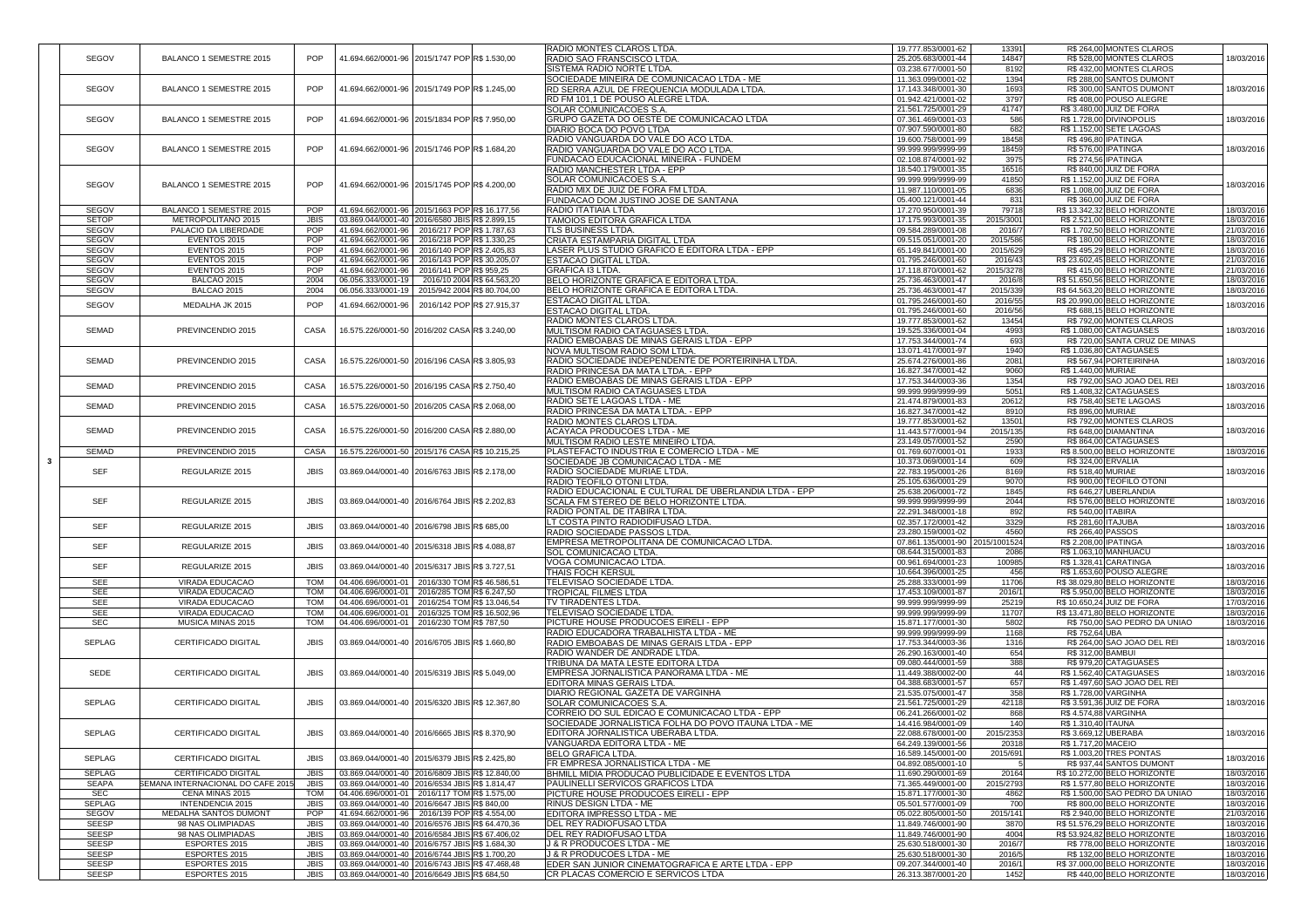|              |                                   |             |                                                  |                           |                             | <b>METRO JORNAL S.A.</b>                              | 07.780.914/0001-61 | 70883       |                       | R\$ 34.153,47 SAO PAULO           |            |
|--------------|-----------------------------------|-------------|--------------------------------------------------|---------------------------|-----------------------------|-------------------------------------------------------|--------------------|-------------|-----------------------|-----------------------------------|------------|
|              |                                   |             |                                                  |                           |                             | <b>METRO JORNAL S.A</b>                               | 07.780.914/0001-61 | 71216       |                       | R\$ 34.153,47 SAO PAULO           |            |
| <b>SEC</b>   | PROJETO MINAS E MAIS CULTURA      | <b>TOM</b>  | 04.406.696/0001-01                               |                           | 2016/50 TOM R\$ 167.352,00  |                                                       |                    |             |                       |                                   | 18/03/2016 |
|              |                                   |             |                                                  |                           |                             | <b>METRO JORNAL S.A</b>                               | 07.780.914/0001-61 | 71498       |                       | R\$ 34.153,47 SAO PAULO           |            |
|              |                                   |             |                                                  |                           |                             | <b>METRO JORNAL S.A.</b>                              | 07.780.914/0001-61 | 71648       |                       | R\$ 34.153,47 SAO PAULO           |            |
|              |                                   |             |                                                  |                           |                             | <b>SEMPRE EDITORA LTDA.</b>                           | 26.198.515/0004-84 | 2015/252102 |                       | R\$ 58.723,62 BELO HORIZONTE      |            |
| <b>SEESP</b> | <b>SEMPRE E NOTICIA</b>           | <b>JBIS</b> | 03.869.044/0001-40 2015/6323 JBISR\$ 197.429,98  |                           |                             | <b>SEMPRE EDITORA LTDA.</b>                           | 99.999.999/9999-99 | 2015/252104 |                       | R\$ 55.901,95 BELO HORIZONTE      | 18/03/2016 |
|              |                                   |             |                                                  |                           |                             | <b>SEMPRE EDITORA LTDA</b>                            | 99.999.999/9999-99 | 2015/252183 |                       | R\$43.318,42 BELO HORIZONTE       |            |
| <b>SEDRU</b> | V CONFERENCIA METROPOLITANA       | RC.         | 16.663.247/0001-28                               | 2016/55 RC R\$ 793,57     |                             | <b>TAMOIOS EDITORA GRAFICA LTDA</b>                   | 17.175.993/0001-35 | 2015/2837   |                       | R\$ 690,06 BELO HORIZONTE         | 18/03/2016 |
|              |                                   |             |                                                  |                           |                             | EVR REVISTAS E PROMOCOES EIRELI - ME                  | 20.876.409/0001-83 | 2015/97     |                       | R\$ 3.000,00 JUIZ DE FORA         |            |
| <b>SEGOV</b> | FIM DE ANO 2015                   | <b>POP</b>  | 41.694.662/0001-96                               | 2016/57 POP R\$ 7.750,00  |                             |                                                       |                    |             |                       |                                   | 21/03/2016 |
|              |                                   |             |                                                  |                           |                             | <b>MIDIAMIX COMUNICACAO LTDA</b>                      | 08.008.639/0001-25 | 2015/82     |                       | R\$ 3.200,00 BELO HORIZONTE       |            |
| <b>SEGOV</b> | FIM DE ANO 2015                   | <b>POP</b>  | 41.694.662/0001-96                               |                           | 2016/270 POP R\$ 139.371,20 | <b>TV OMEGA LTDA.</b>                                 | 02.131.538/0001-60 | 31235       |                       | R\$ 106.313,76 BELO HORIZONTE     | 21/03/2016 |
|              |                                   |             |                                                  |                           |                             | <b>FUNDACAO TV MINAS CULTURAL E EDUCATIVA</b>         | 21.229.281/0001-29 | 38          |                       | R\$ 5.183,20 BELO HORIZONTE       |            |
| <b>SEGOV</b> | FIM DE ANO 2015                   | <b>POP</b>  | 41.694.662/0001-96                               | 2016/136 POP R\$ 2.436,00 |                             | <b>G5 COMUNICACAO E MARKETING EIRELI - EPP</b>        | 07.327.951/0001-19 | 2016/4      |                       | R\$ 2.320,00 BELO HORIZONTE       | 21/03/2016 |
|              |                                   |             |                                                  |                           |                             | RADIO E TELEVISAO BANDEIRANTES MG LTDA                | 17.184.649/0001-02 | 58091       |                       | R\$ 17.852,80 BELO HORIZONTE      |            |
| <b>SEGOV</b> | FIM DE ANO 2015                   | <b>POP</b>  | 41.694.662/0001-96                               |                           | 2016/56 POP R\$ 26.572,00   |                                                       |                    |             |                       |                                   | 21/03/2016 |
|              |                                   |             |                                                  |                           |                             | <b>REGIONAL CENTRO SUL COMUNICACAO S/A.</b>           | 17.772.153/0001-50 | 8906        | R\$ 3.404,80 UBERABA  |                                   |            |
|              |                                   |             |                                                  |                           |                             | TV MINAS CENTRO-OESTE S/C LTDA                        | 01.710.918/0001-97 | 20056       |                       | R\$ 6.584,32 DIVINOPOLIS          |            |
| SEGOV        |                                   | <b>POP</b>  |                                                  |                           | 2016/54 POP R\$ 29.473,60   | <b>REDE VITORIOSA DE COMUNICACOES LTDA</b>            | 03.521.447/0001-02 | 20920       |                       | R\$ 6.638,08 ITUIUTABA            |            |
|              | FIM DE ANO 2015                   |             | 41.694.662/0001-96                               |                           |                             | <b>REDE VITORIOSA DE COMUNICACOES LTDA</b>            | 99.999.999/9999-99 | 20921       |                       | R\$ 1.669,12 ITUIUTABA            | 21/03/2016 |
|              |                                   |             |                                                  |                           |                             | <b>TV TIRADENTES LTDA.</b>                            | 19.871.375/0001-55 | 25394       |                       | R\$ 8.687,36 JUIZ DE FORA         |            |
| <b>SEGOV</b> | FIM DE ANO 2015                   |             | 41.694.662/0001-96   2016/185 POP R\$44.849,50   |                           |                             | <b>FUNDACAO TV MINAS CULTURAL E EDUCATIVA</b>         | 21.229.281/0001-29 | 34          |                       | R\$ 35.879,60 BELO HORIZONTE      | 21/03/2016 |
|              |                                   |             |                                                  |                           |                             |                                                       |                    |             |                       |                                   |            |
| <b>SEGOV</b> | FIM DE ANO 2015                   | <b>POP</b>  | 41.694.662/0001-96 2015/2111 POPR\$ 9.858,00     |                           |                             | <b>FLAVIO HENRIQUE ALVES DE OLIVEIRA</b>              | 20.040.238/0001-58 | 73          |                       | R\$ 8.000,00 BELO HORIZONTE       | 21/03/2016 |
| <b>SEGOV</b> | FIM DE ANO 2015                   | <b>POP</b>  | 41.694.662/0001-96 2016/266 POP R\$40.843,20     |                           |                             | <b>TV MINAS CENTRO-OESTE S/C LTDA</b>                 | 01.710.918/0001-97 | 20037       |                       | R\$ 32.674,56 DIVINOPOLIS         | 21/03/2016 |
| SEMAD        | PEMC - PLANO DE ENERGIA E         | <b>CASA</b> | 16.575.226/0001-50 2016/111 CASA R\$ 252,00      |                           |                             | <b>ALPHA CONSULTORIA EM IDIOMAS LTDA</b>              | 08.059.014/0001-92 | 2015/433    |                       | R\$ 240,00 BELO HORIZONTE         | 18/03/2016 |
|              | <b>MUDANCA CLIMATICA</b>          |             |                                                  |                           |                             |                                                       |                    |             |                       |                                   |            |
|              | PEMC - PLANO DE ENERGIA E         |             |                                                  |                           |                             |                                                       |                    |             |                       |                                   |            |
| SEMAD        | <b>MUDANCA CLIMATICA</b>          | <b>CASA</b> | 16.575.226/0001-50 2016/28 CASAR\$ 11.941,00     |                           |                             | <b>PAULINELLI SERVICOS GRAFICOS LTDA</b>              | 71.365.449/0001-00 | 2015/3387   |                       | R\$ 6.400,00 BELO HORIZONTE       | 18/03/2016 |
|              |                                   |             |                                                  |                           |                             | <b>BARUC NOVA FASE LTDA</b>                           | 08.953.012/0001-42 | 123         |                       | R\$720,00 CONGONHAS               |            |
|              |                                   |             |                                                  |                           |                             | <b>GRUPO LEOPOLDINESE DE NOTICIAS LTDA</b>            |                    |             |                       | R\$561,60 LEOPOLDINA              |            |
| <b>SEDS</b>  | REVENCAO DE ACIDENTES NO TRANSITO | <b>RC</b>   | 16.663.247/0001-28                               | 2016/151 RC R\$ 3.465,00  |                             |                                                       | 05.763.041/0001-53 | 2032        |                       |                                   | 18/03/2016 |
|              |                                   |             |                                                  |                           |                             | <b>EDITORA MAIS LTDA.</b>                             | 05.950.195/0002-35 | 46          |                       | R\$ 712,80 SAO JOAQUIM DE BICAS   |            |
|              |                                   |             |                                                  |                           |                             | <b>PAULO ROBERTO OLIVEIRA VELOSO - ME</b>             | 21.879.414/0001-02 | 82          |                       | R\$777,60 VARGINHA                |            |
|              |                                   |             |                                                  |                           |                             | ASSOCIACAO CULTURAL DE COMUNICACAO COMUNIT. FAVELA FM | 01.254.602/0001-38 | 411         |                       | R\$ 5.130,00 BELO HORIZONTE       |            |
| <b>SEDS</b>  | REVENCAO DE ACIDENTES NO TRANSITO | <b>RC</b>   | 16.663.247/0001-28                               |                           | 2016/131 RC R\$ 35.054,10   | CAETE SISTEMA DE COMUNICACAO LTDA.                    | 23.970.247/0001-36 | 8967        |                       | R\$ 22.913,28 BELO HORIZONTE      | 18/03/2016 |
|              |                                   |             |                                                  |                           |                             | SOCIEDADE RADIO CIRCUITO DAS AGUAS LTDA               | 17.758.749/0001-03 | 1182        |                       | R\$ 907,20 CAXAMBU                |            |
|              |                                   |             |                                                  |                           |                             |                                                       |                    |             |                       |                                   |            |
| <b>SEDS</b>  | REVENCAO DE ACIDENTES NO TRANSITO | RC.         | 16.663.247/0001-28                               | 2016/185 RC R\$ 3.531,60  |                             | <b>MULTISOM RADIO LESTE MINEIRO LTDA.</b>             | 23.149.057/0001-52 | 2656        |                       | R\$518,40 CATAGUASES              | 18/03/2016 |
|              |                                   |             |                                                  |                           |                             | RADIO CIDADE DE CARATINGA LTDA                        | 22.113.708/0001-91 | 3557        |                       | R\$777,60 CARATINGA               |            |
|              |                                   |             |                                                  |                           |                             | RADIO INTEGRACAO DE CARMO DO PARANAIBA LTDA - ME      | 20.258.372/0001-20 | 6546        |                       | R\$ 622,08 CARMO DO PARANAIBA     |            |
|              |                                   |             |                                                  |                           |                             | RADIO CLUBE DE ITAUNA LTDA.                           | 21.255.419/0001-64 | 14701       | R\$ 648,00 ITAUNA     |                                   |            |
|              |                                   |             |                                                  |                           |                             | RADIO PASSARO DA ILHA FM LTDA - ME                    | 19.092.725/0001-85 | 1552        |                       | R\$ 259,20 GUARANESIA             |            |
| <b>SEDS</b>  | REVENCAO DE ACIDENTES NO TRANSITO | RC.         | 16.663.247/0001-28                               | 2016/214 RC R\$ 2.943,00  |                             |                                                       |                    |             |                       |                                   | 18/03/2016 |
|              |                                   |             |                                                  |                           |                             | <b>DEL REY FM LTDA</b>                                | 20.278.397/0001-95 | 598         |                       | R\$ 324,00 OURO BRANCO            |            |
|              |                                   |             |                                                  |                           |                             | RADIO UNIAO DO VALE DO ACO LTDA.                      | 23.188.717/0001-04 | 7879        | R\$ 1.123,20 IPATINGA |                                   |            |
| <b>SEDS</b>  | REVENCAO DE ACIDENTES NO TRANSIT  | RC.         | 16.663.247/0001-28                               | 2016/216 RC R\$ 3.510,00  |                             | <b>RADIO MANCHESTER LTDA - EPP</b>                    | 18.540.179/0001-35 | 16876       |                       | R\$ 1.512,00 JUIZ DE FORA         | 18/03/2016 |
|              |                                   |             |                                                  |                           |                             | <b>SISTEMA FAROL DE COMUNICACAO LTDA.</b>             | 25.384.512/0001-20 | 8008        |                       | R\$ 1.296,00 JUIZ DE FORA         |            |
|              |                                   |             |                                                  |                           |                             | <b>RADIO ACAIACA FM STEREO LTDA</b>                   | 20.570.867/0001-90 | 1295        |                       | R\$447,12 DIAMANTINA              |            |
|              |                                   |             |                                                  |                           |                             | <b>REDE GERAIS DE COMUNICACAO LTDA</b>                | 22.238.711/0001-31 | 1420        |                       | R\$ 345,60 COROMANDEL             |            |
| <b>SEDS</b>  | REVENCAO DE ACIDENTES NO TRANSIT  | <b>RC</b>   | 16.663.247/0001-28                               | 2016/212 RC R\$ 2.448,90  |                             |                                                       |                    |             |                       |                                   | 18/03/2016 |
|              |                                   |             |                                                  |                           |                             | <b>CENTRAL DE TELECOMUNICACOES LTDA</b>               | 19.955.889/0001-99 | 3911        |                       | R\$ 388,80 CORINTO                |            |
|              |                                   |             |                                                  |                           |                             | RADIO CENTRO MINAS FM LTDA.                           | 23.363.575/0001-74 | 4951        |                       | <b>R\$777,60 CURVELO</b>          |            |
|              |                                   |             |                                                  |                           |                             | FUNDACAO GRACA DE DEUS DE MINAS GERAIS - FUNGRACA     | 00.982.879/0001-14 | 296         |                       | R\$4.282,85 BELO HORIZONTE        |            |
| <b>SEDS</b>  | REVENCAO DE ACIDENTES NO TRANSIT  | RC.         | 16.663.247/0001-28                               |                           | 2016/217 RC R\$ 58.257,36   | <b>RADIO TIRADENTES LTDA</b>                          | 17.244.708/0001-90 | 3732        |                       | R\$16.057,44 BELO HORIZONTE       | 18/03/2016 |
|              |                                   |             |                                                  |                           |                             | RADIO BELO HORIZONTE LTDA.                            | 16.640.849/0001-60 | 7836        |                       | R\$ 26.265,60 BELO HORIZONTE      |            |
| <b>SEDS</b>  | MEDIACAO DE CONFLITOS 2015        | <b>RC</b>   | 16.663.247/0001-28                               | 2016/132 RC R\$ 1.411,52  |                             | JET PLUS SERVICOS DE COMUNICACAO VISUAL LTDA          | 13.431.599/0001-60 | 2015/1103   |                       | R\$416,00 BELO HORIZONTE          | 18/03/2016 |
|              |                                   |             |                                                  |                           |                             |                                                       | 23.156.888/0001-51 | 15449       |                       | R\$ 840,00 PARACATU               |            |
|              |                                   |             |                                                  |                           |                             | RADIO JURITI DE PARACATU LTDA.                        |                    |             |                       |                                   |            |
| SEAPA        | FEBRE AFTOSA 2015                 | <b>JBIS</b> | 03.869.044/0001-40 2016/6800 JBISR\$ 2.478,00    |                           |                             | <b>GOEL LTDA.</b>                                     | 02.819.842/0001-03 | 6472        |                       | R\$336,00 MUZAMBINHO              | 18/03/2016 |
|              |                                   |             |                                                  |                           |                             | RADIO INTEGRACAO DE CARMO DO PARANAIBA LTDA - ME      | 20.258.372/0001-20 | 6550        |                       | R\$806,40 CARMO DO PARANAIBA      |            |
|              |                                   |             |                                                  |                           |                             | RADIO EMBOABAS DE MINAS GERAIS LTDA - EPP             | 17.753.344/0003-36 | 1383        |                       | R\$ 616,00 SAO JOAO DEL REI       |            |
| SEAPA        | FEBRE AFTOSA 2015                 | <b>JBIS</b> | 03.869.044/0001-40 2016/6801 JBISR\$ 5.390,00    |                           |                             | SUPER SOM UBERABA FM LTDA - ME                        | 26.284.612/0001-47 | 14661       | R\$ 1.456,00 UBERABA  |                                   | 18/03/2016 |
|              |                                   |             |                                                  |                           |                             | REDE VITORIOSA DE COMUNICACAO LTDA.                   | 03.521.447/0005-28 | 2440        |                       | R\$ 2.240,00 UBERLANDIA           |            |
|              |                                   |             |                                                  |                           |                             | <b>RADIO MANCHESTER LTDA - EPP</b>                    | 18.540.179/0001-35 | 16795       |                       | R\$ 1.960,00 JUIZ DE FORA         |            |
|              |                                   |             |                                                  |                           |                             |                                                       |                    |             |                       |                                   |            |
| SEAPA        | FEBRE AFTOSA 2015                 | <b>JBIS</b> | 03.869.044/0001-40 2016/6802 JBISR\$ 3.836,00    |                           |                             | <b>RADIO FIFOM DE ITABIRA LTDA</b>                    | 17.376.120/0001-90 | 558/2015    | R\$470,40 ITABIRA     |                                   | 18/03/2016 |
|              |                                   |             |                                                  |                           |                             | <b>OTENZI COMUNICACOES LTDA</b>                       | 02.403.659/0004-67 | 769         |                       | R\$ 638,40 CENTRALINA             |            |
|              |                                   |             |                                                  |                           |                             | RADIO CLUBE DE POUSO ALEGRE LTDA.                     | 23.948.862/0001-46 | 1662        |                       | R\$ 1.680,00 POUSO ALEGRE         |            |
| SEAPA        | FEBRE AFTOSA 2015                 | <b>JBIS</b> | 03.869.044/0001-40 2016/6804 JBISR\$ 5.247,20    |                           |                             | <b>RD PARANAIBA AM/RIO PARANAIBA</b>                  | 20.726.071/0001-83 | 3208        |                       | R\$448,00 RIO PARANAIBA           | 18/03/2016 |
|              |                                   |             |                                                  |                           |                             | SOCIEDADE RADIO MONTANHESA LTDA                       | 25.946.971/0001-50 | 5978        | R\$ 2.069,76 VICOSA   |                                   |            |
|              |                                   |             |                                                  |                           |                             | <b>MARCIO FREITAS AUDIO E VIDEO LTDA.</b>             | 64.412.489/0001-91 | 304         | R\$ 672,00 BETIM      |                                   |            |
|              |                                   |             |                                                  |                           |                             |                                                       |                    |             |                       |                                   |            |
| <b>SEAPA</b> | FEBRE AFTOSA 2015                 | JBIS        | 03.869.044/0001-40 2016/6768 JBISR\$ 3.780,00    |                           |                             | SOCIEDADE BRASILEIRA DE RADIODIFUSAO LTDA             | 21.115.118/0001-35 | 64          |                       | R\$ 1.232,00 JACUTINGA            | 18/03/2016 |
|              |                                   |             |                                                  |                           |                             | <b>RADIO IMPARSOM LTDA</b>                            | 20.613.048/0001-82 | 6483        |                       | R\$ 1.120,00 GOVERNADOR VALADARES |            |
|              |                                   |             |                                                  |                           |                             | <b>RADIO ESTANCIA LTDA.</b>                           | 99.999.999/9999-99 | 2015/30     |                       | R\$ 537,60 SAO LOURENCO           |            |
| SEAPA        | FEBRE AFTOSA 2015                 | <b>JBIS</b> | 03.869.044/0001-40   2016/6803 JBIS R\$ 2.856,00 |                           |                             | <b>S/A RADIO ARAGUARI</b>                             | 16.824.674/0001-40 | 6526        |                       | R\$ 403,20 ARAGUARI               | 18/03/2016 |
|              |                                   |             |                                                  |                           |                             | RADIO CULTURA DE POCOS DE CALDAS LTDA.                | 23.644.578/0001-86 | 9324        |                       | R\$ 1.344,00 POCOS DE CALDAS      |            |
|              |                                   |             |                                                  |                           |                             | RADIO BETIM SOCIEDADE DE RADIODIFUSAO LTDA.           | 21.513.114/0001-05 | 10247       |                       | R\$ 33.320,00 BELO HORIZONTE      |            |
| SEAPA        | FEBRE AFTOSA 2015                 | <b>JBIS</b> | 03.869.044/0001-40 2016/6701 JBISR\$ 90.440,00   |                           |                             | <b>RADIO ARCOS IRIS LTDA</b>                          | 22.731.210/0001-92 | 13366       |                       | R\$ 19.135,20 BELO HORIZONTE      | 18/03/2016 |
|              |                                   |             |                                                  |                           |                             |                                                       |                    |             |                       |                                   |            |
|              |                                   |             |                                                  |                           |                             | <b>DEL REY RADIOFUSAO LTDA</b>                        | 11.849.746/0001-90 | 3846        |                       | R\$ 19.896,80 BELO HORIZONTE      |            |
|              |                                   |             |                                                  |                           |                             | <b>SCALA SONORIZACAO E PRODUCAO LTDA.</b>             | 02.493.731/0001-41 | 2015/358    |                       | R\$ 8.624,00 BELO HORIZONTE       |            |
| SEAPA        | FEBRE AFTOSA 2015                 | <b>JBIS</b> | 03.869.044/0001-40 2016/6699 JBISR\$ 18.432,40   |                           |                             | ASSOCIACAO GOSPA MIRA                                 | 07.153.969/0001-41 | 397         |                       | R\$4.200,00 BELO HORIZONTE        | 18/03/2016 |
|              |                                   |             |                                                  |                           |                             | <b>RADIO BEL LTDA.</b>                                | 03.718.562/0001-63 | 6920        |                       | R\$ 1.921,92 BELO HORIZONTE       |            |
| <b>SEAPA</b> | FEBRE AFTOSA 2015                 | <b>JBIS</b> | 03.869.044/0001-40 2016/6661 JBIS R\$ 38.915,10  |                           |                             | <b>RADIO ITATIAIA LTDA</b>                            | 17.270.950/0001-39 | 80661       |                       | R\$ 31.132,08 BELO HORIZONTE      | 18/03/2016 |
|              |                                   |             |                                                  |                           |                             |                                                       |                    |             |                       |                                   |            |
| SEMAD        | FISCALIZACAO DA FAUNA             | <b>CASA</b> | 16.575.226/0001-50 2016/21 CASAR\$ 392,44        |                           |                             | <b>VISAO IMPRESSOES DIGITAL LTDA.</b>                 | 10.455.006/0001-07 | 2015/203    |                       | R\$ 341,25 BELO HORIZONTE         | 22/03/2016 |
| <b>SEDRU</b> | CONFERENCIA METROPOLITANA RMVA    | <b>RC</b>   | 16.663.247/0001-28                               |                           | 2016/11 RC R\$ 5.994,83     | <b>PAULINELLI SERVICOS GRAFICOS LTDA</b>              | 71.365.449/0001-00 | 2015/3490   |                       | R\$4.365,50 BELO HORIZONTE        | 18/03/2016 |
| <b>SEDRU</b> | CONFERENCIA METROPOLITANA RMVA    | RC.         | 16.663.247/0001-28                               |                           | 2016/9 RC R\$ 953,99        | <b>IESTACAO DIGITAL LTDA.</b>                         | 01.795.246/0001-60 | 2015/1401   |                       | R\$ 680,00 BELO HORIZONTE         | 18/03/2016 |
|              |                                   |             |                                                  |                           |                             | <b>SOCIEDADE RADIO ALVORADA LTDA.</b>                 | 19.183.961/0001-07 | 19968       |                       | R\$ 14.353,40 BELO HORIZONTE      |            |
|              |                                   |             |                                                  |                           |                             | CANAL 23 LTDA                                         | 99.999.999/9999-99 | 2899        |                       | R\$ 6.600,00 BELO HORIZONTE       |            |
| SEGOV        | FIM DE ANO 2015                   | 2004        | 06.056.333/0001-19   2015/986 2004 R\$ 70.278,25 |                           |                             | <b>RADIO TIRADENTES LTDA</b>                          | 17.244.708/0001-90 | 3744        |                       | R\$ 13.381,20 BELO HORIZONTE      | 18/03/2016 |
|              |                                   |             |                                                  |                           |                             |                                                       |                    |             |                       |                                   |            |
|              |                                   |             |                                                  |                           |                             | RADIO BELO HORIZONTE LTDA.                            | 16.640.849/0001-60 | 7838        |                       | R\$ 21.888,00 BELO HORIZONTE      |            |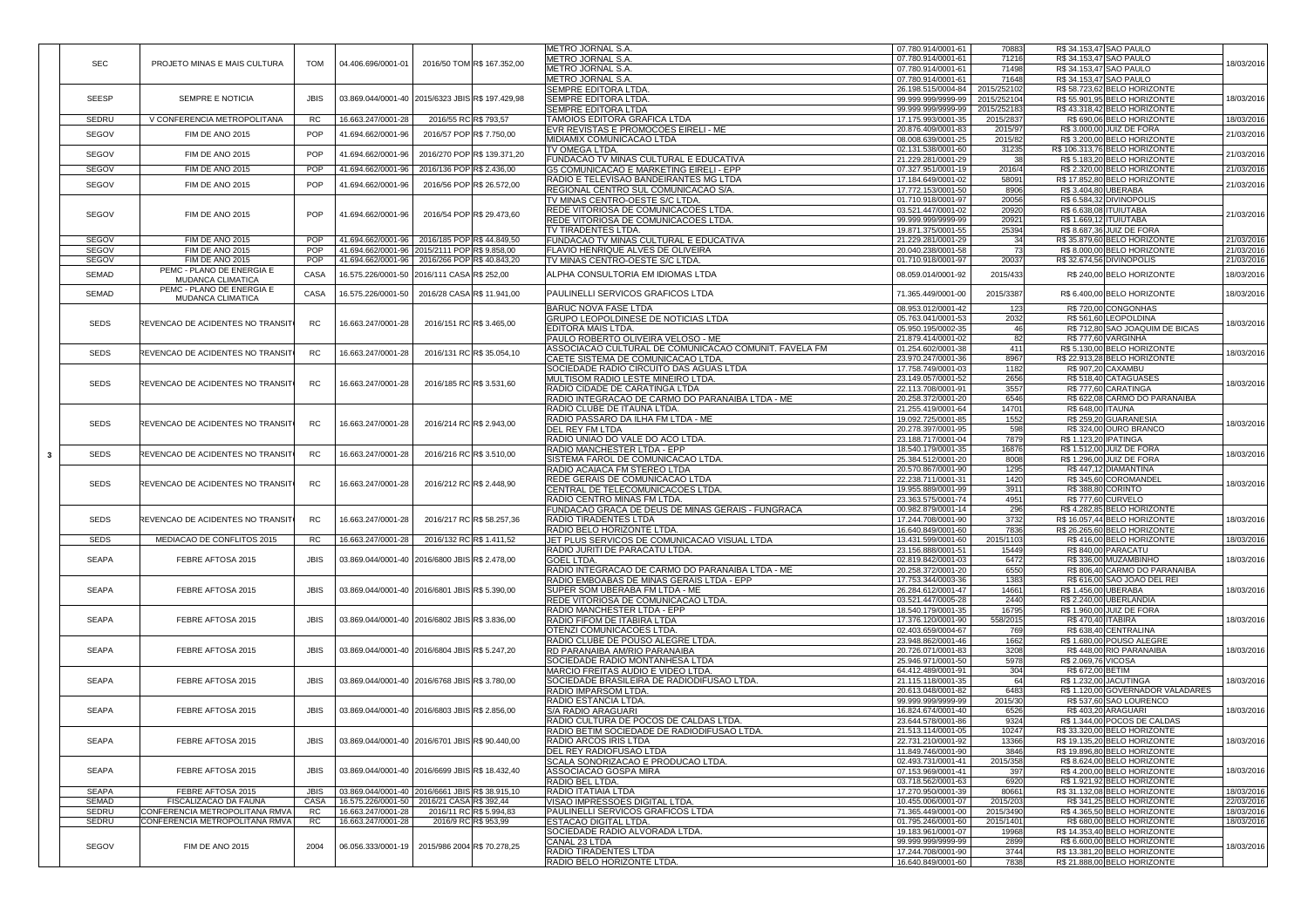|                         |                                                                        |                            |                                                                                                |                          |                           | SCALA SONORIZACAO E PRODUCAO LTDA.                                         | 02.493.731/0001-41                       | 2015/370               |                          | R\$ 6.160,00 BELO HORIZONTE                                |                          |
|-------------------------|------------------------------------------------------------------------|----------------------------|------------------------------------------------------------------------------------------------|--------------------------|---------------------------|----------------------------------------------------------------------------|------------------------------------------|------------------------|--------------------------|------------------------------------------------------------|--------------------------|
| <b>SEGOV</b>            | FIM DE ANO 2015                                                        | 2004                       | 06.056.333/0001-19 2015/1006 2004 R\$ 36.790,00                                                |                          |                           | <b>DEL REY RADIOFUSAO LTDA</b>                                             | 11.849.746/0001-90                       | 3863                   |                          | R\$ 14.212,00 BELO HORIZONTE                               | 18/03/2016               |
|                         |                                                                        |                            |                                                                                                |                          |                           | <b>RADIO INCONFIDENCIA LTDA</b>                                            | 20.234.423/0001-83                       | 6663                   |                          | R\$ 5.760,00 BELO HORIZONTE                                |                          |
|                         |                                                                        |                            |                                                                                                |                          |                           | <b>SISTEMA HOJE DE RADIO LTDA.</b>                                         | 26.197.988/0001-14                       | 792                    |                          | R\$ 3.300,00 BELO HORIZONTE                                |                          |
|                         |                                                                        |                            |                                                                                                |                          |                           | SOCIEDADE RADIOFUSAO DE GUANHAES LTDA.                                     | 22.707.830/0001-96                       | 1957                   |                          | R\$ 268,80 GUANHAES                                        |                          |
|                         |                                                                        |                            |                                                                                                |                          |                           | <b>REDE DINAMICA DE COMUNICACOES LTDA</b>                                  | 23.843.360/0001-50                       | 2015/234               |                          | R\$ 322,56 CARANGOLA                                       |                          |
| <b>SEGOV</b>            | FIM DE ANO 2015                                                        | 2004                       | 06.056.333/0001-19 2016/117 2004 R\$ 2.736,00                                                  |                          |                           | <b>RADIO IMPARSOM LTDA.</b>                                                | 20.613.048/0001-82                       | 6507                   |                          | R\$768,00 GOVERNADOR VALADARES                             | 18/03/2016               |
|                         |                                                                        |                            |                                                                                                |                          |                           |                                                                            |                                          |                        |                          |                                                            |                          |
|                         |                                                                        |                            |                                                                                                |                          |                           | RADIO SOCIEDADE CARATINGA LTDA.                                            | 99.999.999/9999-99                       | 990                    |                          | R\$829,44 CARATINGA                                        |                          |
|                         |                                                                        |                            |                                                                                                |                          |                           | ISISTEMA FM DE RADIO LTDA                                                  | 17.211.954/0001-46                       | 2015/470               |                          | R\$ 552,96 FORMIGA                                         |                          |
| <b>SEGOV</b>            | FIM DE ANO 2015                                                        | 2004                       | 06.056.333/0001-19   2016/118 2004 R\$ 2.532,48                                                |                          |                           | <b>RADIO NATIVIDADE FM DE FRUTAL LTDA</b>                                  | 23.823.735/0001-10                       | 4558                   | <b>R\$422,40 FRUTAL</b>  |                                                            | 18/03/2016               |
|                         |                                                                        |                            |                                                                                                |                          |                           | <b>FUNDACAO LESTE MINEIRO DE COMUNICACAO</b>                               | 03.395.042/0001-67                       | 5954                   |                          | R\$ 532,23 GOVERNADOR VALADARES                            |                          |
|                         |                                                                        |                            |                                                                                                |                          |                           | <b>RADIO CENTENARIO FM LTDA.</b>                                           | 25.793.563/0001-05                       | 8090                   | <b>R\$ 518,40 FRUTAL</b> |                                                            |                          |
|                         |                                                                        |                            |                                                                                                |                          |                           | RADIO CIDADE GUAXUPE FM LTDA.                                              | 21.329.701/0001-49                       | 1243                   |                          | <b>R\$ 576,00 GUAXUPE</b>                                  |                          |
|                         |                                                                        |                            |                                                                                                |                          |                           | <b>RADIO CLUBE DE GUAXUPE LTDA</b>                                         | 20.771.754/0001-52                       | 1784                   |                          | R\$ 622,08 GUAXUPE                                         |                          |
| <b>SEGOV</b>            | FIM DE ANO 2015                                                        | 2004                       | 06.056.333/0001-19   2016/119 2004 R\$ 2.409,60                                                |                          |                           |                                                                            |                                          |                        |                          |                                                            | 18/03/2016               |
|                         |                                                                        |                            |                                                                                                |                          |                           | <b>FUNDACAO RADIOFUSORA DE CONGONHAS</b>                                   | 18.529.446/0001-73                       | 541                    |                          | R\$384,00 CONGONHAS                                        |                          |
|                         |                                                                        |                            |                                                                                                |                          |                           | <b>FUNDACAO NOSSA SENHORA DAS DORES</b>                                    | 01.278.825/0001-35                       | 985                    |                          | R\$ 345,60 DORES DO INDAIA                                 |                          |
|                         |                                                                        |                            |                                                                                                |                          |                           | SISTEMA CANCELLA DE COMUNICACAO LTDA                                       | 21.310.917/0001-62                       | 12314                  |                          | R\$ 322,56 ITUIUTABA                                       |                          |
| <b>SEGOV</b>            |                                                                        |                            | 06.056.333/0001-19 2016/130 2004 R\$ 2.353,44                                                  |                          |                           | <b>RADIO DIFUSORA FM LTDA</b>                                              | 26.288.845/0001-18                       | 1568                   |                          | <b>R\$ 259,20 ITUIUTABA</b>                                |                          |
|                         | FIM DE ANO 2015                                                        | 2004                       |                                                                                                |                          |                           | <b>FUNDACAO EDUCATIVA E CULTURAL SAO FRANCISCO</b>                         | 02.481.651/0001-76                       | 182                    | R\$ 652,80 ITAUNA        |                                                            | 22/03/2016               |
|                         |                                                                        |                            |                                                                                                |                          |                           | <b>RADIO DIFUSORA DE ITUIUTABA LTDA</b>                                    | 21.314.380/0001-09                       | 725                    |                          | R\$ 648,19 ITUIUTABA                                       |                          |
|                         |                                                                        |                            |                                                                                                |                          |                           | <b>IDEL REY FM LTDA</b>                                                    | 20.278.397/0001-95                       | 1025                   |                          | R\$921,60 OURO BRANCO                                      |                          |
| <b>SEGOV</b>            | FIM DE ANO 2015                                                        | 2004                       | 06.056.333/0001-19   2016/159 2004 R\$ 2.102,40                                                |                          |                           | NOVA MULTISOM RADIO SOM LTDA.                                              | 13.071.417/0001-97                       | 1971                   |                          | R\$414,72 CATAGUASES                                       | 22/03/2016               |
|                         |                                                                        |                            |                                                                                                |                          |                           |                                                                            |                                          |                        |                          |                                                            |                          |
|                         |                                                                        |                            |                                                                                                |                          |                           | MULTISOM RADIO LESTE MINEIRO LTDA.                                         | 23.149.057/0001-52                       | 2631                   |                          | R\$ 345,60 CATAGUASES                                      |                          |
| <b>SETUR</b>            | <b>ACHAMOS EM MINAS</b>                                                | <b>JBIS</b>                | 03.869.044/0001-40 2016/6546 JBISR\$ 268.898,35                                                |                          |                           | <b>TELEVISAO SOCIEDADE LTDA.</b>                                           | 25.288.333/0001-99                       | 11900                  |                          | R\$ 215.118,68 BELO HORIZONTE                              | 18/03/2016               |
| <b>SEGOV</b>            | PORTAL TRANSPARENCIA                                                   | 2004                       | 06.056.333/0001-19                                                                             |                          | 2016/1 2004 R\$ 41.900,00 | <b>INSITE SISTEMAS E MARKETING DIGITAL LTDA</b>                            | 14.919.202/0001-46                       | 2015/192               |                          | R\$ 33.520,00 BELO HORIZONTE                               | 18/03/2016               |
|                         | PROJETO RECORD "OUVIR PARA                                             |                            |                                                                                                |                          |                           |                                                                            |                                          |                        |                          |                                                            |                          |
| OGE                     | <b>MELHORAR"</b>                                                       | 2004                       | 06.056.333/0001-19 2015/1012 2004 R\$ 178.943,80                                               |                          |                           | <b>TELEVISAO SOCIEDADE LTDA.</b>                                           | 99.999.999/9999-99                       | 11878                  |                          | R\$ 143.155,04 BELO HORIZONTE                              | 18/03/2016               |
| <b>SEESP</b>            | MELHORES DO ANO                                                        | <b>JBIS</b>                | 03.869.044/0001-40 2016/6585 JBISR\$ 1.632,92                                                  |                          |                           | <b>TAMOIOS EDITORA GRAFICA LTDA</b>                                        | 17.175.993/0001-35                       | 2015/2953              |                          | R\$ 1.419,93 BELO HORIZONTE                                | 18/03/2016               |
| <b>SEESP</b>            | MELHORES DO ANO                                                        | <b>JBIS</b>                | 03.869.044/0001-40 2016/6593 JBISR\$ 3.501,64                                                  |                          |                           | LASER PLUS STUDIO GRAFICO E EDITORA LTDA - EPP                             | 65.149.841/0001-00                       | 2015/630               |                          | R\$ 2.005,74 BELO HORIZONTE                                | 18/03/2016               |
| <b>SEESP</b>            | MELHORES DO ANO                                                        | JBIS                       | 03.869.044/0001-40 2016/6643 JBISR\$ 6.882,33                                                  |                          |                           | J & R PRODUCOES LTDA - ME                                                  | 25.630.518/0001-30                       | 2016/6                 |                          | R\$ 1.883,00 BELO HORIZONTE                                | 18/03/2016               |
|                         |                                                                        |                            |                                                                                                |                          |                           |                                                                            |                                          |                        |                          |                                                            |                          |
| <b>SEF</b>              | <b>IPVA 2016</b>                                                       | <b>JBIS</b>                | 03.869.044/0001-40 2016/6814 JBISR\$ 10.855,58                                                 |                          |                           | <b>TAMOIOS EDITORA GRAFICA LTDA</b>                                        | 17.175.993/0001-35                       | 2016/21                |                          | R\$ 7.925,20 BELO HORIZONTE                                | 18/03/2016               |
| <b>SEF</b>              | <b>IPVA 2016</b>                                                       |                            | JBIS   03.869.044/0001-40   2015/6510 JBIS R\$ 4.061,68                                        |                          |                           | ARTE EM IMPRESSAO DIGITAL LTDA.                                            | 00.752.643/0001-91                       | 2015/1151              |                          | R\$ 2.290,16 BELO HORIZONTE                                | 18/03/2016               |
| <b>SEF</b>              | <b>IPVA 2016</b>                                                       | <b>JBIS</b>                | 03.869.044/0001-40 2016/6742 JBISR\$ 6.713,82                                                  |                          |                           | <b>ESTACAO DIGITAL LTDA.</b>                                               | 01.795.246/0001-60                       | 2016/12                |                          | R\$ 4.750,00 BELO HORIZONTE                                | 18/03/2016               |
| <b>SEF</b>              | <b>BALANCO GERAL</b>                                                   | JBIS                       | 03.869.044/0001-40 2016/6843 JBISR\$ 295,32                                                    |                          |                           | <b>TAMOIOS EDITORA GRAFICA LTDA</b>                                        | 17.175.993/0001-35                       | 2016/22                |                          | R\$ 54,96 BELO HORIZONTE                                   | 18/03/2016               |
| <b>SECTES</b>           | CIENCIA, TECNOLOGIA E INOVACAO 2015                                    | <b>TOM</b>                 | 04.406.696/0001-01 2016/115 TOM R\$ 1.283,40                                                   |                          |                           | BUREAU CHAMONIX PRINT LTDA - EPP                                           | 11.609.531/0001-00                       | 2016/41                |                          | R\$ 1.116,00 JUIZ DE FORA                                  | 18/03/2016               |
| <b>SEAPA</b>            | <b>CULTIVO DE FLORES</b>                                               | <b>JBIS</b>                | 03.869.044/0001-40 2016/6646 JBISR\$ 1.914,97                                                  |                          |                           | <b>GRAFICA I3 LTDA</b>                                                     | 17.118.870/0001-62                       | 2015/3007              |                          | R\$767,00 BELO HORIZONTE                                   | 18/03/2016               |
| SEE                     | OLIMPIADA DE MATEMATICA 2015                                           | <b>TOM</b>                 | 04.406.696/0001-01 2016/286 TOM R\$ 6.449,50                                                   |                          |                           | <b>HALT GRAFICA LTDA.</b>                                                  | 71.400.923/0001-89                       | 2016/26                |                          | R\$4.770,00 BELO HORIZONTE                                 | 18/03/2016               |
| <b>SEDESE</b>           | PROGRAMAS E PROJETOS SEDESE 2015                                       | <b>RC</b>                  | 16.663.247/0001-28                                                                             | 2016/10 RC R\$ 1.265,00  |                           | <b>PAULINELLI SERVICOS GRAFICOS LTDA</b>                                   | 71.365.449/0001-00                       | 2015/3618              |                          | R\$ 1.100,00 BELO HORIZONTE                                | 18/03/2016               |
|                         |                                                                        |                            |                                                                                                |                          |                           | <b>HORA H MONLEVADE EMPRESA JORNALISTICA LTDA</b>                          | 15.440.525/0001-15                       | 2015/100335            |                          | R\$477,36 JOAO MONLEVADE                                   |                          |
| <b>SES</b>              | <b>AIDS</b>                                                            |                            |                                                                                                |                          |                           |                                                                            |                                          |                        |                          |                                                            |                          |
|                         |                                                                        | <b>CASA</b>                | 16.575.226/0001-50                                                                             | 2016/6 CASA R\$ 5.229,90 |                           | EDITORA JORNALISTICA UBERABA LTDA                                          | 22.088.678/0001-00                       | 2015/2268              | R\$ 1.834,56 UBERABA     |                                                            | 18/03/2016               |
|                         |                                                                        |                            |                                                                                                |                          |                           | ALGAR MIDIA S.A.                                                           | 25.630.740/0001-32                       | 209137                 |                          | R\$ 1.872,00 UBERLANDIA                                    |                          |
|                         |                                                                        |                            |                                                                                                |                          |                           | SOCIEDADE E RADIO CARANDAI LTDA.                                           | 21.898.739/0001-32                       | 2016/33                |                          | R\$ 308,00 CARANDAI                                        |                          |
| <b>SES</b>              | <b>AIDS</b>                                                            | <b>CASA</b>                | 16.575.226/0001-50 2016/176 CASA R\$ 1.715,00                                                  |                          |                           | RADIO CIDADE DE CARATINGA LTDA                                             | 22.113.708/0001-91                       | 3569                   |                          | R\$504,00 CARATINGA                                        | 18/03/2016               |
|                         |                                                                        |                            |                                                                                                |                          |                           | <b>RADIO CACIQUE DE ARAGUARI LTDA.</b>                                     | 99.999.999/9999-99                       | 552                    |                          | R\$ 560,00 ARAGUARI                                        |                          |
|                         |                                                                        |                            |                                                                                                |                          |                           | KKR EVENTOS, PARTICIPACOES E RADIOFUSAO LTDA.                              | 05.131.184/0002-23                       | 649                    | <b>R\$ 168,00 CAMBUI</b> |                                                            |                          |
| <b>SES</b>              | <b>AIDS</b>                                                            | <b>CASA</b>                | 16.575.226/0001-50 2016/162 CASA R\$ 435,00                                                    |                          |                           | <b>RADIO EMBOABAS DE MINAS GERAIS LTDA - EPP</b>                           | 17.753.344/0001-74                       | 749                    |                          | R\$ 120,00 SANTA CRUZ DE MINAS                             | 18/03/2016               |
|                         |                                                                        |                            |                                                                                                |                          |                           | <b>FUNDACAO CULTURAL SERRA DE SAO JOSE</b>                                 | 04.383.249/0001-84                       | 84                     |                          | R\$ 60,00 TIRADENTES                                       |                          |
|                         |                                                                        |                            |                                                                                                |                          |                           | <b>FUNDACAO EXPANSAO CULTURAL</b>                                          | 99.999.999/9999-99                       | 12415                  |                          | R\$476,00 MANHUACU                                         |                          |
|                         |                                                                        |                            |                                                                                                |                          |                           |                                                                            |                                          |                        |                          |                                                            |                          |
|                         |                                                                        |                            |                                                                                                |                          |                           |                                                                            |                                          |                        |                          |                                                            |                          |
| <b>SES</b>              | <b>AIDS</b>                                                            | <b>CASA</b>                | 16.575.226/0001-50 2016/178 CASA R\$ 1.225,00                                                  |                          |                           | NOVA FM PRODUCOES E EVENTOS LTDA - ME                                      | 10.883.151/0001-99                       | 267                    |                          | R\$ 224,00 JOAO PINHEIRO                                   | 18/03/2016               |
|                         |                                                                        |                            |                                                                                                |                          |                           | <b>RADIO EMBOABAS DE MINAS GERAIS LTDA - EPP</b>                           | 17.753.344/0001-74                       | 755                    |                          | R\$ 280,00 SANTA CRUZ DE MINAS                             |                          |
| <b>SES</b>              |                                                                        | <b>CASA</b>                | 16.575.226/0001-50 2016/194 CASA R\$ 1.463,70                                                  |                          |                           | RADIO CLUBE DE POUSO ALEGRE LTDA.                                          | 23.948.862/0001-46                       | 1678                   |                          | R\$840,00 POUSO ALEGRE                                     |                          |
|                         | AIDS                                                                   |                            |                                                                                                |                          |                           | RADIO CULTURA DE PORTO NOVO LTDA - ME                                      | 16.606.048/0001-88                       | 2015/391               |                          | R\$ 330,96 ALEM PARAIBA                                    | 18/03/2016               |
|                         |                                                                        |                            |                                                                                                |                          |                           | <b>FUND RADIO EDUCATIVA DE UBERABA - FUREU</b>                             | 20.751.426/0001-94                       | 15772                  |                          | R\$ 129,60 UBERABA                                         |                          |
| <b>SES</b>              | <b>AIDS</b>                                                            | <b>CASA</b>                | 16.575.226/0001-50 2016/185 CASA R\$ 552,00                                                    |                          |                           | <b>RADIO CIDADE DE CAMBUI LTDA.</b>                                        | 25.650.870/0001-37                       | 1836                   |                          | R\$ 96,00 CAMBUI                                           | 18/03/2016               |
|                         |                                                                        |                            |                                                                                                |                          |                           | RADIO CIDADE DE CARATINGA LTDA                                             | 22.113.708/0001-91                       | 3568                   |                          | R\$ 216,00 CARATINGA                                       |                          |
|                         |                                                                        |                            |                                                                                                |                          |                           | SOCIEDADE RADIO IMBIARA DE ARAXA LTDA - ME                                 | 16.906.190/0001-40                       | 1583                   | R\$ 240,00 ARAXA         |                                                            |                          |
| <b>SES</b>              | <b>AIDS</b>                                                            | <b>CASA</b>                | 16.575.226/0001-50 2016/204 CASA R\$ 790,00                                                    |                          |                           |                                                                            |                                          |                        | <b>R\$ 392,00 CAMBUI</b> |                                                            | 18/03/2016               |
|                         |                                                                        |                            |                                                                                                |                          |                           | KKR EVENTOS, PARTICIPACOES E RADIOFUSAO LTDA                               | 05.131.184/0002-23                       | 655                    |                          |                                                            |                          |
| <b>SES</b>              | AIDS                                                                   | <b>CASA</b>                | 16.575.226/0001-50 2016/193 CASAR\$ 312,30                                                     |                          |                           | RADIO CULTURA DE PORTO NOVO LTDA - ME                                      | 16.606.048/0001-88                       | 2015/390               |                          | R\$ 141,84 ALEM PARAIBA                                    | 18/03/2016               |
|                         |                                                                        |                            |                                                                                                |                          |                           | <b>RADIO TROPICAL LTDA.</b>                                                | 19.743.236/0001-46                       | 308                    |                          | R\$ 108,00 LAGOA DA PRATA                                  |                          |
| SES                     | <b>AIDS</b>                                                            | <b>CASA</b>                | 16.575.226/0001-50 2016/206 CASA R\$ 60.000,00                                                 |                          |                           | BERNADETTE MOREIRA LOPES DA SILVA COMUNICACAO - ME                         | 16.823.385/0001-27                       | 417                    |                          | R\$4.800,00 BELO HORIZONTE                                 |                          |
|                         |                                                                        |                            |                                                                                                |                          |                           | BERNADETTE MOREIRA LOPES DA SILVA COMUNICACAO - ME                         | 16.823.385/0001-27                       | 421                    |                          | R\$43.200,00 BELO HORIZONTE                                | 18/03/2016               |
|                         |                                                                        |                            |                                                                                                |                          |                           | J. CHEBLY COMUNICACAO                                                      | 19.161.504/0001-11                       | 14554                  |                          | R\$ 9.143,28 BELO HORIZONTE                                |                          |
| <b>SES</b>              | AIDS                                                                   | <b>CASA</b>                | 16.575.226/0001-50   2016/99 CASA R\$ 57.145,50                                                |                          |                           | <b>J. CHEBLY COMUNICACAO</b>                                               | 19.161.504/0001-11                       | 14570                  |                          | R\$ 36.573,12 BELO HORIZONTE                               | 18/03/2016               |
|                         |                                                                        |                            |                                                                                                |                          |                           |                                                                            |                                          | 10360                  |                          | R\$ 16.660,00 BELO HORIZONTE                               |                          |
| <b>SES</b>              | <b>AIDS</b>                                                            | <b>CASA</b>                |                                                                                                |                          |                           | RADIO BETIM SOCIEDADE DE RADIODIFUSAO LTDA.                                | 21.513.114/0001-05                       |                        |                          |                                                            |                          |
|                         |                                                                        |                            | 16.575.226/0001-50   2016/80 CASA R\$ 32.165,00                                                |                          |                           | <b>RADIO INCONFIDENCIA LTDA</b>                                            | 20.234.423/0001-83                       | 6712                   |                          | R\$4.032,00 BELO HORIZONTE                                 | 18/03/2016               |
|                         |                                                                        |                            |                                                                                                |                          |                           | <b>RADIO INCONFIDENCIA LTDA</b>                                            | 99.999.999/9999-99                       | 6713                   |                          | R\$ 5.040,00 BELO HORIZONTE                                |                          |
| <b>SES</b>              | <b>AIDS</b>                                                            | <b>CASA</b>                | 16.575.226/0001-50 2016/191 CASA R\$ 48.000,00                                                 |                          |                           | <b>FLYMIDIA LTDA.</b>                                                      | 07.837.330/0001-85                       | 2277                   |                          | R\$ 3.840,00 BELO HORIZONTE                                | 18/03/2016               |
|                         |                                                                        |                            |                                                                                                |                          |                           | <b>FLYMIDIA LTDA.</b>                                                      | 07.837.330/0001-85                       | 2285                   |                          | R\$ 34.560,00 BELO HORIZONTE                               |                          |
|                         |                                                                        |                            |                                                                                                |                          |                           | LEGRAF EDITORA LTDA - ME                                                   | 09.190.825/0001-90                       | 1672                   |                          | R\$ 1.324,80 DIVINOPOLIS                                   |                          |
| <b>SES</b>              | <b>AIDS</b>                                                            | CASA                       | 16.575.226/0001-50                                                                             | 2016/4 CASA R\$ 5.541,30 |                           | <b>PAULO ROBERTO OLIVEIRA VELOSO - ME</b>                                  | 21.879.414/0001-02                       | 83                     |                          | R\$ 820,80 VARGINHA                                        |                          |
|                         |                                                                        |                            |                                                                                                |                          |                           | CORREIO DO SUL EDICAO E COMUNICACAO LTDA - EPP                             | 06.241.266/0001-02                       | 963                    |                          | R\$ 2.287,44 VARGINHA                                      | 18/03/2016               |
| SES                     | <b>AIDS</b>                                                            | CASA                       | 16.575.226/0001-50 2016/109 CASAR\$ 22.942,50                                                  |                          |                           | <b>GRAVATA FOTOGRAFIA EIRELI - ME</b>                                      | 23.162.154/0001-85                       | 2015/19                |                          | R\$ 19.950,00 BELO HORIZONTE                               | 21/03/2016               |
|                         |                                                                        |                            |                                                                                                |                          |                           | <b>RADIO CIDADE GUAXUPE FM LTDA.</b>                                       | 21.329.701/0001-49                       | 1252                   |                          | R\$420,00 GUAXUPE                                          |                          |
| <b>SES</b>              | <b>AIDS</b>                                                            | CASA                       | 16.575.226/0001-50 2016/149 CASA R\$ 1.081,50                                                  |                          |                           | <b>RADIO ANTARTIDA FM LTDA - ME</b>                                        | 38.745.667/0001-96                       | 428/2015               | R\$ 235,20 ITABIRA       |                                                            |                          |
|                         |                                                                        |                            |                                                                                                |                          |                           | <b>RADIO ITAGUARA LTDA.</b>                                                | 99.999.999/9999-99                       | 604                    |                          | <b>R\$ 210,00 ITAGUARA</b>                                 | 22/03/2016               |
|                         |                                                                        |                            |                                                                                                |                          |                           | ABC RADIO E TELEVISAO LTDA                                                 | 19.552.413/0001-07                       | 10154                  |                          | R\$ 207,36 BARBACENA                                       |                          |
|                         |                                                                        |                            | 16.575.226/0001-50   2016/90 CASA R\$ 497,70                                                   |                          |                           |                                                                            |                                          |                        |                          |                                                            |                          |
| <b>SES</b>              | <b>AIDS</b>                                                            | CASA                       |                                                                                                |                          |                           | <b>IRADIO ANTARTIDA FM LTDA - ME</b>                                       | 38.745.667/0001-96                       | 414/2015               | R\$ 100,80 ITABIRA       |                                                            | 22/03/2016               |
|                         |                                                                        |                            |                                                                                                |                          |                           | RADIO ITAGUARA LTDA.                                                       | 99.999.999/9999-99                       | 596                    |                          | R\$90,00 ITAGUARA                                          |                          |
|                         |                                                                        |                            |                                                                                                |                          |                           | EDITORA JORNALISTICA UBERABA LTDA.                                         | 22.088.678/0001-00                       | 2015/2387              | R\$ 3.669,12 UBERABA     |                                                            |                          |
| SEPLAG                  | <b>FORUNS REGIONAIS - 3 ETAPA</b>                                      | JBIS                       | 03.869.044/0001-40 2016/6709 JBISR\$ 10.407,90                                                 |                          |                           | SISTEMA DE COMUNICACAO DOMINGO LTDA - ME                                   | 08.648.912/0001-86                       | 313                    |                          | R\$ 2.353,20 POUSO ALEGRE                                  | 18/03/2016               |
|                         |                                                                        |                            |                                                                                                |                          |                           | GAZETA DO TRIANGULO LTDA - ME                                              | 04.153.225/0001-39                       | 73                     |                          | R\$ 2.304,00 UBERLANDIA                                    |                          |
| SEPLAG<br><b>SEPLAG</b> | <b>FORUNS REGIONAIS - 3 ETAPA</b><br><b>FORUNS REGIONAIS - 3 ETAPA</b> | <b>JBIS</b><br><b>JBIS</b> | 03.869.044/0001-40 2015/6511 JBISR\$ 9.801,09<br>03.869.044/0001-40 2016/6536 JBISR\$ 6.696,45 |                          |                           | <b>TAMOIOS EDITORA GRAFICA LTDA</b><br><b>TAMOIOS EDITORA GRAFICA LTDA</b> | 17.175.993/0001-35<br>17.175.993/0001-35 | 2015/2922<br>2015/3080 |                          | R\$ 5.823,00 BELO HORIZONTE<br>R\$ 5.823,00 BELO HORIZONTE | 18/03/2016<br>18/03/2016 |